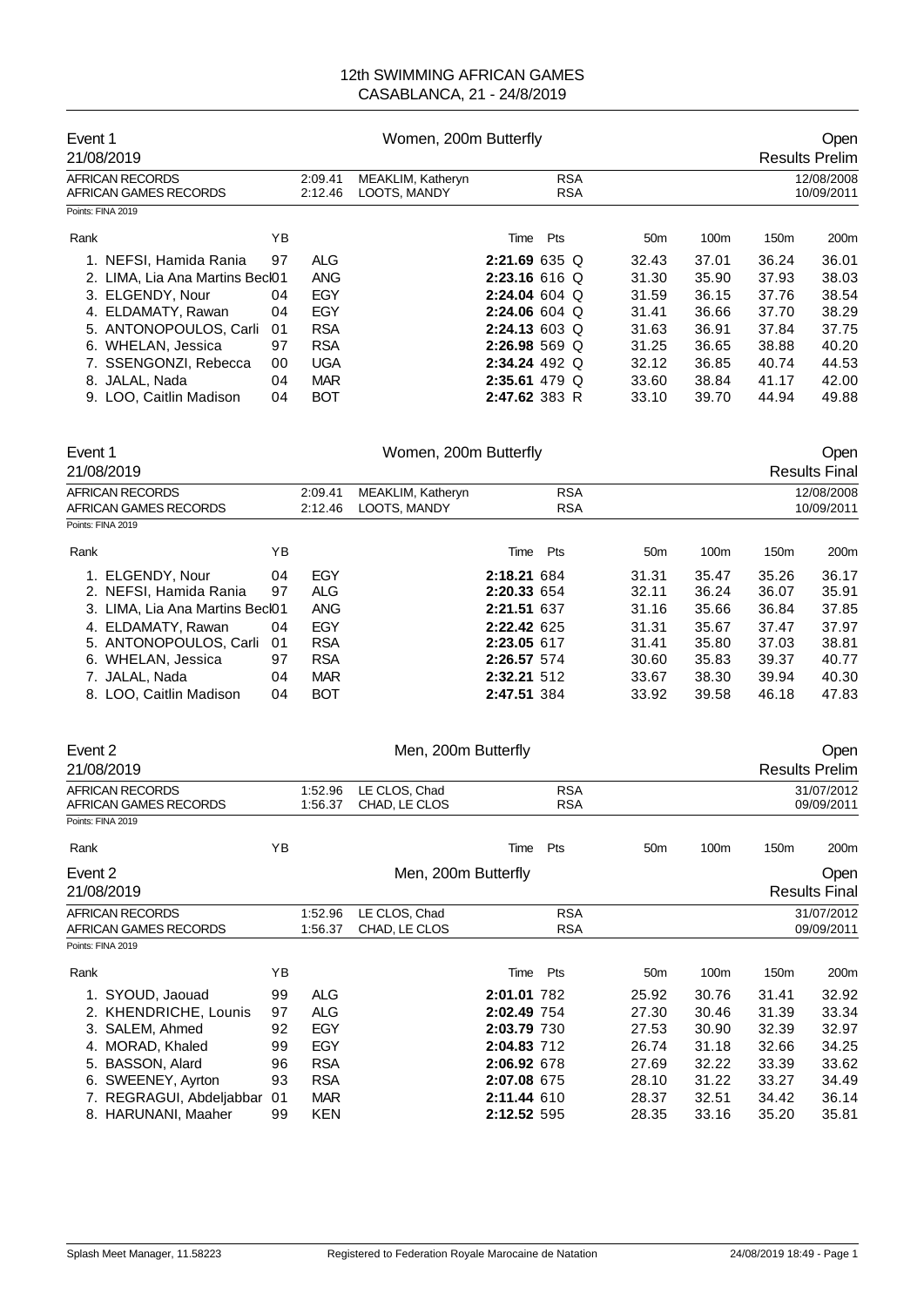| Event 3<br>21/08/2019 |                                                        |                                                    | Women, 100m Freestyle |                   | Open<br><b>Results Prelim</b> |    |                 |                          |
|-----------------------|--------------------------------------------------------|----------------------------------------------------|-----------------------|-------------------|-------------------------------|----|-----------------|--------------------------|
|                       | <b>AFRICAN RECORDS</b><br><b>AFRICAN GAMES RECORDS</b> | CALLAGHER, Erin<br>54.23<br>55.41<br>OSMAN, FARIDA |                       | <b>RSA</b><br>EGY |                               |    |                 | 09/04/2018<br>06/09/2015 |
| Points: FINA 2019     |                                                        |                                                    |                       |                   |                               |    |                 |                          |
| Rank                  |                                                        | YB                                                 |                       | Time              | Pts                           |    | 50 <sub>m</sub> | 100m                     |
| 1.                    | <b>GALLAGHER, Erin</b>                                 | 98                                                 | <b>RSA</b>            | 55.94             | 789 Q                         |    | 26.02           | 29.92                    |
| 2.                    | OSMAN, Farida                                          | 95                                                 | <b>EGY</b>            | 56.96             | 748                           | Q  | 27.53           | 29.43                    |
| 3.                    | CHELIUS, Emma                                          | 96                                                 | <b>RSA</b>            | 57.60             | 723 Q                         |    | 27.28           | 30.32                    |
| 4.                    | MELIH, Amel                                            | 93                                                 | <b>ALG</b>            | 57.70             | 719                           | Q  | 27.51           | 30.19                    |
| 5.                    | <b>BRUNLEHNER, Maria</b>                               | 00                                                 | <b>KEN</b>            | 58.44             | 692 Q                         |    | 28.06           | 30.38                    |
| 6.                    | RUELE, NAOMI                                           | 97                                                 | <b>BOT</b>            | 58.77             | 681                           | Q  | 28.07           | 30.70                    |
| 7.                    | <b>BOUTBIEN, Jeanne</b>                                | 99                                                 | <b>SEN</b>            | 59.19             | 666                           | Q  | 28.41           | 30.78                    |
| 8.                    | SOUSA, Catarina                                        | 01                                                 | <b>ANG</b>            | 59.90             | 643                           | Q  | 29.04           | 30.86                    |
| 9.                    | KHIYARA, Lina                                          | 03                                                 | <b>MAR</b>            | 59.96             | 641                           | -R | 28.75           | 31.21                    |
| 10.                   | HASSAN, Yasmin                                         | 99                                                 | <b>EGY</b>            | 1:00.49           | 624 R                         |    | 28.81           | 31.68                    |
| 11.                   | LEE, Robyn Stacie                                      | 99                                                 | <b>ZIM</b>            | 1:00.99           | 609                           |    | 29.14           | 31.85                    |
| 12.                   | MANA, Noura                                            | 97                                                 | <b>MAR</b>            | 1:01.16           | 604                           |    | 28.55           | 32.61                    |
| 13.                   | MJIMBA, Nomvulo Banalz                                 | 02                                                 | ZIM                   | 1:01.69           | 588                           |    | 30.01           | 31.68                    |
| 14.                   | OGUNBANWO, Abibat moyosoi04                            |                                                    | <b>NGR</b>            | 1:02.16           | 575                           |    | 29.56           | 32.60                    |
| 15.                   | IP HEN CHEUNG, R.                                      | 01                                                 | <b>MRI</b>            | 1:02.98           | 553                           |    | 30.58           | 32.40                    |
| 16.                   | ELIZABETH, Khema Kaiz Lee F05se                        |                                                    | <b>SEY</b>            | 1:04.17           | 523                           |    | 30.49           | 33.68                    |
| 17.                   | MWAPE, Lombe                                           | 01                                                 | ZAM                   | 1:05.99           | 481                           |    | 31.56           | 34.43                    |
| 18.                   | LOO, Caitlin Madison                                   | 04                                                 | <b>BOT</b>            | 1:07.70           | 445                           |    | 31.79           | 35.91                    |
| 19.                   | SAUVOUREL, Chloe Marie Helo03                          |                                                    | <b>CAF</b>            | 1:13.67           | 345                           |    | 34.47           | 39.20                    |
| 20.                   | GEBRESILASSIE, Rahel Fseha95                           |                                                    | <b>ETH</b>            | 1:15.08           | 326                           |    | 34.23           | 40.85                    |
| 21.                   | SELO, LinaAlemayehu                                    | 00                                                 | <b>ETH</b>            | 1:16.86           | 304                           |    | 35.58           | 41.28                    |
| 22.                   | ROUKAYA, Moussa Mahmne                                 | 97                                                 | <b>NIG</b>            | 1:20.03           | 269                           |    | 35.66           | 44.37                    |

| Event 3           | 21/08/2019                               |                | Open<br><b>Results Final</b>     |                   |                    |                 |                          |
|-------------------|------------------------------------------|----------------|----------------------------------|-------------------|--------------------|-----------------|--------------------------|
|                   | AFRICAN RECORDS<br>AFRICAN GAMES RECORDS | 54.23<br>55.41 | CALLAGHER, Erin<br>OSMAN, FARIDA | <b>RSA</b><br>EGY |                    |                 | 09/04/2018<br>06/09/2015 |
| Points: FINA 2019 |                                          |                |                                  |                   |                    |                 |                          |
| Rank              |                                          | YB             |                                  | Time              | Pts                | 50 <sub>m</sub> | 100m                     |
| 1.                | <b>GALLAGHER, Erin</b><br><b>NRAG</b>    | 98             | <b>RSA</b>                       | 55.13             | <b>NRAG</b><br>825 | 25.67           | 29.46                    |
| 2.                | OSMAN, Farida                            | 95             | EGY                              | 55.62             | 803                | 26.70           | 28.92                    |
| 3.                | CHELIUS, Emma                            | 96             | <b>RSA</b>                       | 55.86             | 793                | 26.50           | 29.36                    |
| 4.                | MELIH, Amel                              | 93             | <b>ALG</b>                       | 57.14             | 741                | 27.16           | 29.98                    |
| 5.                | <b>BRUNLEHNER, Maria</b>                 | 00             | <b>KEN</b>                       | 58.39             | 694                | 27.79           | 30.60                    |
| 6.                | RUELE, NAOMI                             | 97             | <b>BOT</b>                       | 59.30             | 663                | 28.56           | 30.74                    |
|                   | <b>BOUTBIEN, Jeanne</b>                  | 99             | <b>SEN</b>                       | 59.35             | 661                | 28.29           | 31.06                    |
| 8.                | SOUSA, Catarina                          | 01             | <b>ANG</b>                       | 59.44             | 658                | 28.70           | 30.74                    |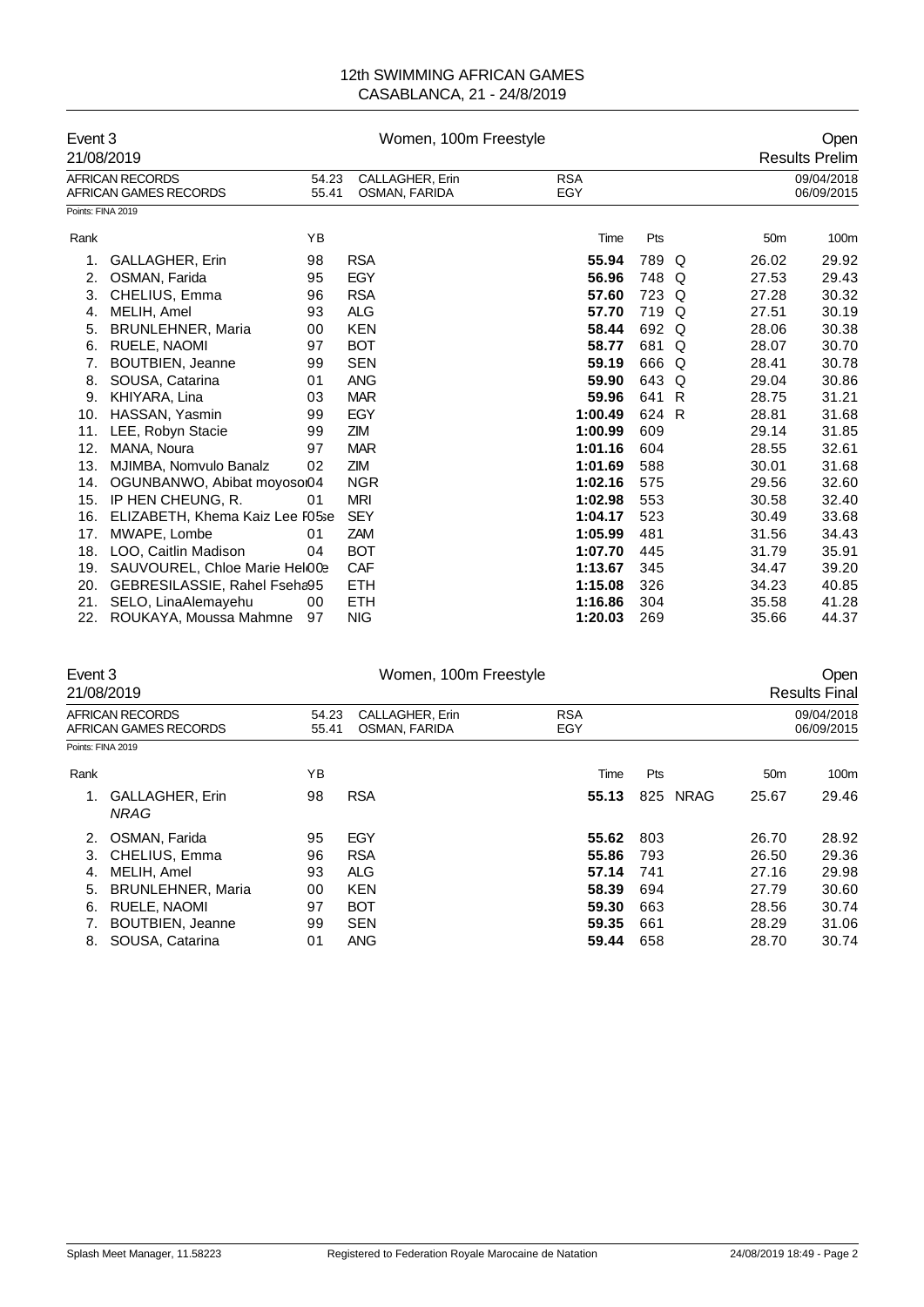| Event 4<br>21/08/2019 |                                                 |                | Men, 100m Freestyle          |                          |       |   |                 | Open<br><b>Results Prelim</b> |
|-----------------------|-------------------------------------------------|----------------|------------------------------|--------------------------|-------|---|-----------------|-------------------------------|
|                       | <b>AFRICAN RECORDS</b><br>AFRICAN GAMES RECORDS | 47.79<br>49.38 | FERNS, Lyndon<br>ILES, SALIM | <b>RSA</b><br><b>ALG</b> |       |   |                 | 29/07/2009<br>07/07/2007      |
| Points: FINA 2019     |                                                 |                |                              |                          |       |   |                 |                               |
| Rank                  |                                                 | YB             |                              | Time                     | Pts   |   | 50 <sub>m</sub> | 100m                          |
| 1.                    | HASSAN, Mohamed Samy                            | 97             | EGY                          | 50.47                    | 802 Q |   | 24.45           | 26.02                         |
| 2.                    | KHALAFALLAH, Ali                                | 96             | EGY                          | 50.62                    | 795 Q |   | 24.02           | 26.60                         |
| 3.                    | ERASMUS, Douglas                                | 90             | <b>RSA</b>                   | 50.65                    | 794 Q |   | 24.21           | 26.44                         |
| 4.                    | <b>SKINNER, Alexander Suelter</b>               | 98             | <b>NAM</b>                   | 50.86                    | 784 Q |   | 24.50           | 26.36                         |
| 5.                    | SAHNOUNE, Oussama                               | 92             | <b>ALG</b>                   | 50.94                    | 780 Q |   | 24.04           | 26.90                         |
| 6.                    | COETZEE, Ryan                                   | 95             | <b>RSA</b>                   | 51.37                    | 761   | Q | 24.82           | 26.55                         |
| 7.                    | BENBARA, Mehdi-Nazim                            | 98             | <b>ALG</b>                   | 51.55                    | 753 Q |   | 24.52           | 27.03                         |
| 8.                    | BOUTOUIL, Samy Ahmed                            | 00             | <b>MAR</b>                   | 51.57                    | 752 Q |   | 24.67           | 26.90                         |
| 9.                    | <b>WETZIAR, Peter Charles</b>                   | 97             | ZIM                          | 51.78                    | 743 R |   | 24.73           | 27.05                         |
| 10.                   | AIMABLE, Steven Kilian                          | 99             | <b>SEN</b>                   | 51.92                    | 737 R |   | 24.87           | 27.05                         |
| 11.                   | ADEJUMO, Phillip                                | 96             | <b>NGR</b>                   | 52.43                    | 716   |   | 25.62           | 26.81                         |
| 12.                   | MOHAMED, R.                                     | 00             | <b>KEN</b>                   | 52.94                    | 695   |   | 25.35           | 27.59                         |
| 13.                   | HASSOUNA, Audai                                 | 98             | <b>LBA</b>                   | 52.96                    | 694   |   | 25.59           | 27.37                         |
| 14.                   | NIANE, ElHadj Adama                             | 93             | <b>SEN</b>                   | 53.17                    | 686   |   | 25.19           | 27.98                         |
| 15.                   | <b>MARQUET, Mathieu Gilles</b>                  | 94             | <b>MRI</b>                   | 53.42                    | 677   |   | 25.54           | 27.88                         |
| 16.                   | GOMES FILIPE MIGUEL ESCUI97IROMAW               |                |                              | 54.10                    | 651   |   | 25.75           | 28.35                         |
| 17.                   | FRANCISCO, Daniel Sebastiac00                   |                | <b>ANG</b>                   | 54.13                    | 650   |   | 25.37           | 28.76                         |
| 18.                   | <b>ELMERINI, Merwane</b>                        | 95             | <b>MAR</b>                   | 54.19                    | 648   |   | 25.09           | 29.10                         |
| 19.                   | <b>BACHMANN, Mathieu</b>                        | 96             | <b>SEY</b>                   | 54.31                    | 644   |   | 25.62           | 28.69                         |
| 20.                   | TALIB, Swaleh Abubakar                          | 00             | <b>KEN</b>                   | 54.35                    | 642   |   | 26.54           | 27.81                         |
| 21.                   | CHRISTIAN, Daniel                               | 98             | ERI                          | 54.46                    | 639   |   | 26.08           | 28.38                         |
| 22.                   | ATUHAIRE OGOLA, Ambala                          | 01             | <b>UGA</b>                   | 54.59                    | 634   |   | 26.24           | 28.35                         |
| 23.                   | YEIYAH, Yellow Naikegy                          | 84             | <b>NGR</b>                   | 54.96                    | 621   |   | 25.95           | 29.01                         |
| 24.                   | MATIJA, Kitso Tobias                            | 98             | <b>BOT</b>                   | 55.60                    | 600   |   | 26.25           | 29.35                         |
| 25.                   | KHATOUN, Ayman Fadi                             | 00             | <b>ZIM</b>                   | 56.23                    | 580   |   | 26.87           | 29.36                         |
| 26.                   | OTOGBE, Damien                                  | 03             | <b>TOG</b>                   | 56.87                    | 561   |   | 27.45           | 29.42                         |
| 27.                   | DZINGAI, Solomon                                | 00             | <b>BOT</b>                   | 57.56                    | 541   |   | 26.80           | 30.76                         |
| 28.                   | ADAMA, Ouedraogo                                | 87             | <b>BUR</b>                   | 57.87                    | 532   |   | 27.94           | 29.93                         |
| 29.                   | ALBACHIR, Mouctar Mamoudou96                    |                | <b>NIG</b>                   | 1:00.02                  | 477   |   | 28.65           | 31.37                         |
|                       | 30. GEKABEL, Shala Gnokobe                      | 00             | <b>ETH</b>                   | 1:03.64                  | 400   |   | 29.52           | 34.12                         |
| 31.                   | <b>BUARO, Ebrima Sorry</b>                      | 00             | <b>GAM</b>                   | 1:04.48                  | 385   |   | 29.40           | 35.08                         |
| 32.                   | BAH, Mamadou Tahirou                            | 99             | <b>GUI</b>                   | 1:04.99                  | 376   |   | 30.03           | 34.96                         |
| 33.                   | <b>GABER IBRAHIM, Houssein</b>                  | 99             | <b>DJI</b>                   | 1:05.21                  | 372   |   | 29.79           | 35.42                         |
| 34.                   | <b>BELACHEW, Yordanos</b>                       | 90             | <b>ETH</b>                   | 1:13.26                  | 262   |   | 31.02           | 42.24                         |

| Event 4               | 21/08/2019                        |                                      | Men, 100m Freestyle |            | Open<br><b>Results Final</b> |             |                 |            |
|-----------------------|-----------------------------------|--------------------------------------|---------------------|------------|------------------------------|-------------|-----------------|------------|
|                       | AFRICAN RECORDS                   | <b>RSA</b><br>47.79<br>FERNS, Lyndon |                     |            | 29/07/2009                   |             |                 |            |
| AFRICAN GAMES RECORDS |                                   | 49.38                                | ILES, SALIM         | <b>ALG</b> |                              |             |                 | 07/07/2007 |
| Points: FINA 2019     |                                   |                                      |                     |            |                              |             |                 |            |
| Rank                  |                                   | ΥB                                   |                     | Time       | Pts                          |             | 50 <sub>m</sub> | 100m       |
|                       | SAHNOUNE, Oussama                 | 92                                   | ALG                 | 48.97      | 879                          | <b>NRAG</b> | 23.14           | 25.83      |
| 2.                    | KHALAFALLAH, Ali                  | 96                                   | EGY                 | 49.81      | 835                          |             | 23.61           | 26.20      |
| 3.                    | HASSAN, Mohamed Samy              | 97                                   | EGY                 | 49.85      | 833                          |             | 23.71           | 26.14      |
| 4.                    | <b>ERASMUS, Douglas</b>           | 90                                   | <b>RSA</b>          | 50.31      | 810                          |             | 23.79           | 26.52      |
| 5.                    | <b>SKINNER, Alexander Suelter</b> | 98                                   | <b>NAM</b>          | 50.53      | 800                          |             | 24.28           | 26.25      |
| 6.                    | COETZEE, Ryan                     | 95                                   | <b>RSA</b>          | 50.60      | 796                          |             | 24.14           | 26.46      |
|                       | BOUTOUIL, Samy Ahmed              | 00                                   | <b>MAR</b>          | 51.29      | 765                          |             | 24.59           | 26.70      |
| 8.                    | BENBARA, Mehdi-Nazim              | 98                                   | ALG                 | 51.61      | 750                          |             | 23.80           | 27.81      |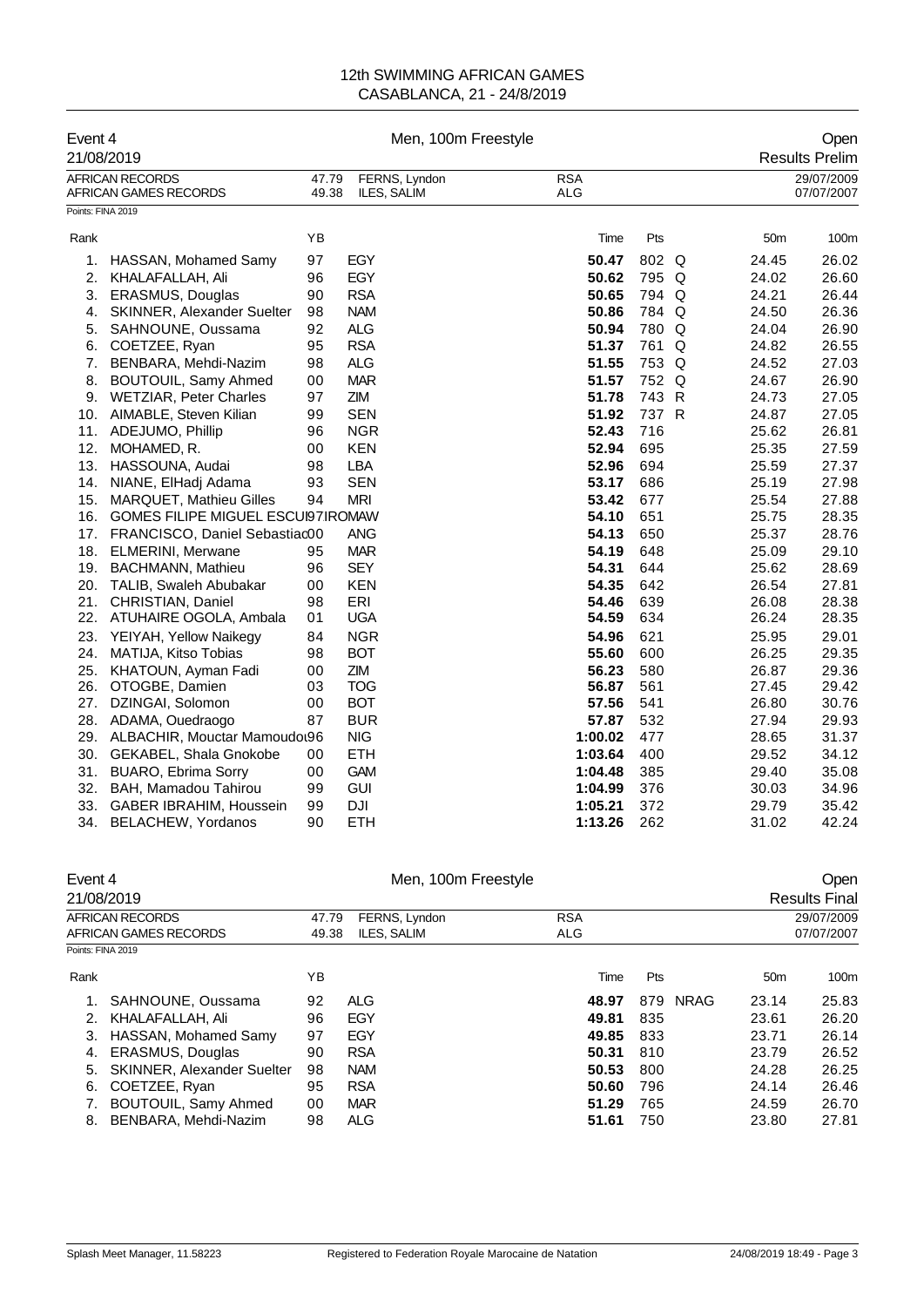| Event 5<br>21/08/2019 |                                                 | Women, 50m Breaststroke |                                                                        |                          | Open<br><b>Results Prelim</b> |                          |     |   |
|-----------------------|-------------------------------------------------|-------------------------|------------------------------------------------------------------------|--------------------------|-------------------------------|--------------------------|-----|---|
|                       | <b>AFRICAN RECORDS</b><br>AFRICAN GAMES RECORDS | 30.82<br>32.62          | <b>RSA</b><br>SCHOENMAKER, Tatjana<br>VAN BILJON, SUZAAN<br><b>RSA</b> |                          |                               | 06/04/2018<br>07/07/2007 |     |   |
| Points: FINA 2019     |                                                 |                         |                                                                        |                          |                               |                          |     |   |
| Rank                  |                                                 |                         | YB                                                                     |                          |                               | Time                     | Pts |   |
|                       | PALIK, Tilka                                    |                         | 97                                                                     | ZAM                      |                               | 32.67                    | 728 | Q |
| 2.                    | MUNDELL, Christin                               |                         | 01                                                                     | <b>RSA</b>               |                               | 32.70                    | 726 | Q |
| 3.                    | CORBETT, Kaylene                                |                         | 99                                                                     | <b>RSA</b>               |                               | 32.75                    | 723 | Q |
| 4.                    | MUTETI, Emely Siobhan                           |                         | 98                                                                     | <b>KEN</b>               |                               | 33.62                    | 668 | Q |
| 5.                    | SOLIMAN, Sarah                                  |                         | 04                                                                     | EGY                      |                               | 33.65                    | 666 | Q |
| 6.                    | <b>BRUNLEHNER, Maria</b>                        |                         | 00                                                                     | <b>KEN</b>               |                               | 33.98                    | 647 | Q |
| 7.                    | LAKNIT, Hiba                                    |                         | 02                                                                     | <b>MAR</b>               |                               | 34.21                    | 634 | Q |
| 8.                    | IP HEN CHEUNG, Ruth Tessa Chun Kin01w           |                         |                                                                        | <b>MRI</b>               |                               | 34.92                    | 596 | Q |
| 9.                    | MJIMBA, Nomvulo Banalz                          |                         | 02                                                                     | ZIM.                     |                               | 37.03                    | 500 | R |
| 10.                   | OUEDRAOGO, Angelika Sita                        |                         | 93                                                                     | <b>BUR</b>               |                               | 38.14                    | 458 | R |
| 11.                   | STEFAN BELLORE, Sangala                         |                         | 95                                                                     | CGO                      |                               | 41.89                    | 345 |   |
| 12.                   | AMARE, Berhane Demeke                           |                         | 95                                                                     | <b>ETH</b>               |                               | 42.14                    | 339 |   |
| 13.                   | TOURE, Mariama Lamarana                         |                         | 03                                                                     | <b>GUI</b>               |                               | 43.36                    | 311 |   |
| 14.                   | KANU, Isha                                      |                         | 00                                                                     | <b>SLE</b>               |                               | 47.24                    | 241 |   |
| 15.                   | KONATE, Aichata                                 |                         | 05                                                                     | MLI                      |                               | 47.41                    | 238 |   |
| 16.                   | SANGAFE, Aminata                                |                         | 01                                                                     | MЦ                       |                               | 48.13                    | 227 |   |
| 17.                   | <b>HOUSSEIN BARKAT, Safia</b>                   |                         | 01                                                                     | DJI                      |                               | 48.58                    | 221 |   |
| 18.                   | NDOGNG, MANGUE                                  |                         | 00                                                                     | <b>Equatorial Guinea</b> |                               | 52.34                    | 177 |   |

| Event 5<br>21/08/2019                               |       |                                                          | Women, 50m Breaststroke |            | Open<br><b>Results Final</b> |     |             |  |
|-----------------------------------------------------|-------|----------------------------------------------------------|-------------------------|------------|------------------------------|-----|-------------|--|
| AFRICAN RECORDS                                     | 30.82 | <b>RSA</b><br>SCHOENMAKER, Tatjana<br>VAN BILJON, SUZAAN |                         |            | 06/04/2018                   |     |             |  |
| AFRICAN GAMES RECORDS<br>32.62<br>Points: FINA 2019 |       |                                                          |                         | <b>RSA</b> |                              |     | 07/07/2007  |  |
| Rank                                                |       | ΥB                                                       |                         |            | Time                         | Pts |             |  |
| CORBETT, Kaylene                                    |       | 99                                                       | <b>RSA</b>              |            | 32.20                        | 761 | <b>NRAG</b> |  |
| <b>MUNDELL, Christin</b><br>2.                      |       | 01                                                       | <b>RSA</b>              |            | 32.70                        | 726 |             |  |
| PALIK, Tilka<br>3.                                  |       | 97                                                       | <b>ZAM</b>              |            | 32.92                        | 712 |             |  |
| SOLIMAN, Sarah<br>4.                                |       | 04                                                       | EGY                     |            | 33.46                        | 678 |             |  |
| 5. LAKNIT, Hiba                                     |       | 02                                                       | MAR                     |            | 34.13                        | 639 |             |  |
| <b>MUTETI, Emely Siobhan</b><br>6.                  |       | 98                                                       | <b>KEN</b>              |            | 34.45                        | 621 |             |  |
| IP HEN CHEUNG, Ruth Tessa Chun Kin01w               |       |                                                          | MRI                     |            | 34.62                        | 612 |             |  |
| MJIMBA, Nomvulo Banalz<br>8.                        |       | 02                                                       | <b>ZIM</b>              |            | 37.03                        | 500 |             |  |

| Event 6<br>21/08/2019 |                               |                                               |    | Men, 50m Breaststroke  | Open<br><b>Results Prelim</b> |       |            |            |  |
|-----------------------|-------------------------------|-----------------------------------------------|----|------------------------|-------------------------------|-------|------------|------------|--|
|                       | <b>AFRICAN RECORDS</b>        | <b>RSA</b><br>VAN DER BURGH, Cameron<br>26.54 |    | 25/07/2017             |                               |       |            |            |  |
|                       | AFRICAN GAMES RECORDS         | 27.18                                         |    | CAMERON, VAN DER BURGH | <b>RSA</b>                    |       |            | 07/09/2015 |  |
| Points: FINA 2019     |                               |                                               |    |                        |                               |       |            |            |  |
| Rank                  |                               |                                               | ΥB |                        |                               | Time  | <b>Pts</b> |            |  |
| 1.                    | ELKAMASH, Yiussef             |                                               | 95 | EGY                    |                               | 27.70 | 822 Q      |            |  |
| 2.                    | HOULIE, Michael               |                                               | 00 | <b>RSA</b>             |                               | 27.94 | 801 Q      |            |  |
| 3.                    | BEJI, Adnan                   |                                               | 99 | <b>TUN</b>             |                               | 28.30 | 770 Q      |            |  |
| 4.                    | ELLOUMI, Wassim               |                                               | 93 | <b>TUN</b>             |                               | 28.34 | 767 Q      |            |  |
| 5.                    | <b>TANDY, Bradley</b>         |                                               | 91 | <b>RSA</b>             |                               | 28.54 | 751 Q      |            |  |
| 6.                    | EISSAWY, Mohamed              |                                               | 96 | EGY                    |                               | 28.76 | 734 Q      |            |  |
|                       | KOUMA, Sebastien              |                                               | 97 | MLI                    |                               | 28.82 | 730 Q      |            |  |
| 8.                    | ROBINSON, Adrian              |                                               | 00 | <b>BOT</b>             |                               | 28.97 | 718 Q      |            |  |
| 9.                    | <b>BALAMANE, Moncef Aymen</b> |                                               | 01 | <b>ALG</b>             |                               | 29.06 | 712 R      |            |  |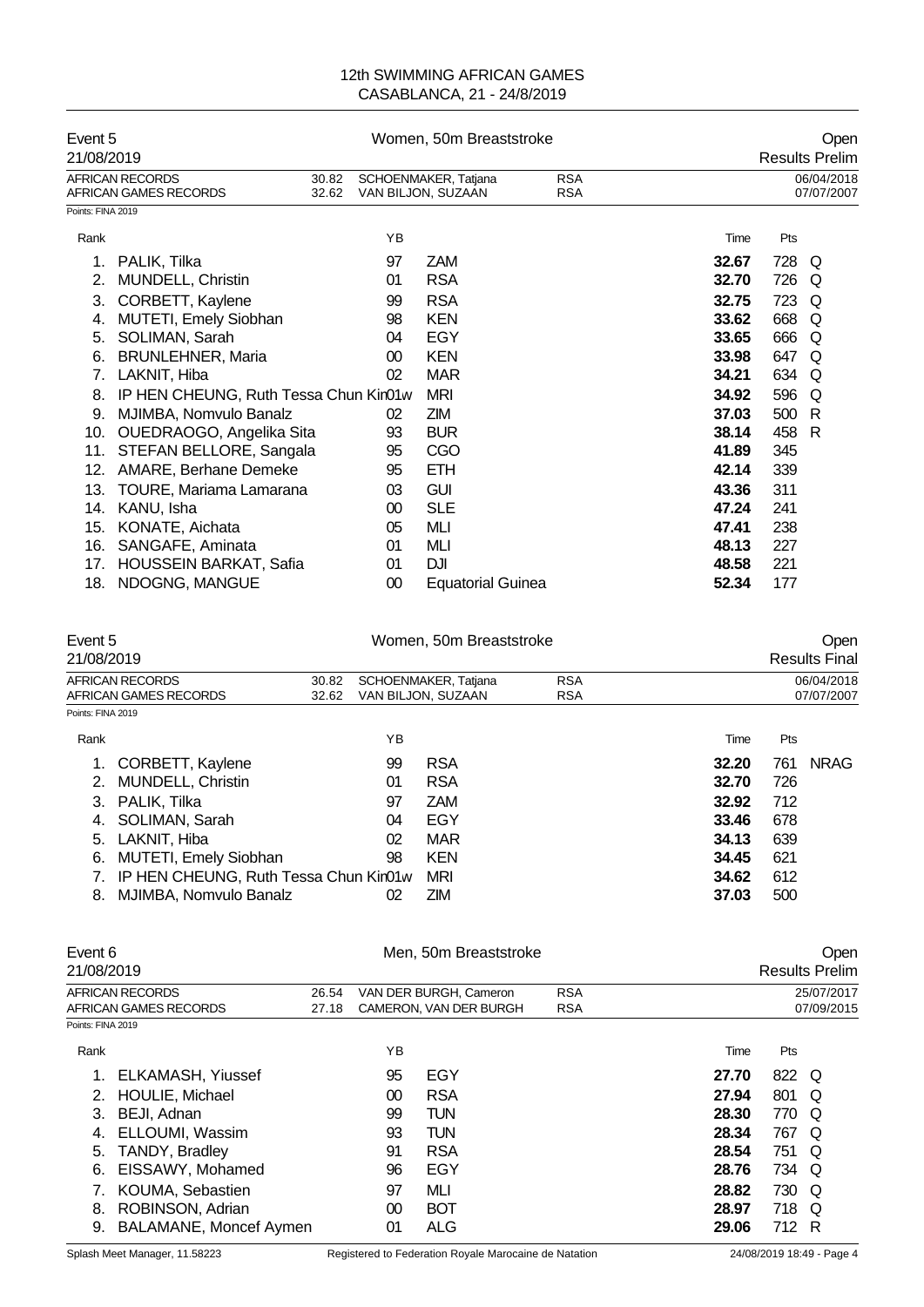Event 6, Men, 50m Breaststroke, Prelim, Open

| Rank |                                      | ΥB |                          | Time  | Pts |    |
|------|--------------------------------------|----|--------------------------|-------|-----|----|
| 10.  | RALPH WESLEY GOVEIA, SSAFRAO 96      |    | ZAM                      | 29.26 | 697 | -R |
| 11.  | ROSSI, Samuele                       | 01 | <b>SEY</b>               | 29.30 | 694 |    |
| 12.  | <b>BOUTOUIL, Samy Ahmed</b>          | 00 | <b>MAR</b>               | 29.42 | 686 |    |
| 13.  | NIANE, Abdoul Khadre Mbaaye          | 88 | <b>SEN</b>               | 29.56 | 676 |    |
| 14.  | BIQUE, Ahllan                        | 99 | <b>MOZ</b>               | 29.94 | 651 |    |
| 15.  | CHAJID, Adam                         | 01 | <b>MAR</b>               | 30.33 | 626 |    |
| 16.  | CHOUCHAR, Ramzi                      | 00 | <b>ALG</b>               | 30.38 | 623 |    |
| 17.  | NAIDU, MOONARALA KUMAREN             | 97 | <b>ZAM</b>               | 30.61 | 609 |    |
| 18.  | NDIR, Adama Thiaw                    | 90 | <b>SEN</b>               | 31.07 | 582 |    |
| 19.  | NDONGA, Samuel Kariuki               | 98 | <b>KEN</b>               | 31.16 | 577 |    |
|      | <b>ANODIN, Gregory Louis Patrick</b> | 99 | <b>MRI</b>               | 31.16 | 577 |    |
| 21.  | FISCHER, Ethan Josiah                | 02 | <b>BOT</b>               | 31.71 | 548 |    |
| 22.  | CHUNG YEE, Jonathan Yi Pin           | 98 | mri                      | 32.25 | 520 |    |
| 23.  | ADAMA, Ouedraogo                     | 87 | <b>BUR</b>               | 32.98 | 487 |    |
| 24.  | SAINE, Momodou Lamin                 | 00 | <b>GAM</b>               | 34.41 | 428 |    |
| 25.  | LOCHABER, Henok Locheriya            | 00 | <b>ETH</b>               | 34.88 | 411 |    |
| 26.  | MUKTAR, Abdelmalik Tofik             | 96 | <b>ETH</b>               | 35.02 | 406 |    |
| 27.  | SAWADOGO, Tindwende Thierry          | 95 | <b>BUR</b>               | 35.27 | 398 |    |
| 28.  | GIRARD DE LANGLADE MPALI, Adam 02    |    | GAB                      | 36.68 | 354 |    |
| 29.  | KUPIATA, MUNYU                       | 02 | COD                      | 38.80 | 299 |    |
| 30.  | MOPAMA SUKASUKA MUNYU, Fabric99      |    | <b>COD</b>               | 40.69 | 259 |    |
| 31.  | MIKO GYANGA, DIOSDADO                | 00 | <b>Equatorial Guinea</b> | 42.97 | 220 |    |

| Event 6<br>21/08/2019                    |                |    | Men, 50m Breaststroke                            | Open<br><b>Results Final</b> |       |                          |
|------------------------------------------|----------------|----|--------------------------------------------------|------------------------------|-------|--------------------------|
| AFRICAN RECORDS<br>AFRICAN GAMES RECORDS | 26.54<br>27.18 |    | VAN DER BURGH, Cameron<br>CAMERON, VAN DER BURGH | <b>RSA</b><br><b>RSA</b>     |       | 25/07/2017<br>07/09/2015 |
| Points: FINA 2019                        |                |    |                                                  |                              |       |                          |
| Rank                                     |                | ΥB |                                                  |                              | Time  | Pts                      |
| <b>HOULIE, Michael</b>                   |                | 00 | <b>RSA</b>                                       |                              | 27.41 | 848                      |
| <b>ELKAMASH, Yiussef</b><br>2.           |                | 95 | EGY                                              |                              | 27.52 | 838                      |
| ELLOUMI, Wassim<br>3.                    |                | 93 | <b>TUN</b>                                       |                              | 28.27 | 773                      |
| TANDY, Bradley<br>4.                     |                | 91 | <b>RSA</b>                                       |                              | 28.32 | 769                      |
| EISSAWY, Mohamed<br>5.                   |                | 96 | EGY                                              |                              | 28.34 | 767                      |
| BEJI, Adnan<br>6.                        |                | 99 | <b>TUN</b>                                       |                              | 28.48 | 756                      |
| ROBINSON, Adrian                         |                | 00 | <b>BOT</b>                                       |                              | 28.88 | 725                      |
| KOUMA, Sebastien<br>8.                   |                | 97 | MLI                                              |                              | 28.96 | 719                      |
|                                          |                |    |                                                  |                              |       |                          |

| Event 7 |                                          |    |                    | Women, 200m Backstroke                             |                 |     |            |                 |                  |                          | Open             |  |
|---------|------------------------------------------|----|--------------------|----------------------------------------------------|-----------------|-----|------------|-----------------|------------------|--------------------------|------------------|--|
|         | 21/08/2019                               |    |                    |                                                    |                 |     |            |                 |                  | <b>Results Prelim</b>    |                  |  |
|         | AFRICAN RECORDS<br>AFRICAN GAMES RECORDS |    | 2:04.81<br>2:10.66 | <b>COVENTRY, Kirsty</b><br><b>COVENTRY, KIRSTY</b> |                 |     | ZIM<br>ZIM |                 |                  | 01/08/2009<br>07/07/2007 |                  |  |
|         | Points: FINA 2019                        |    |                    |                                                    |                 |     |            |                 |                  |                          |                  |  |
| Rank    |                                          | YΒ |                    |                                                    | Time            | Pts |            | 50 <sub>m</sub> | 100 <sub>m</sub> | 150 <sub>m</sub>         | 200 <sub>m</sub> |  |
|         | 1. PASSON, Felicity                      | 99 | <b>SEY</b>         |                                                    | 2:14.55 783 Q   |     |            | 31.28           | 34.59            | 34.40                    | 34.28            |  |
|         | 2. RANDLE, Samantha                      | 98 | <b>RSA</b>         |                                                    | $2:15.50$ 767 Q |     |            | 32.67           | 34.01            | 34.83                    | 33.99            |  |
|         | 3. LEE, Robyn Stacie                     | 99 | ZIM                |                                                    | $2:22.50659$ Q  |     |            | 33.25           | 35.81            | 36.70                    | 36.74            |  |
|         | 4. ABDELATIF, Logaine                    | 03 | EGY                |                                                    | $2:22.64$ 657 Q |     |            | 33.28           | 35.31            | 37.06                    | 36.99            |  |
|         | 5. TAHAWI, Sara Ain Elhayet 00           |    | <b>ALG</b>         |                                                    | 2:24.43633Q     |     |            | 33.03           | 36.46            | 37.81                    | 37.13            |  |
|         | 6. KOENIG, C.                            | 01 | <b>MRI</b>         |                                                    | 2:26.80 603 Q   |     |            | 33.65           | 36.50            | 38.74                    | 37.91            |  |
|         | 7. MBATHA, Lewethu                       | 02 | <b>RSA</b>         |                                                    | 2:32.15 542 Q   |     |            | 35.23           | 38.38            | 39.17                    | 39.37            |  |
|         | DSQ DGAIMESH, Yasmine                    | 03 | <b>MAR</b>         |                                                    | 2:32.50         |     |            | 34.44           | 38.09            | 39.92                    | 40.05            |  |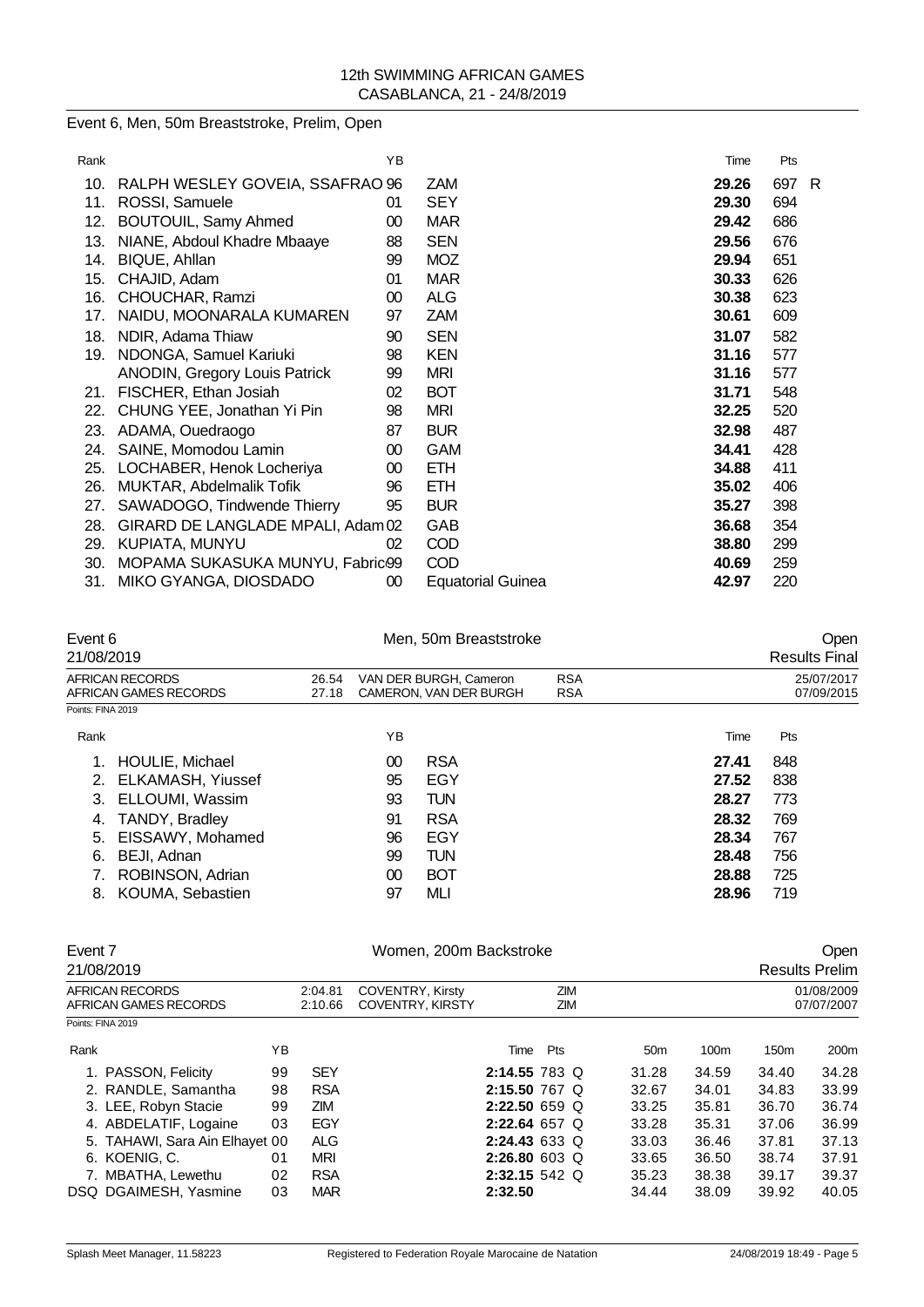| Event 7<br>21/08/2019                    |    |                    | Women, 200m Backstroke                             |             |            |                 |                  |                  | <b>Open</b><br><b>Results Final</b> |
|------------------------------------------|----|--------------------|----------------------------------------------------|-------------|------------|-----------------|------------------|------------------|-------------------------------------|
| AFRICAN RECORDS<br>AFRICAN GAMES RECORDS |    | 2:04.81<br>2:10.66 | <b>COVENTRY, Kirsty</b><br><b>COVENTRY, KIRSTY</b> |             | ZIM<br>ZIM |                 |                  |                  | 01/08/2009<br>07/07/2007            |
| Points: FINA 2019                        |    |                    |                                                    |             |            |                 |                  |                  |                                     |
| Rank                                     | ΥB |                    |                                                    |             | Time Pts   | 50 <sub>m</sub> | 100 <sub>m</sub> | 150 <sub>m</sub> | 200 <sub>m</sub>                    |
| 1. PASSON, Felicity                      | 99 | <b>SEY</b>         |                                                    | 2:14.55 783 |            |                 |                  |                  |                                     |
| 2. RANDLE, Samantha                      | 98 | <b>RSA</b>         |                                                    | 2:15.50 767 |            |                 |                  |                  |                                     |
| 3. LEE, Robyn Stacie                     | 99 | <b>ZIM</b>         |                                                    | 2:22.50 659 |            |                 |                  |                  |                                     |
| 4. ABDELATIF, Logaine                    | 03 | EGY                |                                                    | 2:22.64 657 |            |                 |                  |                  |                                     |
| 5. TAHAWI, Sara Ain Elhayet 00           |    | <b>ALG</b>         |                                                    | 2:24.43 633 |            |                 |                  |                  |                                     |
| 6. KOENIG, C.                            | 01 | <b>MRI</b>         |                                                    | 2:26.80 603 |            |                 |                  |                  |                                     |
| 7. MBATHA, Lewethu                       | 02 | <b>RSA</b>         |                                                    | 2:32.15 542 |            |                 |                  |                  |                                     |
| DSQ DGAIMESH, Yasmine                    | 03 | <b>MAR</b>         |                                                    |             |            |                 |                  |                  |                                     |

| Event 8 | 21/08/2019                  |    |            | Men, 200m Backstroke |                 |     |                          |                 |       |                  | Open<br><b>Results Prelim</b> |
|---------|-----------------------------|----|------------|----------------------|-----------------|-----|--------------------------|-----------------|-------|------------------|-------------------------------|
|         | AFRICAN RECORDS             |    | 1:55.75    | DURAND, George       |                 |     | <b>RSA</b>               |                 |       |                  | 30/07/2009                    |
|         | AFRICAN GAMES RECORDS       |    | 2:01.74    | DARREN, MURRAY       |                 |     | <b>RSA</b>               |                 |       |                  | 07/09/2011                    |
|         | Points: FINA 2019           |    |            |                      |                 |     |                          |                 |       |                  |                               |
| Rank    |                             | ΥB |            |                      | Time            | Pts |                          | 50 <sub>m</sub> | 100m  | 150 <sub>m</sub> | 200 <sub>m</sub>              |
|         | 1. BINEDELL, Martin<br>NRAG | 95 | <b>RSA</b> |                      |                 |     | 2:01.38 783 Q NRAG 28.29 |                 | 30.75 | 31.54            | 30.80                         |
|         | 2. ARDJOUNE, Abdellah       | 01 | <b>ALG</b> |                      | $2:02.73$ 758 Q |     |                          | 27.81           | 30.74 | 32.04            | 32.14                         |
|         | 3. ELSHAMAA, Yassin         | 99 | EGY        |                      | $2:05.77$ 704 Q |     |                          | 29.13           | 31.40 | 32.28            | 32.96                         |
|         | 4. LAHRICHI, Driss          | 97 | <b>MAR</b> |                      | 2:06.99684      |     |                          | 29.00           | 31.80 | 32.97            | 33.22                         |
|         | 5. BOUHAMDI, Mohamed Ry02   |    | <b>ALG</b> |                      | $2:07.04683$ Q  |     |                          | 28.46           | 31.63 | 33.25            | 33.70                         |
|         | 6. ASSOUAB, Adil            | 92 | <b>MAR</b> |                      | $2:08.68$ 657 Q |     |                          | 30.14           | 32.47 | 33.16            | 32.91                         |
|         | 7. ARTHUR, Jason Jude       | 97 | <b>GHA</b> |                      | 2:08.76 656 Q   |     |                          | 30.43           | 32.43 | 33.55            | 32.35                         |
|         | 8. RA'EEZ WARLEY, Mogam02d  |    | <b>RSA</b> |                      | $2:08.83$ 655 Q |     |                          | 29.66           | 32.16 | 32.69            | 34.32                         |
|         | 9. HEGAZY, Abdelrahman      | 00 | EGY        |                      | 2:09.80 641 R   |     |                          | 28.73           | 32.71 | 34.37            | 33.99                         |

| Event 8                    |    |            | Men, 200m Backstroke |                  |                 |       |                  | Open                 |
|----------------------------|----|------------|----------------------|------------------|-----------------|-------|------------------|----------------------|
| 21/08/2019                 |    |            |                      |                  |                 |       |                  | <b>Results Final</b> |
| AFRICAN RECORDS            |    | 1:55.75    | DURAND, George       | <b>RSA</b>       |                 |       |                  | 30/07/2009           |
| AFRICAN GAMES RECORDS      |    | 2:01.74    | DARREN, MURRAY       | <b>RSA</b>       |                 |       |                  | 07/09/2011           |
| Points: FINA 2019          |    |            |                      |                  |                 |       |                  |                      |
| Rank                       | ΥB |            |                      | Pts<br>Time      | 50 <sub>m</sub> | 100m  | 150 <sub>m</sub> | 200m                 |
| 1. BINEDELL, Martin        | 95 | <b>RSA</b> |                      | 1:59.03 831 NRAG | 27.98           | 29.86 | 30.82            | 30.37                |
| 2. ARDJOUNE, Abdellah      | 01 | <b>ALG</b> |                      | 2:00.38 803 NRAG | 27.99           | 30.28 | 30.89            | 31.22                |
| 3. ELSHAMAA, Yassin        | 99 | EGY        |                      | 2:03.17 750      | 28.69           | 30.85 | 31.68            | 31.95                |
| 4. LAHRICHI, Driss         | 97 | <b>MAR</b> |                      | 2:05.24 713      | 28.23           | 31.43 | 32.79            | 32.79                |
| 5. BOUHAMDI, Mohamed Ry02  |    | <b>ALG</b> |                      | 2:05.94 701      | 28.27           | 31.16 | 32.61            | 33.90                |
| 6. RA'EEZ WARLEY, Mogam02d |    | <b>RSA</b> |                      | 2:08.03 668      | 29.32           | 31.76 | 32.73            | 34.22                |
| 7. ASSOUAB, Adil           | 92 | <b>MAR</b> |                      | 2:09.22 649      | 29.57           | 32.25 | 33.39            | 34.01                |
| 8. ARTHUR, Jason Jude      | 97 | <b>GHA</b> |                      | 2:09.28 648      | 30.62           | 32.92 | 32.74            | 33.00                |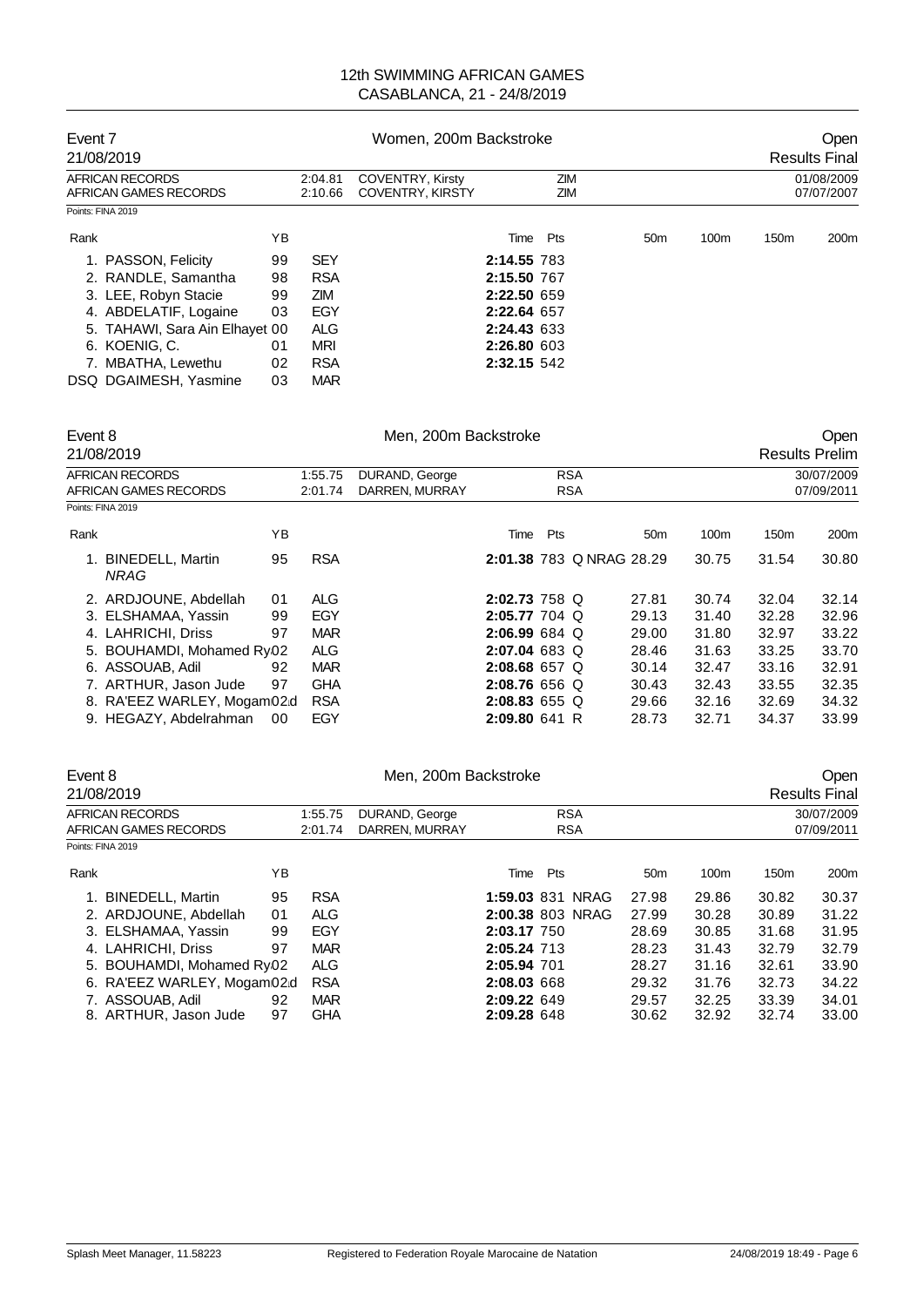| Event 9<br>21/08/2019                      |                                                 |                          |                    |                      |                          | Women, 1500m Freestyle |                                    |                    |                                    |                    | Open<br><b>Results Prelim</b> |
|--------------------------------------------|-------------------------------------------------|--------------------------|--------------------|----------------------|--------------------------|------------------------|------------------------------------|--------------------|------------------------------------|--------------------|-------------------------------|
|                                            | <b>AFRICAN RECORDS</b><br>AFRICAN GAMES RECORDS |                          |                    | 16:05.63<br>17:03.22 | TRITT, Wendy             | TAMMADGE, ROXANNE      | <b>RSA</b><br><b>RSA</b>           |                    |                                    |                    | 25/07/2011<br>10/09/2011      |
| Points: FINA 2019                          |                                                 |                          |                    |                      |                          |                        |                                    |                    |                                    |                    |                               |
| Rank                                       |                                                 |                          |                    |                      | ΥB                       |                        |                                    |                    | Time                               | Pts                |                               |
| Event 9                                    |                                                 |                          |                    |                      |                          | Women, 1500m Freestyle |                                    |                    |                                    |                    | Open                          |
| 21/08/2019                                 |                                                 |                          |                    |                      |                          |                        |                                    |                    |                                    |                    | <b>Results Final</b>          |
|                                            | <b>AFRICAN RECORDS</b>                          |                          |                    | 16:05.63             | TRITT, Wendy             |                        | <b>RSA</b>                         |                    |                                    |                    | 25/07/2011                    |
| Points: FINA 2019                          | AFRICAN GAMES RECORDS                           |                          |                    | 17:03.22             |                          | TAMMADGE, ROXANNE      | <b>RSA</b>                         |                    |                                    |                    | 10/09/2011                    |
| Rank                                       |                                                 |                          |                    |                      | YB                       |                        |                                    |                    | Time                               | Pts                |                               |
| 1.                                         | MORO, Hania                                     |                          |                    |                      | 96                       | EGY                    |                                    |                    | 17:06.71                           | 720                |                               |
|                                            |                                                 | 100m: 1:07.00            | 1:07.00            | 500m:                | 5:45.49                  | 1:09.43                | 900m: 10:20.52                     | 1:08.84            | 1300m: 14:54.36                    | 1:07.68            |                               |
|                                            | 200m:                                           | 2:17.11                  | 1:10.11            | 600m:                | 6:54.00                  | 1:08.51                | 1000m: 11:29.11                    | 1:08.59            | 1400m: 16:01.16                    | 1:06.80            |                               |
|                                            | 300m:                                           | 3:26.65<br>400m: 4:36.06 | 1:09.54<br>1:09.41 | 700m:                | 8:02.88<br>800m: 9:11.68 | 1:08.88<br>1:08.80     | 1100m: 12:38.02<br>1200m: 13:46.68 | 1:08.91<br>1:08.66 | 1500m: 17:06.71                    | 1:05.55            |                               |
| 2.                                         | RANDLE, Samantha                                |                          |                    |                      | 98                       | <b>RSA</b>             |                                    |                    | 17:11.07                           | 711                |                               |
|                                            |                                                 | 100m: 1:07.09            | 1:07.09            | 500m:                | 5:45.12                  | 1:09.16                | 900m: 10:20.61                     | 1:08.77            | 1300m: 14:55.37                    | 1:08.18            |                               |
|                                            | 200m:                                           | 2:16.84                  | 1:09.75            | 600m:                | 6:54.17                  | 1:09.05                | 1000m: 11:29.34                    | 1:08.73            | 1400m: 16:03.81                    | 1:08.44            |                               |
|                                            | 300m:<br>400m:                                  | 3:26.42<br>4.35.96       | 1:09.58<br>1:09.54 | 800m:                | 700m: 8:03.10<br>9:11.84 | 1:08.93<br>1:08.74     | 1100m: 12:38.13<br>1200m: 13:47.19 | 1:08.79<br>1:09.06 | 1500m: 17:11.07                    | 1:07.26            |                               |
|                                            | 3. ANTONOPOULOS, Carli                          |                          |                    |                      | 01                       | <b>RSA</b>             |                                    |                    | 17:22.15                           | 689                |                               |
|                                            | 100m:                                           | 1:07.51                  | 1:07.51            | 500m:                | 5:49.33                  | 1:10.45                | 900m: 10:29.08                     | 1:09.77            | 1300m: 15:06.86                    | 1:09.26            |                               |
|                                            | 200m:                                           | 2:18.35                  | 1:10.84            | 600m:                | 6.59.31                  | 1:09.98                | 1000m: 11:38.96                    | 1:09.88            | 1400m: 16:15.59                    | 1:08.73            |                               |
|                                            | 300m:<br>400m:                                  | 3:28.65<br>4:38.88       | 1:10.30<br>1:10.23 | 700m:<br>800m:       | 8:09.34<br>9:19.31       | 1:10.03<br>1:09.97     | 1100m: 12:48.18<br>1200m: 13:57.60 | 1:09.22<br>1:09.42 | 1500m: 17:22.15                    | 1:06.56            |                               |
| 4.                                         | CHEBARAKA, Majda                                |                          |                    |                      | 00                       | <b>ALG</b>             |                                    |                    | 17:27.24                           | 679                |                               |
|                                            |                                                 | 100m: 1:07.18            | 1:07.18            | 500m:                | 5.48.01                  | 1:10.26                | 900m: 10:28.41                     | 1:09.97            | 1300m: 15:06.92                    | 1:09.66            |                               |
|                                            | 200m:                                           | 2:17.21                  | 1:10.03            | 600m:                | 6:58.44                  | 1:10.43                | 1000m: 11:37.91                    | 1:09.50            | 1400m: 16:17.24                    | 1:10.32            |                               |
|                                            | 300m:<br>400m:                                  | 3:27.54<br>4:37.75       | 1:10.33            | 700m:<br>800m:       | 8:08.58<br>9:18.44       | 1:10.14<br>1:09.86     | 1100m: 12:47.82<br>1200m: 13:57.26 | 1:09.91<br>1:09.44 | 1500m: 17:27.24                    | 1:10.00            |                               |
|                                            |                                                 |                          | 1:10.21            |                      |                          |                        |                                    |                    |                                    |                    |                               |
| 5.                                         | RACHIDI, Ines                                   |                          |                    |                      | 05                       | <b>MAR</b>             |                                    |                    | 18:30.85                           | 568                |                               |
|                                            | 100m:<br>200m:                                  | 1:09.39<br>2:23.54       | 1:09.39<br>1.14.15 | 500m:<br>600m:       | 6:03.65<br>7:18.17       | 1:13.06<br>1:14.52     | 900m: 11:01.97<br>1000m: 12:17.06  | 1.14.94<br>1:15.09 | 1300m: 16:03.46<br>1400m: 17:19.54 | 1.15.14<br>1:16.08 |                               |
|                                            | 300m:                                           | 3:36.71                  | 1:13.17            | 700m:                | 8:32.30                  | 1:14.13                | 1100m: 13:32.90                    | 1:15.84            | 1500m: 18:30.85                    | 1:11.31            |                               |
|                                            | 400m:                                           | 4:50.59                  | 1:13.88            | 800m:                | 9:47.03                  | 1:14.73                | 1200m: 14:48.32                    | 1.15.42            |                                    |                    |                               |
|                                            | 6. EDDAHBI, Douaa                               |                          |                    |                      | 05                       | <b>MAR</b>             |                                    |                    | 18:35.79                           | 561                |                               |
|                                            |                                                 | 100m: 1:07.57            | 1:07.57            | 500m:                | 6:04.71                  | 1:14.74                | 900m: 11:04.27                     | 1.15.42            | 1300m: 16:06.12                    | 1:15.40            |                               |
|                                            | 200m:<br>300m:                                  | 2:20.89<br>3:35.04       | 1:13.32<br>1:14.15 | 600m:<br>700m:       | 7:19.66<br>8:34.35       | 1:14.95<br>1:14.69     | 1000m: 12:20.13<br>1100m: 13:35.42 | 1:15.86<br>1:15.29 | 1400m: 17:21.44<br>1500m: 18:35.79 | 1:15.32<br>1:14.35 |                               |
|                                            | 400m:                                           | 4:49.97                  | 1:14.93            | 800m:                | 9:48.85                  | 1:14.50                | 1200m: 14:50.72                    | 1:15.30            |                                    |                    |                               |
| Event 10<br>21/08/2019                     |                                                 |                          |                    |                      |                          | Men, 800m Freestyle    |                                    |                    |                                    |                    | Open<br>Results               |
|                                            | <b>AFRICAN RECORDS</b>                          |                          |                    | 7:35.27              |                          | MELLOULI, Oussama      | <b>TUN</b>                         |                    |                                    |                    | 27/07/2009                    |
| AFRICAN GAMES RECORDS<br>Points: FINA 2019 |                                                 | 7:55.36                  | AHMED, AKRAM       |                      | EGY                      |                        |                                    |                    | 07/09/2015                         |                    |                               |

| Rank |                      |                  |                  |                           | ΥB                 |                    |                   |                    |                    |                | Time               | Pts                |  |
|------|----------------------|------------------|------------------|---------------------------|--------------------|--------------------|-------------------|--------------------|--------------------|----------------|--------------------|--------------------|--|
| 1.   | MAHMOUD, Ahmed       |                  |                  |                           | 96                 | EGY                |                   |                    |                    |                | 7:57.21            | 850                |  |
|      | $100m$ :             | 57.13            | 57.13            | $300m$ :                  | 2:57.81            | 1:00.38            | $500m$ :          | 4:58.51            | 59.92              | 700m:          | 6:58.48            | 1:00.09            |  |
|      | 200 <sub>m</sub> :   | 1:57.43          | 1:00.30          | 400m:                     | 3:58.59            | 1:00.78            | 600m:             | 5:58.39            | 59.88              | 800m:          | 7:57.21            | 58.73              |  |
| 2.   | AGILI, Mohamed Mehdi |                  |                  |                           | 97                 | TUN                |                   |                    |                    |                | 7:57.87            | 846                |  |
|      | $100m$ :             | 57.01            | 57.01            | $300m$ :                  | 2:58.33            | 1:00.23            | $500m$ :          | 4:59.48            | 1:00.31            | 700m:          | 6:59.49            | 1:00.08            |  |
|      | 200m:                | 1:58.10          | 1:01.09          | 400m:                     | 3:59.17            | 1:00.84            | 600m:             | 5:59.41            | 59.93              | 800m:          | 7:57.87            | 58.38              |  |
|      | 3. ELKAMASH, Marwan  |                  |                  |                           | 93                 | EGY                |                   |                    |                    |                | 8:06.90            | 800                |  |
|      | $100m$ :<br>$200m$ : | 57.13<br>1:57.58 | 57.13<br>1:00.45 | 300 <sub>m</sub><br>400m: | 2:58.00<br>3:58.75 | 1:00.42<br>1:00.75 | $500m$ :<br>600m: | 4:59.16<br>6:01.22 | 1:00.41<br>1:02.06 | 700m:<br>800m: | 7:04.52<br>8:06.90 | 1:03.30<br>1:02.38 |  |

Splash Meet Manager, 11.58223 Registered to Federation Royale Marocaine de Natation 24/08/2019 18:49 - Page 7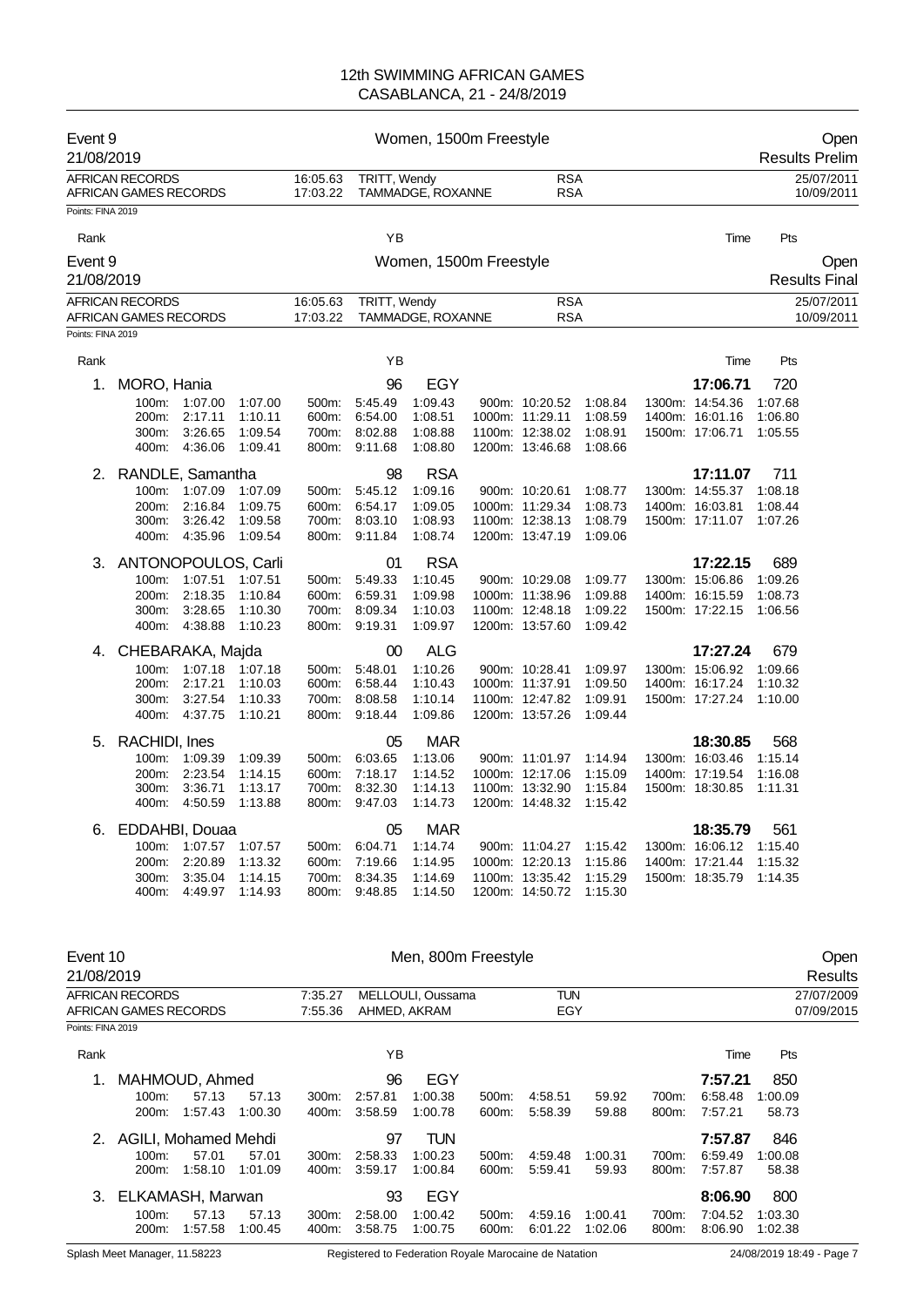## Event 10, Men, 800m Freestyle, Open

| Rank |                                                           |                    |                    |                | ΥB                       |                                  |                |                     |                    |                | Time                                         | Pts                       |
|------|-----------------------------------------------------------|--------------------|--------------------|----------------|--------------------------|----------------------------------|----------------|---------------------|--------------------|----------------|----------------------------------------------|---------------------------|
| 4.   | DJABALLAH, Mohamed Anisse<br>$100m$ :<br>200m:            | 57.63<br>1:58.57   | 57.63<br>1:00.94   | 300m.<br>400m: | 99<br>2:59.85<br>4:01.49 | ALG<br>1:01.28<br>1:01.64        | 500m:<br>600m: | 5:03.60<br>6:05.89  | 1:02.11<br>1:02.29 | 700m:<br>800m: | 8:08.88<br>7:08.03<br>8:08.88                | 790<br>1:02.14<br>1:00.85 |
| 5.   | SZURDOKI, Brent<br>$100m$ :<br>200m:                      | 57.65<br>1:59.10   | 57.65<br>1:01.45   | 300m:<br>400m: | 96<br>3:01.11<br>4:03.59 | <b>RSA</b><br>1:02.01<br>1:02.48 | 500m:<br>600m: | 5:06.24<br>6:09.25  | 1:02.65<br>1:03.01 | 700m:<br>800m: | 8:12.87<br>7:11.51<br>8:12.87                | 771<br>1:02.26<br>1:01.36 |
| 6.   | MCGLYNN, Michael<br>$100m$ :<br>200m:                     | 59.35<br>2:02.21   | 59.35<br>1:02.86   | 300m:<br>400m: | 00<br>3:05.88<br>4:10.13 | <b>RSA</b><br>1:03.67<br>1:04.25 | 500m:<br>600m: | 5:14.82<br>6:19.73  | 1:04.69<br>1:04.91 | 700m:<br>800m: | 8:27.52<br>7:24.27<br>8:27.52                | 706<br>1:04.54<br>1:03.25 |
| 7.   | OTOGBE, Damien<br>$100m$ :<br>200m:                       | 1:04.39<br>2:13.24 | 1:04.39<br>1:08.85 | 300m.<br>400m. | 03<br>3:22.92<br>4:34.36 | <b>TOG</b><br>1:09.68<br>1:11.44 | 500m:<br>600m: | 5:46.63<br>6:58.58  | 1:12.27<br>1:11.95 | 700m:<br>800m: | 9:20.11<br>8:10.15<br>9:20.11                | 525<br>1:11.57<br>1:09.96 |
| 8.   | DUARTE, Joao Nunes de Oliveira Frias 01<br>100m:<br>200m: | 1:04.37<br>2:14.42 | 1:04.37<br>1:10.05 | 300m.<br>400m: | 3:24.59<br>4:35.82       | <b>ANG</b><br>1:10.17<br>1:11.23 | 500m:<br>600m: | 5:47.47<br>6:59.26  | 1:11.65<br>1:11.79 | 700m:<br>800m: | 9:22.57<br>8:11.66<br>9:22.57                | 519<br>1:12.40<br>1:10.91 |
| 9.   | <b>BERAKI, Solomon</b><br>100m:<br>$200m$ :               | 1:15.66<br>2:44.84 | 1:15.66<br>1:29.18 | 300m:<br>400m: | 91<br>4:19.39<br>5:54.56 | ERI<br>1:34.55<br>1:35.17        | 500m:<br>600m: | 7:30.91<br>9:06.99  | 1:36.35<br>1:36.08 |                | 12:11.63<br>700m: 10:41.94<br>800m: 12:11.63 | 235<br>1:34.95<br>1:29.69 |
| 10.  | TESFAY, Nejim<br>100m:<br>200m:                           | 1:21.22<br>2:56.92 | 1:21.22<br>1:35.70 | 300m:<br>400m: | 95<br>4:38.67<br>6:22.32 | ERI<br>1:41.75<br>1:43.65        | 500m:<br>600m: | 8:08.46<br>10:00.37 | 1:46.14<br>1:51.91 | 700m:          | 13:20.33<br>11:45.92<br>800m: 13:20.33       | 180<br>1:45.55<br>1:34.41 |

| Event 11<br>21/08/2019 |                                                                  |                    |                |                                  | Women, 4 x 100m Freestyle                             |                    |                           |                           | Open<br><b>Results</b>   |
|------------------------|------------------------------------------------------------------|--------------------|----------------|----------------------------------|-------------------------------------------------------|--------------------|---------------------------|---------------------------|--------------------------|
|                        | <b>AFRICAN RECORDS</b><br><b>AFRICAN GAMES RECORDS</b>           | 3:43.35<br>3:49.04 |                | South Africa<br>South Africa     | <b>RSA</b><br><b>RSA</b>                              |                    |                           |                           | 21/07/2019<br>08/09/2015 |
| Points: FINA 2019      |                                                                  |                    |                |                                  |                                                       |                    |                           |                           |                          |
| Rank                   |                                                                  |                    |                |                                  |                                                       |                    | Time                      | Pts                       |                          |
| $1_{-}$                | RSA <sub>1</sub><br>GALLAGHER, Erin<br>WHELAN, Jessica           | $+0.75$<br>$+0.53$ | 26.08<br>27.81 | <b>RSA</b><br>55.42<br>58.83     | <b>HERBST, Kerryn</b><br>CHELIUS, Emma                | $+0.43$<br>$+0.44$ | 3:48.88<br>27.42<br>26.58 | 772<br>58.32<br>56.31     | <b>NRAG</b>              |
| 2.                     | EGY <sub>1</sub><br>ELSEBELGY, Amina<br>HASSAN, Yasmin           | $+0.69$<br>$+0.61$ | 27.50<br>28.68 | <b>EGY</b><br>59.00<br>59.11     | MORO, Hania<br>OSMAN, Farida                          | $+0.52$<br>$+0.25$ | 3:53.53<br>28.41<br>26.66 | 727<br>58.97<br>56.45     |                          |
| 3.                     | ALG 1<br>MELIH, Amel<br>NEFSI, Hamida Rania                      | $+0.70$<br>$+0.43$ | 27.19<br>28.85 | <b>ALG</b><br>57.07<br>59.63     | TAHAWI, Sara Ain Elhayet<br>CHEBARAKA, Majda          | $+0.42$<br>$+0.31$ | 3:58.28<br>29.56<br>28.72 | 685<br>1:02.02<br>59.56   |                          |
| 4.                     | KEN <sub>1</sub><br>MUTETI, Emely Siobhan<br>THORPE, Imara-Bella | $+0.68$<br>$+0.28$ | 28.34<br>28.19 | <b>KEN</b><br>1:00.39<br>1:00.19 | <b>BRUNLEHNER, Sylvia</b><br><b>BRUNLEHNER, Maria</b> | $+0.39$<br>$+0.47$ | 3:58.75<br>28.02<br>28.12 | 680<br>59.08<br>59.09     |                          |
| 5.                     | MAR 1<br>KHIYARA, Lina<br>MANA, Noura                            | $+0.59$<br>$+0.53$ | 28.90<br>28.55 | <b>MAR</b><br>1:00.03<br>1:00.10 | DGAIMESH, Yasmine<br>FAHSI, Hiba                      | $+0.46$<br>$+0.37$ | 4:02.10<br>29.11<br>28.67 | 653<br>1:01.52<br>1:00.45 |                          |
| DSQ                    | ETH <sub>1</sub><br>AMARE, Berhane Demeke<br>SELO, LinaAlemayehu | $+0.78$            | 34.06<br>35.40 | <b>ETH</b><br>1:13.12<br>1:16.64 | DEMISSIA, Genet Hailu<br>GEBRESILASSIE, Rahel Fseha   | $+0.71$<br>$-0.04$ | 5:11.17<br>39.82<br>34.29 | 1:26.78<br>1:14.63        |                          |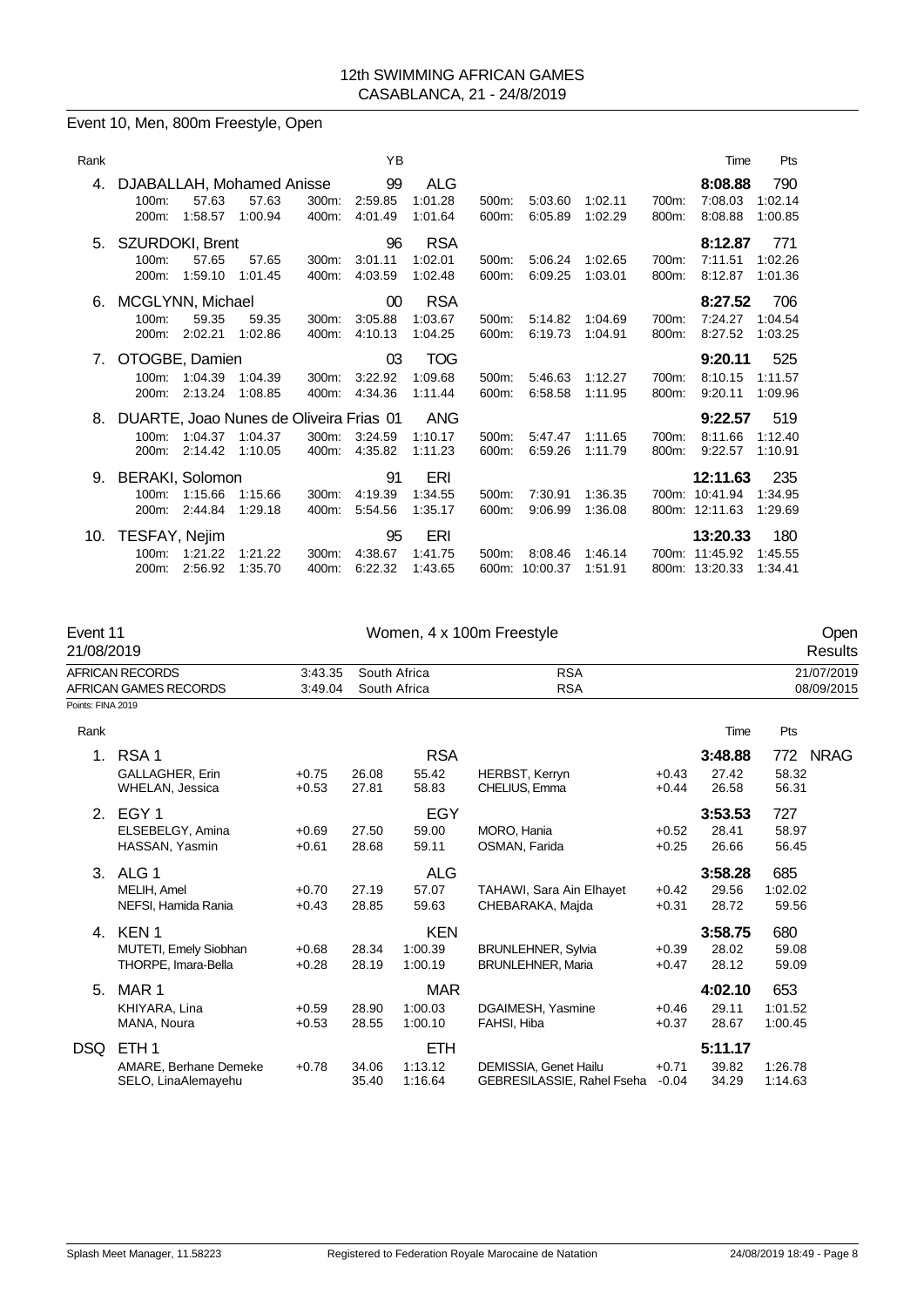| Event 12<br>21/08/2019 |                                                                                 |                    |                              |                              | Men, 4 x 100m Freestyle                                   |                    |                           | Open<br>Results          |
|------------------------|---------------------------------------------------------------------------------|--------------------|------------------------------|------------------------------|-----------------------------------------------------------|--------------------|---------------------------|--------------------------|
|                        | <b>AFRICAN RECORDS</b><br><b>AFRICAN GAMES RECORDS</b>                          | 3:11.93<br>3:19.42 | South Africa<br>South Africa |                              | <b>RSA</b><br><b>RSA</b>                                  |                    |                           | 26/08/2009<br>08/09/2011 |
| Points: FINA 2019      |                                                                                 |                    |                              |                              |                                                           |                    |                           |                          |
| Rank                   |                                                                                 |                    |                              |                              |                                                           |                    | Time                      | Pts                      |
| 1.                     | RSA <sub>1</sub><br>TANDY, Bradley<br>COETZEE, Ryan                             | $+0.63$<br>$+0.34$ | 23.93<br>23.96               | <b>RSA</b><br>51.05<br>50.61 | <b>BINEDELL, Martin</b><br><b>ERASMUS, Douglas</b>        | $+0.36$<br>$+0.31$ | 3:21.63<br>23.91<br>23.37 | 813<br>50.12<br>49.85    |
|                        | 2. EGY 1<br>ELARABY, Abdelrahman<br>ELKAMASH, Marwan                            | $+0.68$<br>$+0.30$ | 24.35<br>24.84               | EGY<br>51.57<br>51.59        | KHALAFALLAH, Ali<br>HASSAN, Mohamed                       | $+0.31$<br>$+0.46$ | 3:21.83<br>23.18<br>23.46 | 811<br>49.27<br>49.40    |
| 3.                     | MAR <sub>1</sub><br>HAMOUCHANE, Souhail<br>LAHRICHI, Driss                      | $+0.67$<br>$+0.08$ | 24.71<br>24.46               | <b>MAR</b><br>52.11<br>51.44 | <b>ELMERINI, Merwane</b><br>BOUTOUIL, Samy Ahmed          | $+0.02$<br>$+0.26$ | 3:25.92<br>24.76<br>23.68 | 763<br>52.04<br>50.33    |
|                        | 4. ALG 1<br>SYOUD, Jaouad<br>BENBARA, Mehdi-Nazim                               | $+0.64$<br>$+0.15$ | 25.08<br>24.28               | <b>ALG</b><br>51.32<br>50.77 | CHOUCHAR, Ramzi<br>BALAMANE, Moncef Aymen                 | $+0.27$<br>$+0.41$ | 3:27.72<br>25.06<br>25.24 | 744<br>53.01<br>52.62    |
| 5.                     | SEN <sub>1</sub><br>NIANE, Abdoul Khadre Mbaaye +0.70<br>AIMABLE, Steven Kilian | $+0.35$            | 24.74<br>24.43               | <b>SEN</b><br>52.00<br>51.69 | NIANE, ElHadj Adama<br>NDIR, Adama Thiaw                  | $+0.36$<br>$+0.43$ | 3:29.30<br>24.68<br>25.19 | 727<br>51.44<br>54.17    |
| 6.                     | KEN <sub>1</sub><br>TALIB, Swaleh Abubakar<br>NDONGA, Samuel Kariuki            | $+0.68$<br>$+0.30$ | 25.67<br>26.34               | <b>KEN</b><br>53.56<br>56.45 | MOHAMED, Issa Abdulla<br>MOHAMED, Ridhwan Abubaker+0.271a | $-0.03$            | 3:36.12<br>24.50<br>24.90 | 660<br>53.07<br>53.04    |
| 7 <sub>1</sub>         | BOT <sub>1</sub><br>MATIJA, Kitso Tobias<br>FISCHER, Ethan Josiah               | $+0.65$<br>$+0.52$ | 26.36<br>27.83               | <b>BOT</b><br>55.62<br>58.89 | DZINGAI, Solomon<br>ROBINSON, Adrian                      | $+0.51$<br>$+0.58$ | 3:49.93<br>27.29<br>26.06 | 548<br>1:00.13<br>55.29  |

Event 13 Communication of the UV Momen, 200m Freestyle Communication of the Open Communication of the Open Communication of the Open 22/08/2019

Results Prelim

| AFRICAN RECORDS          |    | 1:57.04    | <b>COVENTRY, Kristy</b> |                 | ZIM        |                 |       |       | 07/06/2008 |
|--------------------------|----|------------|-------------------------|-----------------|------------|-----------------|-------|-------|------------|
| AFRICAN GAMES RECORDS    |    | 1:59.84    | PRINSLOO, KARIN         |                 | <b>RSA</b> |                 |       |       | 06/09/2011 |
| Points: FINA 2019        |    |            |                         |                 |            |                 |       |       |            |
| Rank                     | ΥB |            |                         | Time            | Pts        | 50 <sub>m</sub> | 100m  | 150m  | 200m       |
| 1. MORO, Hania           | 96 | EGY        |                         | 2:06.27 716 Q   |            | 29.86           | 32.13 | 32.24 | 32.04      |
| 2. WHELAN, Jessica       | 97 | <b>RSA</b> |                         | 2:07.07 702 Q   |            | 29.62           | 31.71 | 32.85 | 32.89      |
| 3. CHEBARAKA, Majda      | 00 | ALG        |                         | 2:07.38 697 Q   |            | 30.33           | 32.76 | 32.49 | 31.80      |
| 4. KHIYARA, Lina         | 03 | <b>MAR</b> |                         | 2:07.61 693 Q   |            | 29.84           | 32.04 | 32.88 | 32.85      |
| 5. MUNDELL, Christin     | 01 | <b>RSA</b> |                         | 2:08.26 683 Q   |            | 29.71           | 32.57 | 32.82 | 33.16      |
| 6. HASSAN, Yasmin        | 99 | EGY        |                         | $2:11.00641$ Q  |            | 30.07           | 32.90 | 33.59 | 34.44      |
| 7. LEE, Robyn Stacie     | 99 | ZIM        |                         | 2:11.34 636 Q   |            | 30.27           | 32.91 | 33.91 | 34.25      |
| 8. SOUSA, Catarina       | 01 | <b>ANG</b> |                         | 2:11.88 628 Q   |            | 30.72           | 33.36 | 34.21 | 33.59      |
| 9. THORPE, Imara-Bella   | 01 | <b>KEN</b> |                         | $2:13.68$ 603 R |            | 30.51           | 33.87 | 34.56 | 34.74      |
| 10. OGUNBANWO, A.        | 04 | <b>NGR</b> |                         | 2:17.35 556 R   |            | 31.00           | 34.48 | 35.57 | 36.30      |
| 11. RACHIDI, Ines        | 05 | <b>MAR</b> |                         | 2:20.12 524     |            | 32.40           | 35.27 | 36.62 | 35.83      |
| 12. LOO, Caitlin Madison | 04 | <b>BOT</b> |                         | 2:23.08 492     |            | 32.14           | 35.70 | 37.25 | 37.99      |
| 13. ELIZABETH, K.        | 05 | <b>SEY</b> |                         | 2:24.72 475     |            | 33.24           | 35.82 | 37.91 | 37.75      |
|                          |    |            |                         |                 |            |                 |       |       |            |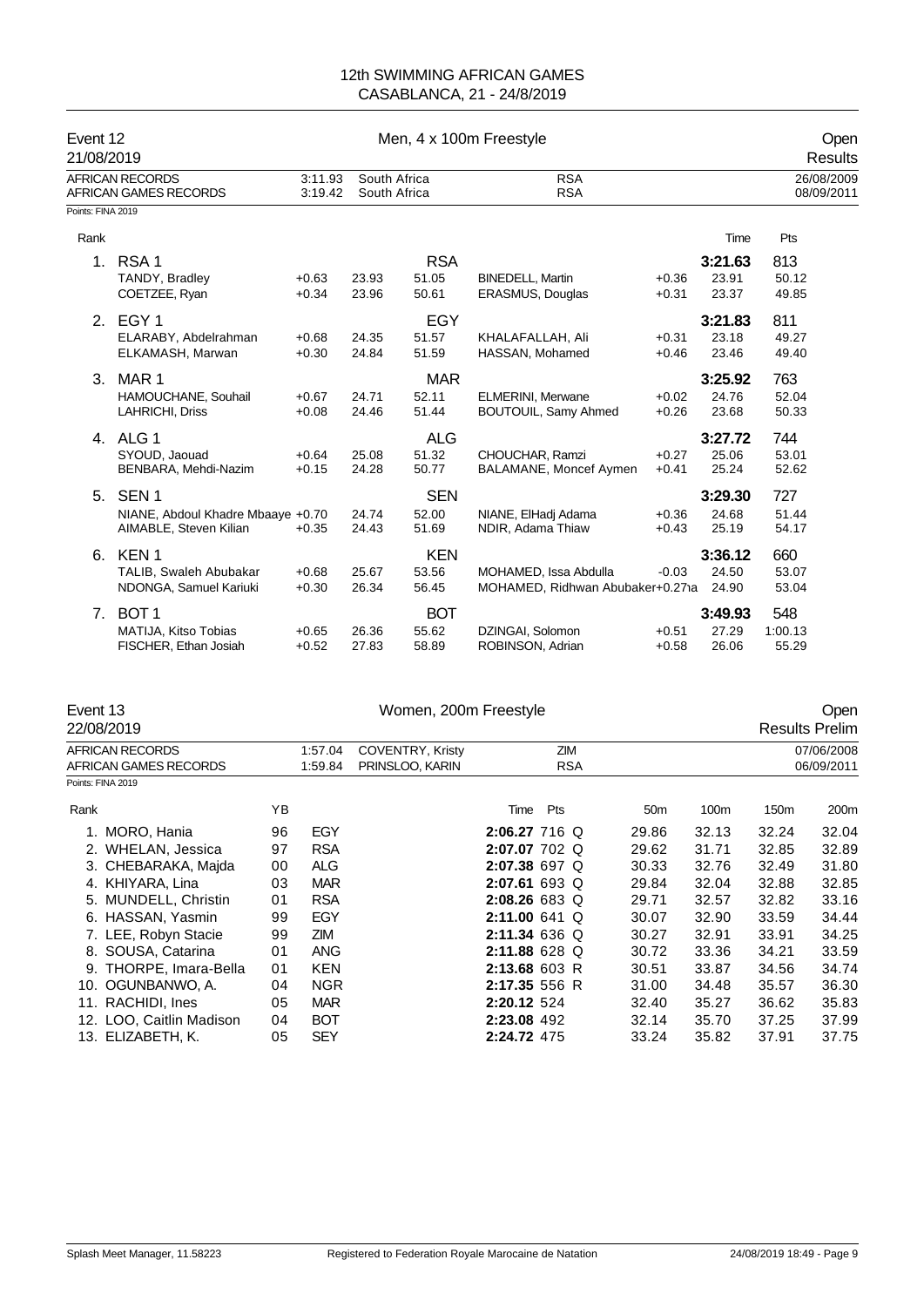| Event 13<br>22/08/2019                   |    |                    | Women, 200m Freestyle                      |             |                   |                 |                  |                  | <b>Open</b><br><b>Results Final</b> |
|------------------------------------------|----|--------------------|--------------------------------------------|-------------|-------------------|-----------------|------------------|------------------|-------------------------------------|
| AFRICAN RECORDS<br>AFRICAN GAMES RECORDS |    | 1:57.04<br>1:59.84 | <b>COVENTRY, Kristy</b><br>PRINSLOO, KARIN |             | ZIM<br><b>RSA</b> |                 |                  |                  | 07/06/2008<br>06/09/2011            |
| Points: FINA 2019                        |    |                    |                                            |             |                   |                 |                  |                  |                                     |
| Rank                                     | ΥB |                    |                                            | Time        | Pts               | 50 <sub>m</sub> | 100 <sub>m</sub> | 150 <sub>m</sub> | 200 <sub>m</sub>                    |
| 1. MORO, Hania                           | 96 | EGY                |                                            | 2:04.31 750 |                   | 29.67           | 31.26            | 31.99            | 31.39                               |
| 2. MUNDELL, Christin                     | 01 | <b>RSA</b>         |                                            | 2:04.75 742 |                   | 29.58           | 31.28            | 31.99            | 31.90                               |
| 3. CHEBARAKA, Majda                      | 00 | <b>ALG</b>         |                                            | 2:05.51 729 |                   | 29.84           | 31.77            | 32.37            | 31.53                               |
| 4. WHELAN, Jessica                       | 97 | <b>RSA</b>         |                                            | 2:06.24 716 |                   | 29.13           | 31.60            | 32.74            | 32.77                               |
| 5. KHIYARA, Lina                         | 03 | <b>MAR</b>         |                                            | 2:06.78 707 |                   | 29.36           | 31.73            | 32.74            | 32.95                               |
| 6. SOUSA, Catarina                       | 01 | <b>ANG</b>         |                                            | 2:09.55 663 |                   | 30.01           | 32.47            | 33.94            | 33.13                               |
| 7. LEE, Robyn Stacie                     | 99 | ZIM                |                                            | 2:10.16 653 |                   | 30.08           | 32.64            | 33.23            | 34.21                               |
| 8. HASSAN, Yasmin                        | 99 | EGY                |                                            | 2:11.27 637 |                   | 29.82           | 32.16            | 33.83            | 35.46                               |

| Event 14 |                                | Men, 200m Freestyle |            |               |               |     |            |                 | Open  |                       |            |
|----------|--------------------------------|---------------------|------------|---------------|---------------|-----|------------|-----------------|-------|-----------------------|------------|
|          | 22/08/2019                     |                     |            |               |               |     |            |                 |       | <b>Results Prelim</b> |            |
|          | <b>AFRICAN RECORDS</b>         |                     | 1:45.20    | LE CLOS, Chad |               |     | <b>RSA</b> |                 |       |                       | 08/08/2016 |
|          | AFRICAN GAMES RECORDS          |                     | 1:47.77    | DEVON, BROWN  |               |     | <b>RSA</b> |                 |       |                       | 09/09/2015 |
|          | Points: FINA 2019              |                     |            |               |               |     |            |                 |       |                       |            |
| Rank     |                                | ΥB                  |            |               | Time          | Pts |            | 50 <sub>m</sub> | 100m  | 150m                  | 200m       |
|          | 1. AGILI, Mohamed Mehdi        | 97                  | <b>TUN</b> |               | 1:51.63 762 Q |     |            | 26.40           | 27.99 | 29.07                 | 28.17      |
|          | 2. ELSHAMAA, Yassin            | 99                  | <b>EGY</b> |               | 1:52.43 746 Q |     |            | 26.26           | 28.25 | 28.70                 | 29.22      |
|          | 3. BINEDELL, Martin            | 95                  | <b>RSA</b> |               | 1:53.05 734 Q |     |            | 26.77           | 29.20 | 28.53                 | 28.55      |
|          | 4. ELKAMASH, Marwan            | 93                  | EGY        |               | 1:53.19 731 Q |     |            | 26.16           | 28.23 | 29.26                 | 29.54      |
|          | 5. DJABALLAH, M.               | 99                  | <b>ALG</b> |               | 1:53.62 723 Q |     |            | 26.62           | 28.60 | 29.29                 | 29.11      |
| 6.       | MOGNE, IGOR                    | 96                  | <b>MOZ</b> |               | 1:54.11 714 Q |     |            | 27.32           | 28.82 | 28.93                 | 29.04      |
|          | 7. SZURDOKI, Brent             | 96                  | <b>RSA</b> |               | 1:54.15 713 Q |     |            | 26.58           | 29.05 | 29.21                 | 29.31      |
|          | 8. SKINNER, Alexander Suel98   |                     | <b>NAM</b> |               | 1:54.41 708 Q |     |            | 26.54           | 28.87 | 29.18                 | 29.82      |
|          | 9. HASSOUNA, Audai             | 98                  | LBA        |               | 1:54.91 699 R |     |            | 26.97           | 28.52 | 29.27                 | 30.15      |
|          | 10. ASSOUAB, Adil              | 92                  | <b>MAR</b> |               | 1:59.46 622 R |     |            | 27.42           | 29.79 | 31.16                 | 31.09      |
|          | 11. ATUHAIRE OGOLA, Amba01     |                     | <b>UGA</b> |               | 2:01.19 596   |     |            | 27.99           | 29.82 | 31.72                 | 31.66      |
|          | 12. OTOGBE, Damien             | 03                  | <b>TOG</b> |               | 2:09.02 494   |     |            | 28.94           | 32.00 | 33.98                 | 34.10      |
|          | 13. DUARTE, J.                 | 01                  | <b>ANG</b> |               | 2:10.76 474   |     |            | 30.62           | 33.05 | 33.80                 | 33.29      |
|          | 14. IRAKOSE, Billy Scott       | 00                  | BDI        |               | 2:14.43 436   |     |            | 28.80           | 33.64 | 35.80                 | 36.19      |
|          | 15. GANIRA, Belly Cresus       | 00                  | <b>BDI</b> |               | 2:16.22 419   |     |            | 30.71           | 34.29 | 36.42                 | 34.80      |
|          | 16. DZINGAI, Solomon           | 00                  | <b>BOT</b> |               | 2:19.05 394   |     |            | 30.04           | 34.31 |                       |            |
|          | 17. MUKTAR, Abdelmalik Tofil96 |                     | ETH        |               | 2:44.62 237   |     |            | 29.43           | 37.51 | 46.92                 | 50.76      |

| Event 14<br>22/08/2019                   | Men, 200m Freestyle<br>Open<br><b>Results Final</b> |                               |  |                          |     |                          |                  |                  |       |
|------------------------------------------|-----------------------------------------------------|-------------------------------|--|--------------------------|-----|--------------------------|------------------|------------------|-------|
| AFRICAN RECORDS<br>AFRICAN GAMES RECORDS | 1:45.20<br>1:47.77                                  | LE CLOS, Chad<br>DEVON, BROWN |  | <b>RSA</b><br><b>RSA</b> |     | 08/08/2016<br>09/09/2015 |                  |                  |       |
| Points: FINA 2019                        |                                                     |                               |  |                          |     |                          |                  |                  |       |
| Rank                                     | ΥB                                                  |                               |  | Time                     | Pts | 50 <sub>m</sub>          | 100 <sub>m</sub> | 150 <sub>m</sub> | 200m  |
| 1. ELKAMASH, Marwan                      | 93                                                  | EGY                           |  | 1:49.10 817              |     | 25.39                    | 27.40            | 28.25            | 28.06 |
| 2. AGILI. Mohamed Mehdi                  | 97                                                  | <b>TUN</b>                    |  | 1:49.22 814              |     | 26.35                    | 28.05            | 27.97            | 26.85 |
| 3. ELSHAMAA, Yassin                      | 99                                                  | EGY                           |  | 1:49.40 810              |     | 26.15                    | 27.88            | 27.82            | 27.55 |
| 4. BINEDELL, Martin                      | 95                                                  | <b>RSA</b>                    |  | 1:51.93 756              |     | 26.42                    | 28.94            | 28.40            | 28.17 |
| 5. SZURDOKI, Brent                       | 96                                                  | <b>RSA</b>                    |  | 1:52.83 738              |     | 26.65                    | 28.34            | 28.75            | 29.09 |
| MOGNE. IGOR<br>6.                        | 96                                                  | <b>MOZ</b>                    |  | 1:52.93 736              |     | 26.53                    | 28.37            | 29.10            | 28.93 |
| 7. DJABALLAH. M.                         | 99                                                  | ALG                           |  | 1:53.12 733              |     | 26.51                    | 28.23            | 29.38            | 29.00 |
| 8. SKINNER, Alexander Suel98             |                                                     | <b>NAM</b>                    |  | 1:55.10 695              |     | 26.56                    | 28.67            | 29.52            | 30.35 |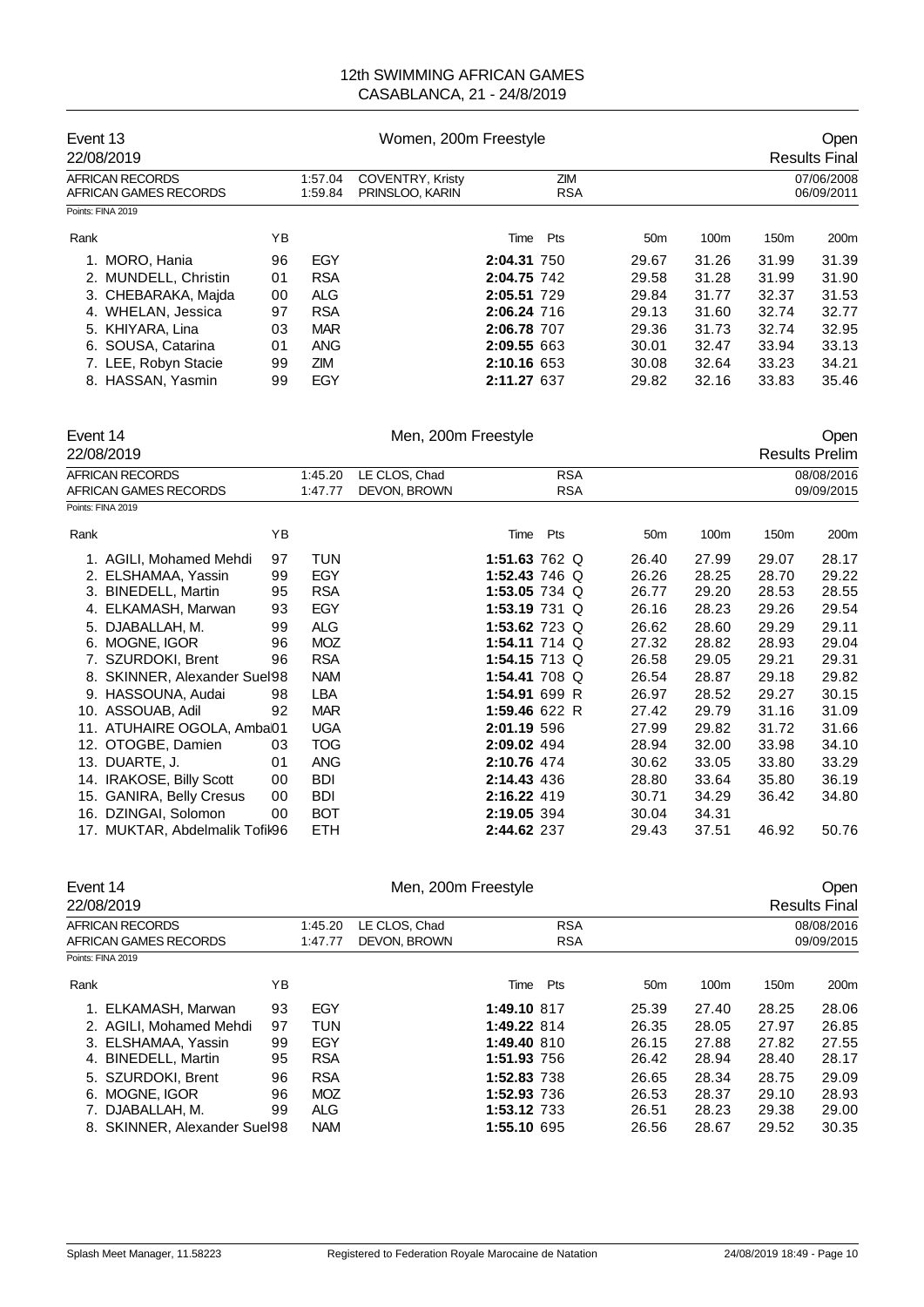| Event 15<br>22/08/2019                   |                          |                                                                   | Women, 100m Breaststroke | Open<br><b>Results Prelim</b> |            |  |                          |       |
|------------------------------------------|--------------------------|-------------------------------------------------------------------|--------------------------|-------------------------------|------------|--|--------------------------|-------|
| AFRICAN RECORDS<br>AFRICAN GAMES RECORDS |                          | 1:06.41<br>SCHOENMAKER, Tatjana<br>1:07.58<br><b>HEYNS, PENNY</b> |                          | <b>RSA</b><br><b>RSA</b>      |            |  | 09/04/2018<br>09/09/1999 |       |
| Points: FINA 2019                        |                          |                                                                   |                          |                               |            |  |                          |       |
| Rank                                     |                          | ΥB                                                                |                          | Time                          | <b>Pts</b> |  | 50 <sub>m</sub>          | 100m  |
| 1.                                       | <b>MUNDELL, Christin</b> | 01                                                                | <b>RSA</b>               | 1:11.23                       | 729 Q      |  | 33.64                    | 37.59 |
| 2.                                       | CORBETT, Kaylene         | 99                                                                | <b>RSA</b>               | 1:12.11                       | 703 Q      |  | 33.49                    | 38.62 |
| 3.                                       | SOLIMAN, Sarah           | 04                                                                | EGY                      | 1:14.10                       | 648 Q      |  | 34.58                    | 39.52 |
| 4.                                       | KAMAU, Rebecca           | 99                                                                | <b>KEN</b>               | 1:14.25                       | 644 Q      |  | 34.53                    | 39.72 |
| 5.                                       | PALIK. Tilka             | 97                                                                | ZAM                      | 1:15.71                       | 607 Q      |  | 34.70                    | 41.01 |
| 6.                                       | <b>BRUNLEHNER, Maria</b> | 00                                                                | <b>KEN</b>               | 1:15.85                       | 604 Q      |  | 35.26                    | 40.59 |
|                                          | LAKNIT, Hiba             | 02                                                                | <b>MAR</b>               | 1:16.36                       | 592 Q      |  | 35.18                    | 41.18 |
| 8.                                       | IP HEN CHEUNG, R.        | 01                                                                | <b>MRI</b>               | 1:16.71                       | 584 Q      |  | 35.78                    | 40.93 |
| 9.                                       | AMARE, Berhane Demeke    | 95                                                                | <b>ETH</b>               | 1:35.13                       | 306 R      |  | 42.95                    | 52.18 |

| Event 15                                 | 22/08/2019                                                                                                |                                                                   | Open<br><b>Results Final</b>                                              |                                                                |                                        |                                                    |                                                    |  |
|------------------------------------------|-----------------------------------------------------------------------------------------------------------|-------------------------------------------------------------------|---------------------------------------------------------------------------|----------------------------------------------------------------|----------------------------------------|----------------------------------------------------|----------------------------------------------------|--|
| AFRICAN RECORDS<br>AFRICAN GAMES RECORDS |                                                                                                           | SCHOENMAKER, Tatjana<br>1:06.41<br><b>HEYNS, PENNY</b><br>1:07.58 |                                                                           | <b>RSA</b><br><b>RSA</b>                                       |                                        | 09/04/2018<br>09/09/1999                           |                                                    |  |
| Points: FINA 2019                        |                                                                                                           |                                                                   |                                                                           |                                                                |                                        |                                                    |                                                    |  |
| Rank                                     |                                                                                                           | ΥB                                                                |                                                                           | Time                                                           | Pts                                    | 50 <sub>m</sub>                                    | 100m                                               |  |
| 2.<br>3.<br>4.<br>5.<br>6.               | CORBETT, Kaylene<br>MUNDELL, Christin<br>SOLIMAN, Sarah<br>PALIK, Tilka<br>KAMAU, Rebecca<br>LAKNIT, Hiba | 99<br>01<br>04<br>97<br>99<br>02                                  | <b>RSA</b><br><b>RSA</b><br>EGY<br><b>ZAM</b><br><b>KEN</b><br><b>MAR</b> | 1:09.75<br>1:10.67<br>1:13.36<br>1:13.78<br>1:13.99<br>1:15.88 | 777<br>747<br>668<br>656<br>651<br>603 | 32.81<br>33.83<br>33.94<br>33.32<br>34.50<br>34.55 | 36.94<br>36.84<br>39.42<br>40.46<br>39.49<br>41.33 |  |
| 8.                                       | IP HEN CHEUNG, R.<br>AMARE, Berhane Demeke                                                                | 01<br>95                                                          | MRI<br><b>ETH</b>                                                         | 1:16.05<br>1:34.46                                             | 599<br>312                             | 35.17<br>42.90                                     | 40.88<br>51.56                                     |  |

| Event 16          |                                                 |                                                                      | Men, 100m Breaststroke | Open                     |       |   |                          |                       |
|-------------------|-------------------------------------------------|----------------------------------------------------------------------|------------------------|--------------------------|-------|---|--------------------------|-----------------------|
|                   | 22/08/2019                                      |                                                                      |                        |                          |       |   |                          | <b>Results Prelim</b> |
|                   | <b>AFRICAN RECORDS</b><br>AFRICAN GAMES RECORDS | VAN DER BURGH, Cameron<br>58.46<br>CAMERON, VAN DER BURGH<br>1:00.19 |                        | <b>RSA</b><br><b>RSA</b> |       |   | 28/07/2012<br>06/09/2015 |                       |
| Points: FINA 2019 |                                                 |                                                                      |                        |                          |       |   |                          |                       |
| Rank              |                                                 | YB                                                                   |                        | Time                     | Pts   |   | 50 <sub>m</sub>          | 100m                  |
| 1.                | <b>BASSON, Alaric</b>                           | 96                                                                   | <b>RSA</b>             | 1:01.56                  | 798 Q |   | 28.92                    | 32.64                 |
| 2.                | ELKAMASH, Yiussef                               | 95                                                                   | EGY                    | 1:01.89                  | 785 Q |   | 28.59                    | 33.30                 |
| 3.                | BEJI, Adnan                                     | 99                                                                   | TUN                    | 1:02.41                  | 765 Q |   | 29.54                    | 32.87                 |
| 4.                | HOULIE, Michael                                 | 00                                                                   | <b>RSA</b>             | 1:02.74                  | 753 Q |   | 29.39                    | 33.35                 |
| 5.                | EISSAWY, Mohamed                                | 96                                                                   | EGY                    | 1:02.83                  | 750 Q |   | 29.27                    | 33.56                 |
| 6.                | ELLOUMI, Wassim                                 | 93                                                                   | TUN                    | 1:03.09                  | 741   | Q | 29.62                    | 33.47                 |
| 7.                | BALAMANE, Moncef Aymen                          | 01                                                                   | <b>ALG</b>             | 1:03.59                  | 724 Q |   | 29.69                    | 33.90                 |
| 8.                | ROBINSON, Adrian                                | 00                                                                   | <b>BOT</b>             | 1:03.84                  | 715 Q |   | 30.31                    | 33.53                 |
| 9.                | KOUMA, Sebastien                                | 97                                                                   | MLI                    | 1:04.30                  | 700 R |   | 29.86                    | 34.44                 |
| 10.               | CHAJID, Adam                                    | 01                                                                   | <b>MAR</b>             | 1:06.63                  | 629 R |   | 31.02                    | 35.61                 |
| 11.               | BIQUE, Ahllan                                   | 99                                                                   | <b>MOZ</b>             | 1:06.66                  | 628   |   | 30.87                    | 35.79                 |
| 12.               | CHUNG YEE, Jonathan Yi Pin                      | 98                                                                   | MRI                    | 1:07.06                  | 617   |   | 31.51                    | 35.55                 |
| 13.               | ROSSI, Samuele                                  | 01                                                                   | <b>SEY</b>             | 1:07.21                  | 613   |   | 30.96                    | 36.25                 |
| 14.               | NDIR, Adama Thiaw                               | 90                                                                   | <b>SEN</b>             | 1:07.34                  | 609   |   | 30.66                    | 36.68                 |
| 15.               | FISCHER, Ethan Josiah                           | 02                                                                   | <b>BOT</b>             | 1:08.72                  | 573   |   | 33.20                    | 35.52                 |
| 16.               | NAIDU, MOONARALA KUMARE97                       |                                                                      | <b>ZAM</b>             | 1:10.69                  | 527   |   | 32.19                    | 38.50                 |
| 17.               | NDONGA, Samuel Kariuki                          | 98                                                                   | KEN                    | 1:11.19                  | 516   |   | 33.13                    | 38.06                 |
| 18.               | LOCHABER, Henok Locheriya 00                    |                                                                      | <b>ETH</b>             | 1:51.11                  | 135   |   | 37.09                    | 1:14.02               |
| DSQ               | SAINE, Momodou Lamin                            | 00                                                                   | <b>GAM</b>             | 1:19.35                  |       |   | 35.16                    | 44.19                 |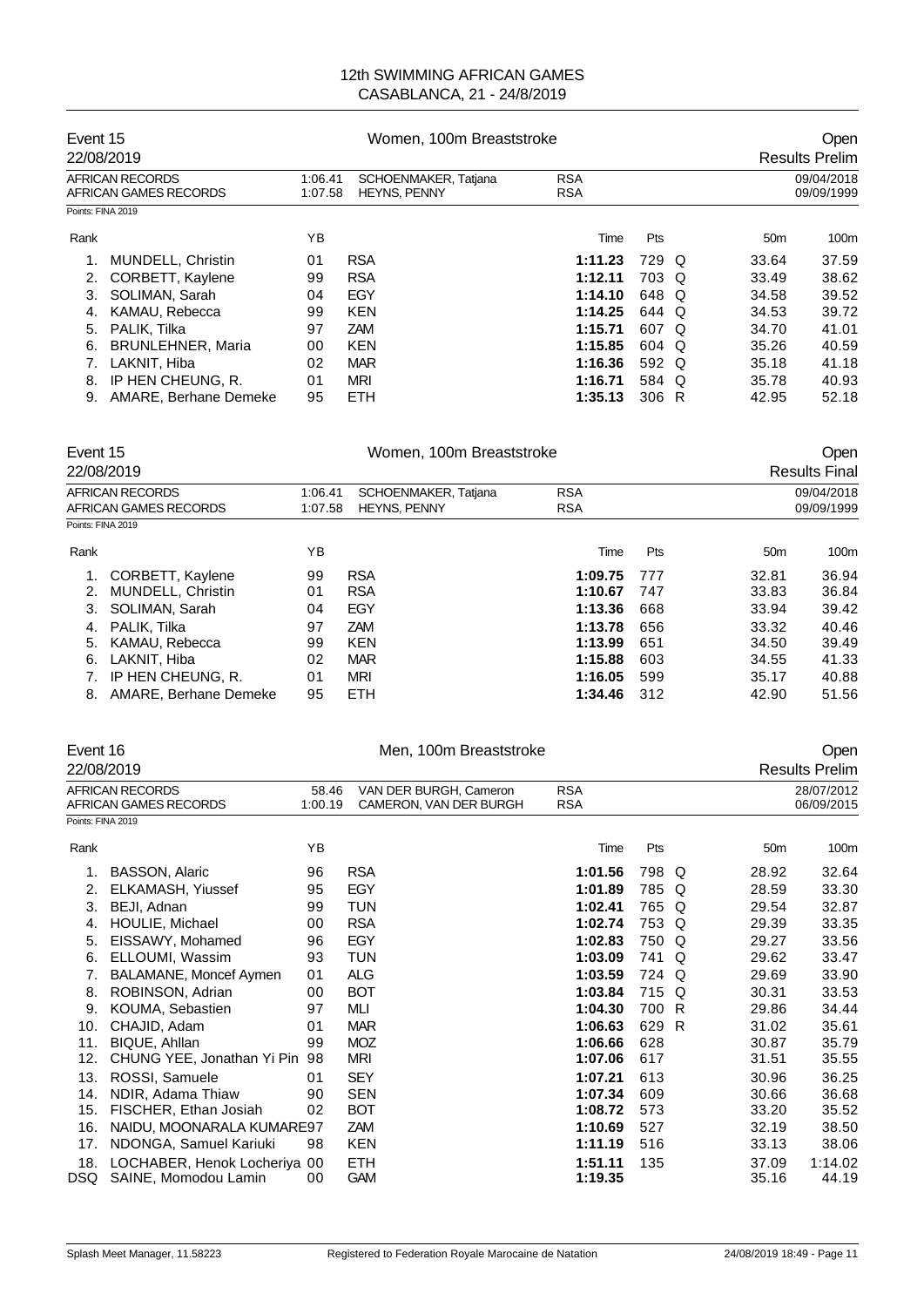| Event 16<br>22/08/2019                   |                  | Men. 100m Breaststroke                           | Open<br><b>Results Final</b> |                          |                 |       |
|------------------------------------------|------------------|--------------------------------------------------|------------------------------|--------------------------|-----------------|-------|
| AFRICAN RECORDS<br>AFRICAN GAMES RECORDS | 58.46<br>1:00.19 | VAN DER BURGH, Cameron<br>CAMERON, VAN DER BURGH |                              | 28/07/2012<br>06/09/2015 |                 |       |
| Points: FINA 2019                        |                  |                                                  |                              |                          |                 |       |
| Rank                                     | ΥB               |                                                  | Time                         | Pts                      | 50 <sub>m</sub> | 100m  |
| <b>BASSON, Alaric</b>                    | 96               | <b>RSA</b>                                       | 1:00.96                      | 821                      | 28.62           | 32.34 |
| ELKAMASH, Yiussef<br>2.                  | 95               | EGY                                              | 1:01.52                      | 799                      | 29.07           | 32.45 |
| HOULIE, Michael<br>3.                    | 00               | <b>RSA</b>                                       | 1:01.55                      | 798                      | 28.46           | 33.09 |
| ELLOUMI, Wassim<br>4.                    | 93               | <b>TUN</b>                                       | 1:02.24                      | 772                      | 29.28           | 32.96 |
| BEJI, Adnan<br>5.                        | 99               | <b>TUN</b>                                       | 1:02.45                      | 764                      | 29.31           | 33.14 |
| 6.<br>EISSAWY, Mohamed                   | 96               | EGY                                              | 1:03.24                      | 736                      | 29.38           | 33.86 |
| ROBINSON, Adrian                         | 00               | <b>BOT</b>                                       | 1:03.43                      | 729                      | 29.36           | 34.07 |
| <b>BALAMANE, Moncef Aymen</b><br>8.      | 01               | <b>ALG</b>                                       | 1:03.44                      | 729                      | 29.43           | 34.01 |

| Event 17<br>22/08/2019 |                                       |               | Women, 50m Butterfly |     | Open<br><b>Results Prelim</b> |     |            |  |  |
|------------------------|---------------------------------------|---------------|----------------------|-----|-------------------------------|-----|------------|--|--|
|                        | <b>AFRICAN RECORDS</b><br>25.39       | OSMAN, Farida |                      | EGY | 29/07/2017                    |     |            |  |  |
|                        | <b>AFRICAN GAMES RECORDS</b><br>26.27 | OSMAN, FARIDA |                      | EGY |                               |     | 07/09/2015 |  |  |
| Points: FINA 2019      |                                       |               |                      |     |                               |     |            |  |  |
| Rank                   |                                       | YB            |                      |     | Time                          | Pts |            |  |  |
| 1.                     | OSMAN, Farida                         | 95            | EGY                  |     | 26.68                         | 767 | O          |  |  |
| 2.                     | PASSON, Felicity                      | 99            | <b>SEY</b>           |     | 27.23                         | 722 | Q          |  |  |
| 3.                     | <b>GALLAGHER, Erin</b>                | 98            | <b>RSA</b>           |     | 27.26                         | 719 | Q          |  |  |
| 4.                     | MELIH, Amel                           | 93            | <b>ALG</b>           |     | 27.59                         | 694 | Q          |  |  |
| 5.                     | CHELIUS, Emma                         | 96            | <b>RSA</b>           |     | 27.84                         | 675 | O          |  |  |
| 6.                     | SAMRA, Farida                         | 04            | <b>EGY</b>           |     | 28.72                         | 615 | Q          |  |  |
| 7.                     | AKIAYEFA, Timipame-Ere                | 99            | <b>NGR</b>           |     | 28.74                         | 614 | $\Omega$   |  |  |
| 8.                     | MUTETI, Emely Siobhan                 | 98            | <b>KEN</b>           |     | 28.82                         | 609 | Q          |  |  |
| 9.                     | THORPE, Imara-Bella                   | 01            | <b>KEN</b>           |     | 29.19                         | 586 | -R         |  |  |
| 10.                    | LEE, Robyn Stacie                     | 99            | ZIM                  |     | 29.37                         | 575 | -R         |  |  |
| 11.                    | SSENGONZI, Rebecca                    | 00            | <b>UGA</b>           |     | 29.49                         | 568 |            |  |  |
| 12.                    | LIMA, Lia Ana Martins Becker          | 01            | <b>ANG</b>           |     | 29.65                         | 559 |            |  |  |
| 13.                    | MJIMBA, Nomvulo Banalz                | 02            | ZIM                  |     | 29.91                         | 544 |            |  |  |
| 14.                    | DIAGNE, Sophia Catherine              | 98            | <b>SEN</b>           |     | 30.22                         | 528 |            |  |  |
| 15.                    | <b>BORG, Kiah Tatania</b>             | 98            | <b>NAM</b>           |     | 30.58                         | 509 |            |  |  |
| 16.                    | LOO, Caitlin Madison                  | 04            | <b>BOT</b>           |     | 31.48                         | 467 |            |  |  |
| 17.                    | ELIZABETH, Khema Kaiz Lee Rose        | 05            | <b>SEY</b>           |     | 32.03                         | 443 |            |  |  |
| 18.                    | GEBRESILASSIE, Rahel Fseha            | 95            | <b>ETH</b>           |     | 35.85                         | 316 |            |  |  |
| 19.                    | SELO, LinaAlemayehu                   | $00\,$        | <b>ETH</b>           |     | 37.84                         | 269 |            |  |  |
| 20.                    | GIRARD DE LANGLADE MPALI, Aya         | 04            | GAB                  |     | 39.64                         | 234 |            |  |  |

| Event 17              |       | Women, 50m Butterfly | Open |                      |  |
|-----------------------|-------|----------------------|------|----------------------|--|
| 22/08/2019            |       |                      |      | <b>Results Final</b> |  |
| AFRICAN RECORDS       | 25.39 | OSMAN, Farida        | EGY  | 29/07/2017           |  |
| AFRICAN GAMES RECORDS | 26.27 | OSMAN, FARIDA        | EGY  | 07/09/2015           |  |
| Points: FINA 2019     |       |                      |      |                      |  |
| Rank                  |       | ΥB                   |      | Pts<br>Time          |  |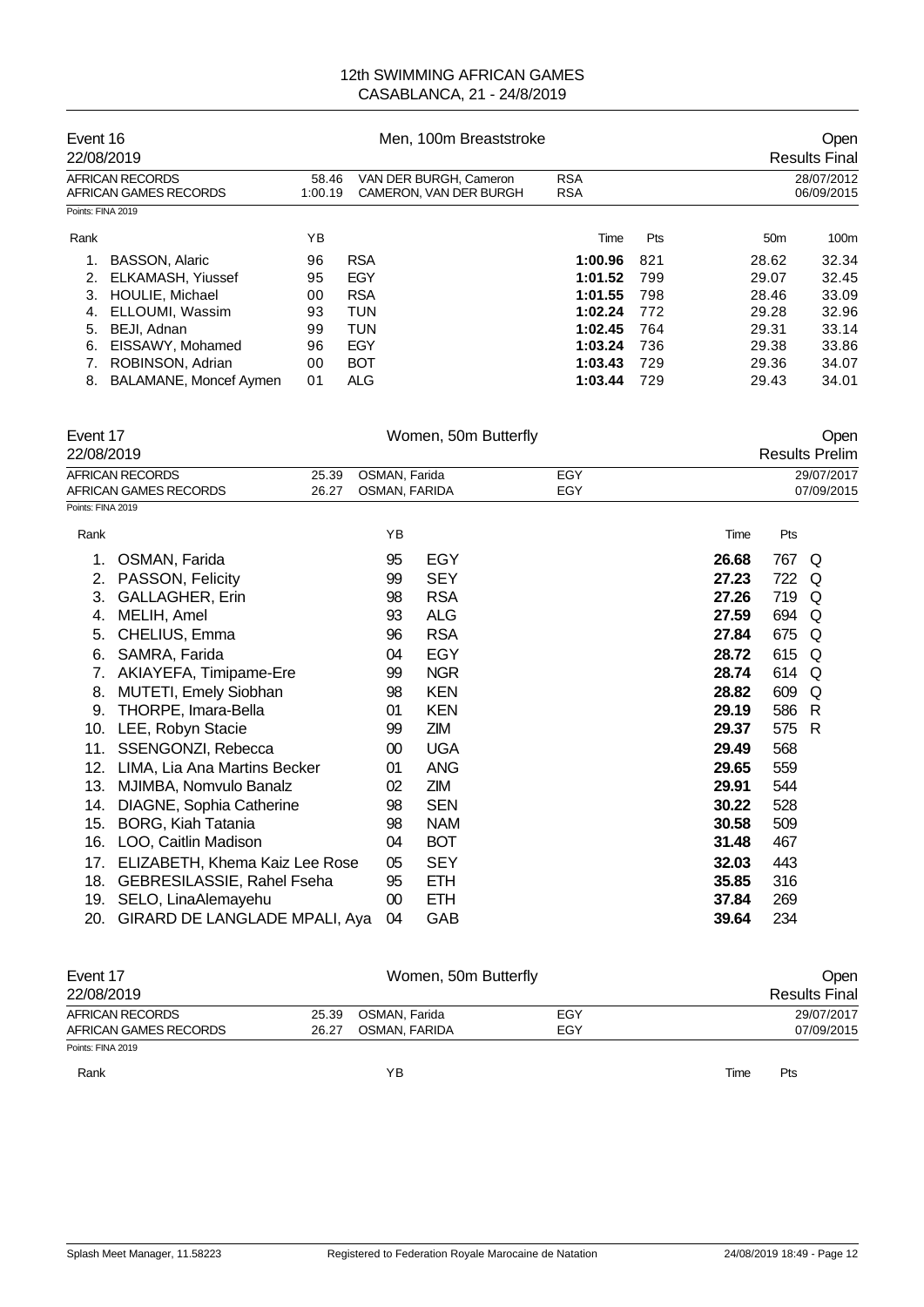| 1. OSMAN, Farida<br>2. GALLAGHER, Erin<br>3. CHELIUS, Emma<br>4. MELIH, Amel<br>5. PASSON, Felicity<br>6. THORPE, Imara-Bella<br>7. SAMRA, Farida | 95<br>98<br>96<br>93<br>99<br>01<br>04 | EGY<br><b>RSA</b><br><b>RSA</b><br>ALG<br><b>SEY</b><br><b>KEN</b><br>EGY | 25.94<br>26.24<br>27.40<br>27.41<br>27.43<br>28.82<br>28.83<br>29.09 | 835 NRAG<br>807<br>708<br>708<br>706<br>609<br>608 |
|---------------------------------------------------------------------------------------------------------------------------------------------------|----------------------------------------|---------------------------------------------------------------------------|----------------------------------------------------------------------|----------------------------------------------------|
| 8. AKIAYEFA, Timipame-Ere                                                                                                                         | 99                                     | <b>NGR</b>                                                                |                                                                      | 592                                                |

| Event 18<br>22/08/2019 |                                                                          |                                   | Men, 50m Butterfly | Open<br><b>Results Prelim</b> |       |       |                          |
|------------------------|--------------------------------------------------------------------------|-----------------------------------|--------------------|-------------------------------|-------|-------|--------------------------|
|                        | <b>AFRICAN RECORDS</b><br>22.90<br><b>AFRICAN GAMES RECORDS</b><br>23.51 | SCHOEMAN, Roland<br>CHAD, LE CLOS |                    | <b>RSA</b><br><b>RSA</b>      |       |       | 26/07/2009<br>08/09/2015 |
| Points: FINA 2019      |                                                                          |                                   |                    |                               |       |       |                          |
| Rank                   |                                                                          | ΥB                                |                    |                               | Time  | Pts   |                          |
| 1.                     | ELARABY, Abdelrahman                                                     | $00\,$                            | <b>EGY</b>         |                               | 24.03 | 795 Q |                          |
| 2.                     | TIBAZI, Yusuf                                                            | 96                                | <b>MAR</b>         |                               | 24.22 | 777 Q |                          |
|                        | 3. KHALAFALLAH, Ali                                                      | 96                                | <b>EGY</b>         |                               | 24.25 | 774 Q |                          |
|                        | 4. ERASMUS, Douglas                                                      | 90                                | <b>RSA</b>         |                               | 24.26 | 773   | Q                        |
| 5.                     | COETZEE, Ryan                                                            | 95                                | <b>RSA</b>         |                               | 24.54 | 747 Q |                          |
| 6.                     | JACKSON, Abeku Gyekye                                                    | $00\,$                            | <b>GHA</b>         |                               | 24.62 | 740   | Q                        |
|                        | 7. RALPH WESLEY GOVEIA, SSAFRAO 96                                       |                                   | <b>ZAM</b>         |                               | 24.79 | 724 Q |                          |
|                        | 8. WETZIAR, Peter Charles                                                | 97                                | <b>ZIM</b>         |                               | 24.87 | 718   | Q                        |
|                        | 9. ADEJUMO, Phillip                                                      | 96                                | <b>NGR</b>         |                               | 25.13 | 695   | $\mathsf{R}$             |
|                        | 10. YEIYAH, Yellow Naikegy                                               | 84                                | <b>NGR</b>         |                               | 25.24 | 686 R |                          |
|                        | 11. MOHAMED, Issa Abdulla                                                | 95                                | <b>KEN</b>         |                               | 25.31 | 681   |                          |
|                        | 12. AIMABLE, Steven Kilian                                               | 99                                | <b>SEN</b>         |                               | 25.33 | 679   |                          |
|                        | 13. YEBOAH, Niklas David                                                 | 98                                | <b>GHA</b>         |                               | 25.41 | 673   |                          |
|                        | 14. FRANCISCO, Daniel Sebastiao                                          | $00\,$                            | <b>ANG</b>         |                               | 25.52 | 664   |                          |
|                        | 15. HAMOUCHANE, Souhail                                                  | 97                                | <b>MAR</b>         |                               | 25.58 | 659   |                          |
|                        | 16. NIANE, ElHadj Adama                                                  | 93                                | <b>SEN</b>         |                               | 25.63 | 656   |                          |
|                        | 17. BACHMANN, Mathieu                                                    | 96                                | <b>SEY</b>         |                               | 25.99 | 629   |                          |
|                        | 18. SKINNER, Alexander Suelter                                           | 98                                | <b>NAM</b>         |                               | 26.10 | 621   |                          |
|                        | 19. GHIMAI, Efrem                                                        | 96                                | ERI                |                               | 26.22 | 612   |                          |
|                        | 20. MOHAMED, Ridhwan Abubaker Bwana 00                                   |                                   | <b>KEN</b>         |                               | 26.53 | 591   |                          |
|                        | GOMES FILIPE MIGUEL ESCUDEIRO, 97                                        |                                   | <b>MAW</b>         |                               | 26.53 | 591   |                          |
|                        | 22. TAYALI, Andisiwe                                                     | 01                                | ZIM                |                               | 26.83 | 571   |                          |
|                        | 23. BACHMANN, Simon                                                      | 99                                | <b>SEY</b>         |                               | 26.98 | 562   |                          |
|                        | 24. ADAMA, Ouedraogo                                                     | 87                                | <b>BUR</b>         |                               | 27.17 | 550   |                          |
|                        | 25. GANIRA, Belly Cresus                                                 | 00                                | <b>BDI</b>         |                               | 27.24 | 546   |                          |
| 26.                    | NAIDU, MOONARALA KUMAREN                                                 | 97                                | <b>ZAM</b>         |                               | 27.75 | 516   |                          |
|                        | 27. MATIJA, Kitso Tobias                                                 | 98                                | <b>BOT</b>         |                               | 27.77 | 515   |                          |
| 28.                    | <b>TOURE, Ousmane</b>                                                    | 02                                | MLI                |                               | 27.88 | 509   |                          |
|                        | 29. IRAKOSE, Billy Scott                                                 | $00\,$                            | <b>BDI</b>         |                               | 28.27 | 488   |                          |
|                        | 30. ALBACHIR, Mouctar Mamoudou                                           | 96                                | <b>NIG</b>         |                               | 28.55 | 474   |                          |
|                        | 31. GEKABEL, Shala Gnokobe                                               | $00\,$                            | <b>ETH</b>         |                               | 28.57 | 473   |                          |
| 32.                    | DIENOV ANDRES, Koka                                                      | 96                                | CGO                |                               | 29.50 | 430   |                          |
|                        | 33. WYSE, Julius                                                         | 01                                | <b>SLE</b>         |                               | 30.01 | 408   |                          |
|                        | 34. KPEGBA, Emeric                                                       | 99                                | <b>TOG</b>         |                               | 32.33 | 326   |                          |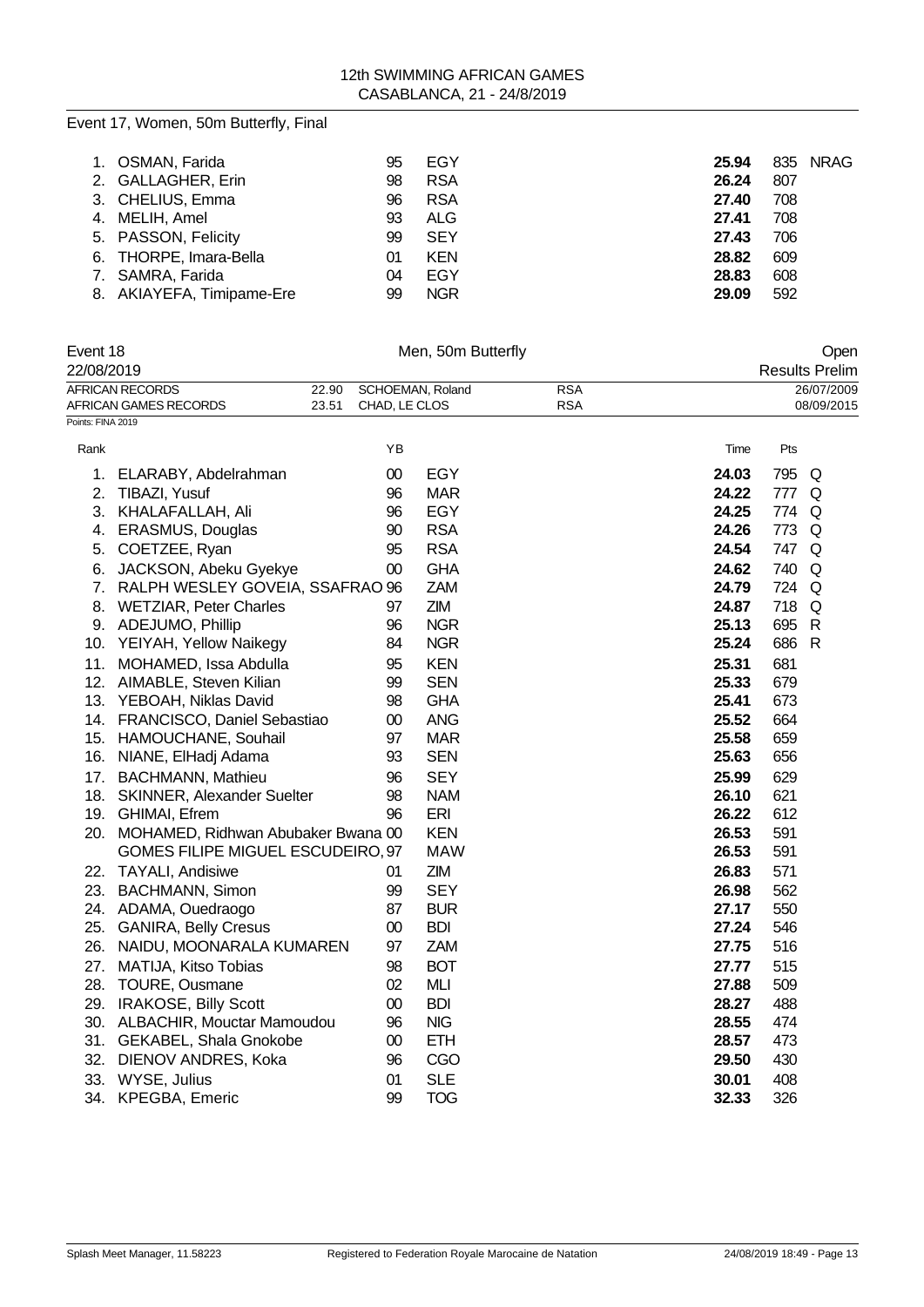| Event 18<br>22/08/2019                   |                                                     |    | Men, 50m Butterfly | Open<br><b>Results Final</b> |       |                          |
|------------------------------------------|-----------------------------------------------------|----|--------------------|------------------------------|-------|--------------------------|
| AFRICAN RECORDS<br>AFRICAN GAMES RECORDS | 22.90<br>SCHOEMAN, Roland<br>CHAD, LE CLOS<br>23.51 |    |                    | <b>RSA</b><br><b>RSA</b>     |       | 26/07/2009<br>08/09/2015 |
| Points: FINA 2019                        |                                                     |    |                    |                              |       |                          |
| Rank                                     |                                                     | ΥB |                    |                              | Time  | Pts                      |
| ELARABY, Abdelrahman                     |                                                     | 00 | EGY                |                              | 23.81 | 818                      |
| KHALAFALLAH, Ali<br>2.                   |                                                     | 96 | EGY                |                              | 23.88 | 811                      |
| COETZEE, Ryan<br>3.                      |                                                     | 95 | <b>RSA</b>         |                              | 24.04 | 794                      |
| <b>ERASMUS, Douglas</b><br>4.            |                                                     | 90 | <b>RSA</b>         |                              | 24.05 | 793                      |
| TIBAZI, Yusuf<br>5.                      |                                                     | 96 | MAR                |                              | 24.15 | 784                      |
| <b>WETZIAR, Peter Charles</b><br>6.      |                                                     | 97 | <b>ZIM</b>         |                              | 24.46 | 754                      |
| JACKSON, Abeku Gyekye                    |                                                     | 00 | <b>GHA</b>         |                              | 24.50 | 751                      |
| 8. RALPH WESLEY GOVEIA, SSAFRAO 96       |                                                     |    | <b>ZAM</b>         |                              | 24.90 | 715                      |

| Event 19<br>22/08/2019                                 |                   |                     |                    |                                                    |               | Women, 400m Medley |            |         |       |       |         |                          | Open<br>Results |
|--------------------------------------------------------|-------------------|---------------------|--------------------|----------------------------------------------------|---------------|--------------------|------------|---------|-------|-------|---------|--------------------------|-----------------|
| <b>AFRICAN RECORDS</b><br><b>AFRICAN GAMES RECORDS</b> |                   |                     | 4:29.89<br>4:39.91 | <b>COVENTRY, Kirsty</b><br><b>COVENTRY, KIRSTY</b> |               |                    | ZIM<br>ZIM |         |       |       |         | 10/08/2008<br>07/07/2007 |                 |
| Points: FINA 2019                                      |                   |                     |                    |                                                    |               |                    |            |         |       |       |         |                          |                 |
| Rank                                                   |                   |                     |                    |                                                    | YB            |                    |            |         |       |       | Time    | Pts                      |                 |
|                                                        |                   | RANDLE, Samantha    |                    |                                                    | 98            | <b>RSA</b>         |            |         |       |       | 4:55.31 | 733                      |                 |
|                                                        | 50m:              | 32.05               | 32.05              | 150m:                                              | 1:45.26       | 36.29              | 250m:      | 3:04.00 | 43.44 | 350m: | 4:22.23 | 34.34                    |                 |
|                                                        | 100m:             | 1:08.97             | 36.92              |                                                    | 200m: 2:20.56 | 35.30              | 300m:      | 3:47.89 | 43.89 | 400m: | 4:55.31 | 33.08                    |                 |
| 2.                                                     |                   | NEFSI, Hamida Rania |                    |                                                    | 97            | <b>ALG</b>         |            |         |       |       | 4:58.55 | 710                      |                 |
|                                                        | 50 <sub>m</sub> : | 32.14               | 32.14              | 150m:                                              | 1:48.18       | 38.87              | 250m:      | 3:08.69 | 42.06 | 350m: | 4:25.60 | 34.45                    |                 |
|                                                        | 100m:             | 1:09.31             | 37.17              | 200m:                                              | 2:26.63       | 38.45              | 300m:      | 3:51.15 | 42.46 | 400m: | 4:58.55 | 32.95                    |                 |
| 3.                                                     | WHELAN, Jessica   |                     |                    |                                                    | 97            | <b>RSA</b>         |            |         |       |       | 5:01.35 | 690                      |                 |
|                                                        | 50 <sub>m</sub> : | 31.78               | 31.78              | 150m:                                              | 1:46.28       | 37.14              | 250m:      | 3:06.79 | 43.68 | 350m: | 4:26.66 | 34.80                    |                 |
|                                                        | 100m:             | 1:09.14             | 37.36              | 200m:                                              | 2:23.11       | 36.83              | 300m:      | 3:51.86 | 45.07 | 400m: | 5:01.35 | 34.69                    |                 |
| 4.                                                     | ELDAMATY, Rawan   |                     |                    |                                                    | 04            | <b>EGY</b>         |            |         |       |       | 5:09.74 | 635                      |                 |
|                                                        | 50m:              | 31.48               | 31.48              | 150m:                                              | 1:49.12       | 41.00              | 250m:      | 3:11.82 | 42.36 | 350m: | 4:32.98 | 38.12                    |                 |
|                                                        | 100m:             | 1:08.12             | 36.64              |                                                    | 200m: 2:29.46 | 40.34              | 300m:      | 3:54.86 | 43.04 | 400m: | 5:09.74 | 36.76                    |                 |
| 5.                                                     | ELGENDY, Nour     |                     |                    |                                                    | 04            | <b>EGY</b>         |            |         |       |       | 5:17.43 | 590                      |                 |
|                                                        | 50m:              | 31.79               | 31.79              | 150m:                                              | 1:49.11       | 40.39              | 250m:      | 3:16.99 | 45.43 | 350m: | 4:41.25 | 37.55                    |                 |
|                                                        | 100m:             | 1:08.72             | 36.93              | 200m:                                              | 2:31.56       | 42.45              | 300m:      | 4:03.70 | 46.71 | 400m: | 5:17.43 | 36.18                    |                 |
| 6.                                                     | KHIYARA, Lina     |                     |                    |                                                    | 03            | MAR                |            |         |       |       | 5:22.69 | 562                      |                 |
|                                                        | 50 <sub>m</sub> : | 32.06               | 32.06              | 150m:                                              | 1:54.04       | 42.42              | 250m:      | 3:24.61 | 49.07 | 350m: | 4:48.93 | 35.61                    |                 |
|                                                        | 100m:             | 1:11.62             | 39.56              |                                                    | 200m: 2:35.54 | 41.50              | 300m:      | 4:13.32 | 48.71 | 400m: | 5:22.69 | 33.76                    |                 |
| 7.                                                     | JALAL, Nada       |                     |                    |                                                    | 04            | <b>MAR</b>         |            |         |       |       | 5:24.44 | 553                      |                 |
|                                                        | 50 <sub>m</sub> : | 33.72               | 33.72              | 150m:                                              | 1:55.07       | 42.83              | 250m:      | 3:22.99 | 47.31 | 350m. | 4:47.94 | 37.08                    |                 |
|                                                        | 100m:             | 1:12.24             | 38.52              |                                                    | 200m: 2:35.68 | 40.61              | 300m:      | 4:10.86 | 47.87 | 400m: | 5:24.44 | 36.50                    |                 |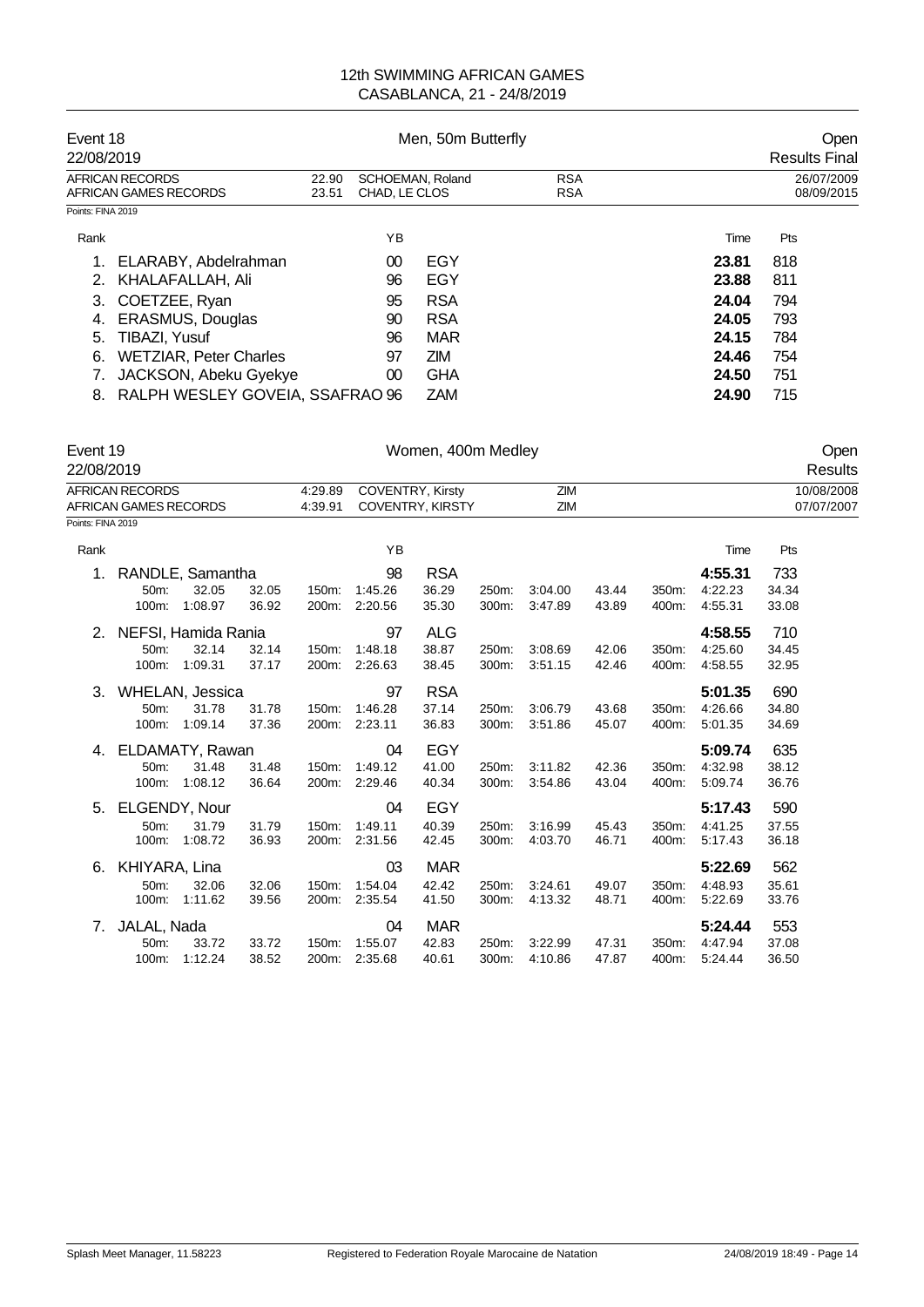| Event 20<br>22/08/2019 |                                                 |                  |                |                    | Men, 400m Medley                   |                              |                |                          |                |                |                               |                       | Open<br>Results          |
|------------------------|-------------------------------------------------|------------------|----------------|--------------------|------------------------------------|------------------------------|----------------|--------------------------|----------------|----------------|-------------------------------|-----------------------|--------------------------|
|                        | <b>AFRICAN RECORDS</b><br>AFRICAN GAMES RECORDS |                  |                | 4:10.53<br>4:16.88 | MELLOULI, Oussama<br>CHAD, LE CLOS |                              |                | <b>TUN</b><br><b>RSA</b> |                |                |                               |                       | 27/07/2009<br>06/09/2011 |
| Points: FINA 2019      |                                                 |                  |                |                    |                                    |                              |                |                          |                |                |                               |                       |                          |
| Rank                   |                                                 |                  |                |                    | YB                                 |                              |                |                          |                |                | Time                          | Pts                   |                          |
| 1.                     | CHOUCHAR, Ramzi<br>50m:                         | 27.05            | 27.05          | 150m:              | 00<br>1:33.23                      | <b>ALG</b><br>35.12          | 250m:          | 2:44.49                  | 36.48          | 350m:          | 4:23.53<br>3:52.36            | 792<br>31.51          |                          |
|                        | 100m:                                           | 58.11            | 31.06          | 200m:              | 2:08.01                            | 34.78                        | 300m:          | 3:20.85                  | 36.36          | 400m:          | 4:23.53                       | 31.17                 |                          |
| 2.                     | SWEENEY, Ayrton<br>50m:<br>100m:                | 27.81<br>59.37   | 27.81<br>31.56 | 150m:<br>200m:     | 93<br>1:33.64<br>2:07.65           | <b>RSA</b><br>34.27<br>34.01 | 250m:<br>300m: | 2:43.75<br>3:20.77       | 36.10<br>37.02 | 350m:<br>400m: | 4:26.88<br>3:54.06<br>4:26.88 | 762<br>33.29<br>32.82 |                          |
| 3.                     | SALEM, Ahmed<br>50m:<br>100m:                   | 28.37<br>1:00.41 | 28.37<br>32.04 | 150m:<br>200m:     | 92<br>1:35.74<br>2:10.48           | EGY<br>35.33<br>34.74        | 250m:<br>300m: | 2:49.85<br>3:29.91       | 39.37<br>40.06 | 350m:<br>400m: | 4:28.35<br>4:00.23<br>4:28.35 | 750<br>30.32<br>28.12 |                          |
| 4.                     | FAIR, Neil<br>50m:<br>100m:                     | 27.80<br>59.69   | 27.80<br>31.89 | 150m.<br>200m:     | 97<br>1:33.08<br>2:07.36           | <b>RSA</b><br>33.39<br>34.28 | 250m:<br>300m: | 2:45.79<br>3:24.43       | 38.43<br>38.64 | 350m:<br>400m: | 4:28.55<br>3:57.47<br>4:28.55 | 748<br>33.04<br>31.08 |                          |
| 5.                     | SYOUD, Jaouad<br>50m:<br>100m:                  | 27.44<br>59.17   | 27.44<br>31.73 | 150m:<br>200m:     | 99<br>1:33.70<br>2:08.36           | <b>ALG</b><br>34.53<br>34.66 | 250m:<br>300m: | 2:45.96<br>3:24.87       | 37.60<br>38.91 | 350m:<br>400m: | 4:31.50<br>3:59.31<br>4:31.50 | 724<br>34.44<br>32.19 |                          |
| 6.                     | ELSHAMAA, Yassin<br>50m:<br>100m:               | 29.28<br>1:02.60 | 29.28<br>33.32 | 150m:<br>200m:     | 99<br>1:38.47<br>2:13.13           | EGY<br>35.87<br>34.66        | 250m:<br>300m: | 2:53.43<br>3:34.07       | 40.30<br>40.64 | 350m:<br>400m: | 4:37.70<br>4:06.33<br>4:37.70 | 676<br>32.26<br>31.37 |                          |
| 7.                     | REGRAGUI, Abdeljabbar<br>50m:<br>$100m$ :       | 28.56<br>1:02.22 | 28.56<br>33.66 | 150m:<br>200m:     | 01<br>1:39.97<br>2:17.18           | <b>MAR</b><br>37.75<br>37.21 | 250m:<br>300m: | 2:58.33<br>3:40.60       | 41.15<br>42.27 | 350m:<br>400m: | 4:47.15<br>4:14.20<br>4:47.15 | 612<br>33.60<br>32.95 |                          |

| Event 21          |                                           |                    |                       |            | Mixed, 4 x 100m Medley              |         |         |                       | Open                     |
|-------------------|-------------------------------------------|--------------------|-----------------------|------------|-------------------------------------|---------|---------|-----------------------|--------------------------|
| 22/08/2019        |                                           |                    |                       |            |                                     |         |         | <b>Results Prelim</b> |                          |
|                   | AFRICAN RECORDS<br>AFRICAN GAMES RECORDS  | 3:49.40<br>3:56.04 | South Africa<br>Egypt |            | <b>RSA</b><br>EGY                   |         |         |                       | 24/07/2019<br>10/09/2015 |
| Points: FINA 2019 |                                           |                    |                       |            |                                     |         |         |                       |                          |
| Rank              |                                           |                    |                       |            |                                     |         | Time    | Pts                   |                          |
| 1.                | RSA <sub>1</sub>                          |                    |                       | <b>RSA</b> |                                     |         | 4:03.86 | 719 Q                 |                          |
|                   | FAIR, Neil                                | $+0.71$            | 28.19                 | 58.44      | BASSON, Alard                       | $+0.17$ | 24.71   | 54.18                 |                          |
|                   | CORBETT, Kaylene                          | $+0.19$            | 33.13                 | 1:12.11    | <b>HERBST, Kerryn</b>               | $+0.32$ | 27.94   | 59.13                 |                          |
| 2.                | MAR 1                                     |                    |                       | MAR        |                                     |         | 4:11.52 | 656                   | Q                        |
|                   | ASSOUAB, Adil                             | $+0.71$            | 28.58                 | 59.25      | BOUTOUIL, Samy Ahmed                | $+0.41$ | 25.40   | 56.01                 |                          |
|                   | LAKNIT, Hiba                              | $+0.47$            | 34.48                 | 1:15.51    | MANA, Noura                         | $+0.53$ | 28.51   | 1:00.75               |                          |
| 3.                | EGY <sub>1</sub>                          |                    |                       | EGY        |                                     |         | 4:14.30 | 634 Q                 |                          |
|                   | HUSSEIN, Rola                             | $+0.71$            | 31.98                 | 1:06.70    | OSMAN, Farida                       | $+0.61$ | 30.91   | 1:04.93               |                          |
|                   | EISSAWY, Mohamed                          | $+0.52$            | 31.61                 | 1:07.65    | KHALAFALLAH, Ali                    | $+0.41$ | 27.10   | 55.02                 |                          |
|                   | 4. SEN 1                                  |                    |                       | <b>SEN</b> |                                     |         | 4:15.24 | 627 Q                 |                          |
|                   | DIAGNE, Sophia Catherine                  | $+0.75$            | 33.70                 | 1:10.89    | AIMABLE, Steven Kilian              | $+0.17$ | 25.68   | 56.19                 |                          |
|                   | NIANE, Abdoul Khadre Mbaaye +0.23         |                    | 31.34                 | 1:09.20    | <b>BOUTBIEN, Jeanne</b>             | $+0.25$ | 28.16   | 58.96                 |                          |
| 5.                | BOT <sub>1</sub>                          |                    |                       | <b>BOT</b> |                                     |         | 4:15.65 | 624 Q                 |                          |
|                   | RUELE, NAOMI                              | $+0.65$            | 30.64                 | 1:03.42    | LOO, Caitlin Madison                | $+0.38$ | 32.26   | 1:11.82               |                          |
|                   | ROBINSON, Adrian                          | $+0.51$            | 30.13                 | 1:04.70    | MATIJA, Kitso Tobias                | $-0.05$ | 25.50   | 55.71                 |                          |
| 6.                | KEN <sub>1</sub>                          |                    |                       | <b>KEN</b> |                                     |         | 4:17.73 | 609 Q                 |                          |
|                   | MOHAMED, Issa Abdulla                     | $+0.60$            | 31.18                 | 1:05.50    | MUTETI, Emely Siobhan               | $+0.42$ | 29.78   | 1:04.36               |                          |
|                   | KAMAU, Rebecca                            | $+0.31$            | 34.72                 | 1:15.53    | MOHAMED, Ridhwan Abubaker+0.221a    |         | 24.64   | 52.34                 |                          |
| 7 <sub>1</sub>    | MRI <sub>1</sub>                          |                    |                       | <b>MRI</b> |                                     |         | 4:18.21 | 606 Q                 |                          |
|                   | KOENIG, Camille Marie Lise Mon+0.61       |                    | 32.59                 | 1:07.44    | MARQUET, Mathieu Gilles             | $+0.46$ | 26.47   | 58.53                 |                          |
|                   | IP HEN CHEUNG, Ruth Tessa CI+0.60maw37.16 |                    |                       | 1:18.44    | ANODIN, Gregory Louis Patrick +0.19 |         | 25.30   | 53.80                 |                          |
|                   |                                           |                    |                       |            |                                     |         |         |                       |                          |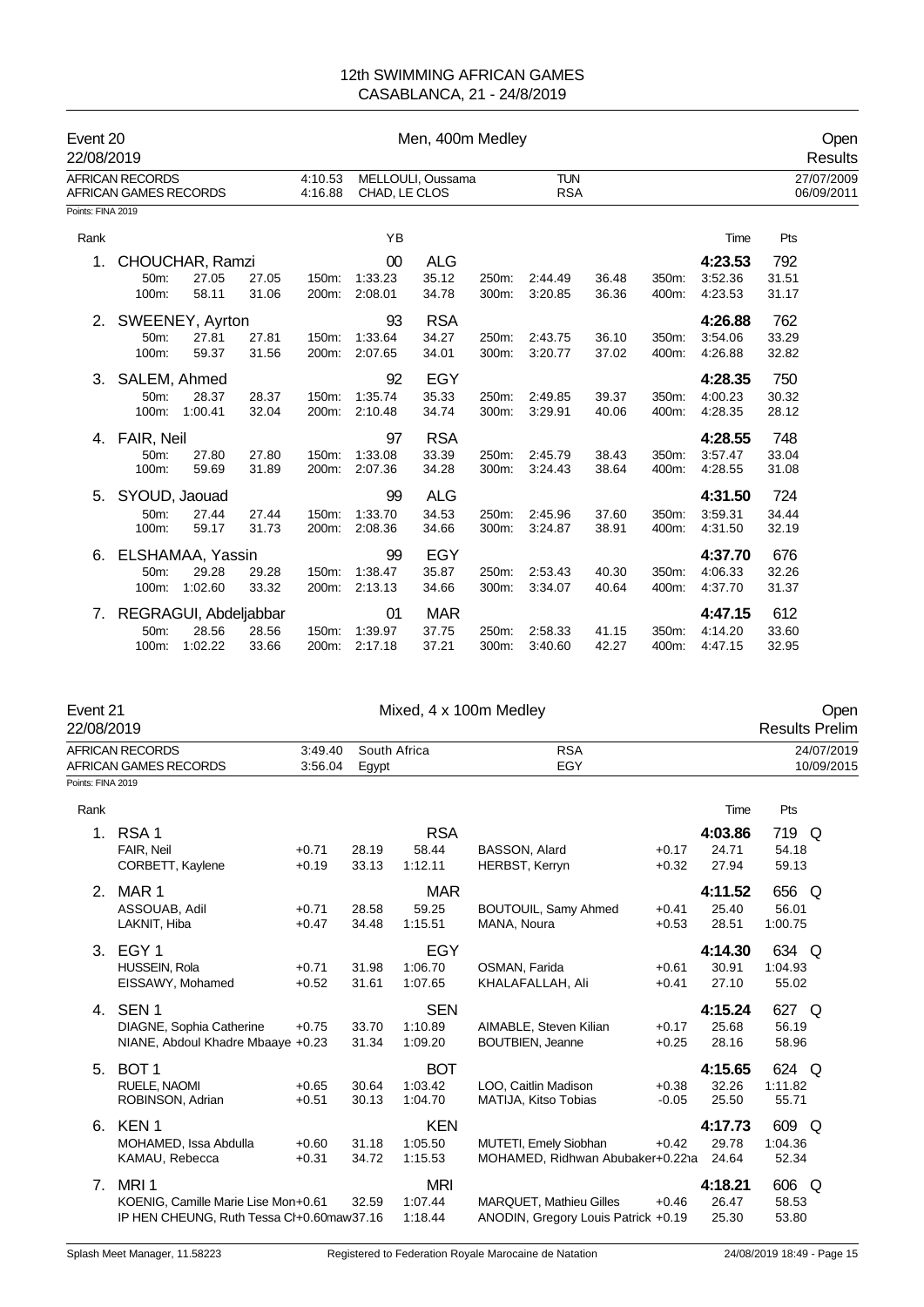| Event 21, Mixed, 4 x 100m Medley, Prelim, Open |  |  |  |  |  |  |
|------------------------------------------------|--|--|--|--|--|--|
|------------------------------------------------|--|--|--|--|--|--|

| Rank            |                                                                              |                    |                |                                  |                                                                             |                    | Time                      | Pts                            |
|-----------------|------------------------------------------------------------------------------|--------------------|----------------|----------------------------------|-----------------------------------------------------------------------------|--------------------|---------------------------|--------------------------------|
| 8.              | ZIM <sub>1</sub><br>LEE, Robyn Stacie<br>KHATOUN, Ayman Fadi                 | $+0.74$<br>$+0.46$ | 32.28<br>32.70 | <b>ZIM</b><br>1:07.76<br>1:13.87 | MJIMBA, Nomvulo Banalz<br><b>WETZIAR, Peter Charles</b>                     | $+0.54$<br>$+0.17$ | 4:23.65<br>30.99<br>24.55 | 569<br>- Q<br>1:09.08<br>52.94 |
| 9.              | ANG 1<br>SOUSA, Catarina<br>FRANCISCO, Daniel Sebastiao                      | $+0.64$<br>$+0.18$ | 32.83<br>32.54 | <b>ANG</b><br>1:09.22<br>1:11.51 | LIMA, Lia Ana Martins Becker $+0.35$<br>DUARTE, Joao Nunes de Oliveir+0.16s |                    | 4:26.51<br>30.51<br>28.77 | 551 R<br>1:06.26<br>59.52      |
| 10 <sub>1</sub> | ZAM 1<br>NAIDU. MOONARALA KUMAREI+0.67<br>PALIK. Tilka                       | $+0.10$            | 32.47<br>33.83 | <b>ZAM</b><br>1:08.34<br>1:15.70 | RALPH WESLEY GOVEIA, SSAI+0.27<br>MWAPE, Lombe                              | $+0.26$            | 4:27.78<br>26.50<br>30.74 | 543 R<br>56.80<br>1:06.94      |
| 11.             | NGR <sub>1</sub><br>AKIAYEFA, Timipame-Ere<br>OGUNBANWO, Abibat moyosor+0.58 | $+0.68$            | 33.97<br>38.90 | <b>NGR</b><br>1:14.16<br>1:22.76 | ADEJUMO, Phillip<br>YEIYAH, Yellow Naikegy                                  | $+0.53$<br>$+0.46$ | 4:29.05<br>26.04<br>26.36 | 536<br>56.17<br>55.96          |

| Event 21<br>22/08/2019 |                                                                                       | Mixed, 4 x 100m Medley |                       |                                  |                                                                                  |                    |                           |                         |                          |
|------------------------|---------------------------------------------------------------------------------------|------------------------|-----------------------|----------------------------------|----------------------------------------------------------------------------------|--------------------|---------------------------|-------------------------|--------------------------|
|                        | <b>AFRICAN RECORDS</b><br>AFRICAN GAMES RECORDS                                       | 3:49.40<br>3:56.04     | South Africa<br>Egypt |                                  | <b>RSA</b><br>EGY                                                                |                    |                           |                         | 24/07/2019<br>10/09/2015 |
| Points: FINA 2019      |                                                                                       |                        |                       |                                  |                                                                                  |                    |                           |                         |                          |
| Rank                   |                                                                                       |                        |                       |                                  |                                                                                  |                    | Time                      | Pts                     |                          |
| 1.                     | RSA <sub>1</sub><br><b>BINEDELL, Martin</b><br>HOULIE, Michael                        | $+0.59$<br>$+0.29$     | 27.13<br>27.24        | <b>RSA</b><br>55.43<br>59.96     | GALLAGHER, Erin<br>CHELIUS, Emma                                                 | $+0.30$<br>$+0.39$ | 3:50.76<br>26.80<br>26.54 | 58.98<br>56.39          | 849 NRAG                 |
| 2.                     | EGY <sub>1</sub><br>HASSAN, Mohamed<br>ELKAMASH, Yiussef                              | $+0.66$<br>$+0.26$     | 26.72<br>28.23        | EGY<br>55.28<br>1:00.83          | OSMAN, Farida<br>ELSEBELGY, Amina                                                | $+0.56$<br>$+0.69$ | 3:53.93<br>27.60<br>28.14 | 59.09<br>58.73          | 815 NRAG                 |
| 3.                     | MAR <sub>1</sub><br>LAHRICHI, Driss<br>LAKNIT, Hiba                                   | $+0.62$<br>$+0.43$     | 27.22<br>34.45        | <b>MAR</b><br>56.55<br>1:16.02   | TIBAZI, Yusuf<br>MANA, Noura                                                     | $+0.16$<br>$+0.25$ | 4:08.28<br>25.29<br>28.05 | 682<br>55.59<br>1:00.12 |                          |
| 4.                     | SEN <sub>1</sub><br>DIAGNE, Sophia Catherine<br>NDIR, Adama Thiaw                     | $+0.70$<br>$+0.56$     | 33.19<br>30.22        | <b>SEN</b><br>1:10.51<br>1:05.54 | AIMABLE, Steven Kilian<br><b>BOUTBIEN, Jeanne</b>                                | $+0.33$<br>$+0.29$ | 4:10.17<br>25.44<br>27.87 | 666<br>55.31<br>58.81   |                          |
| 5.                     | KEN <sub>1</sub><br>MOHAMED, Issa Abdulla<br>KAMAU, Rebecca                           | $+0.60$<br>$+0.35$     | 30.23<br>34.98        | <b>KEN</b><br>1:03.17<br>1:16.33 | MUTETI, Emely Siobhan<br>MOHAMED, Ridhwan Abubaker+0.181a                        | $-0.49$            | 4:14.84<br>28.38<br>24.87 | 630<br>1:03.03<br>52.31 |                          |
| 6.                     | MRI <sub>1</sub><br>KOENIG, Camille Marie Lise Mon+0.62<br>CHUNG YEE, Jonathan Yi Pin | $+0.36$                | 32.93<br>31.20        | <b>MRI</b><br>1:08.07<br>1:06.56 | IP HEN CHEUNG, Ruth Tessa CI+0.42maw32.50<br>ANODIN, Gregory Louis Patrick +0.27 |                    | 4:16.12<br>25.29          | 621<br>1:08.78<br>52.71 |                          |
| 7.                     | BOT <sub>1</sub><br>RUELE, NAOMI<br>ROBINSON, Adrian                                  | $+0.65$<br>$+0.41$     | 30.84<br>30.29        | <b>BOT</b><br>1:04.28<br>1:04.38 | LOO, Caitlin Madison<br>MATIJA, Kitso Tobias                                     | $+0.43$<br>$+0.34$ | 4:16.45<br>32.61<br>26.05 | 619<br>1:12.20<br>55.59 |                          |
| 8.                     | ZIM <sub>1</sub><br>LEE, Robyn Stacie<br><b>WETZIAR, Peter Charles</b>                | $+0.75$<br>$+0.15$     | 32.78<br>32.69        | ZIM<br>1:08.54<br>1:09.88        | <b>TAYALI, Andisiwe</b><br>MJIMBA, Nomvulo Banalz                                | $+0.40$<br>$+0.40$ | 4:19.85<br>27.07<br>29.75 | 595<br>58.93<br>1:02.50 |                          |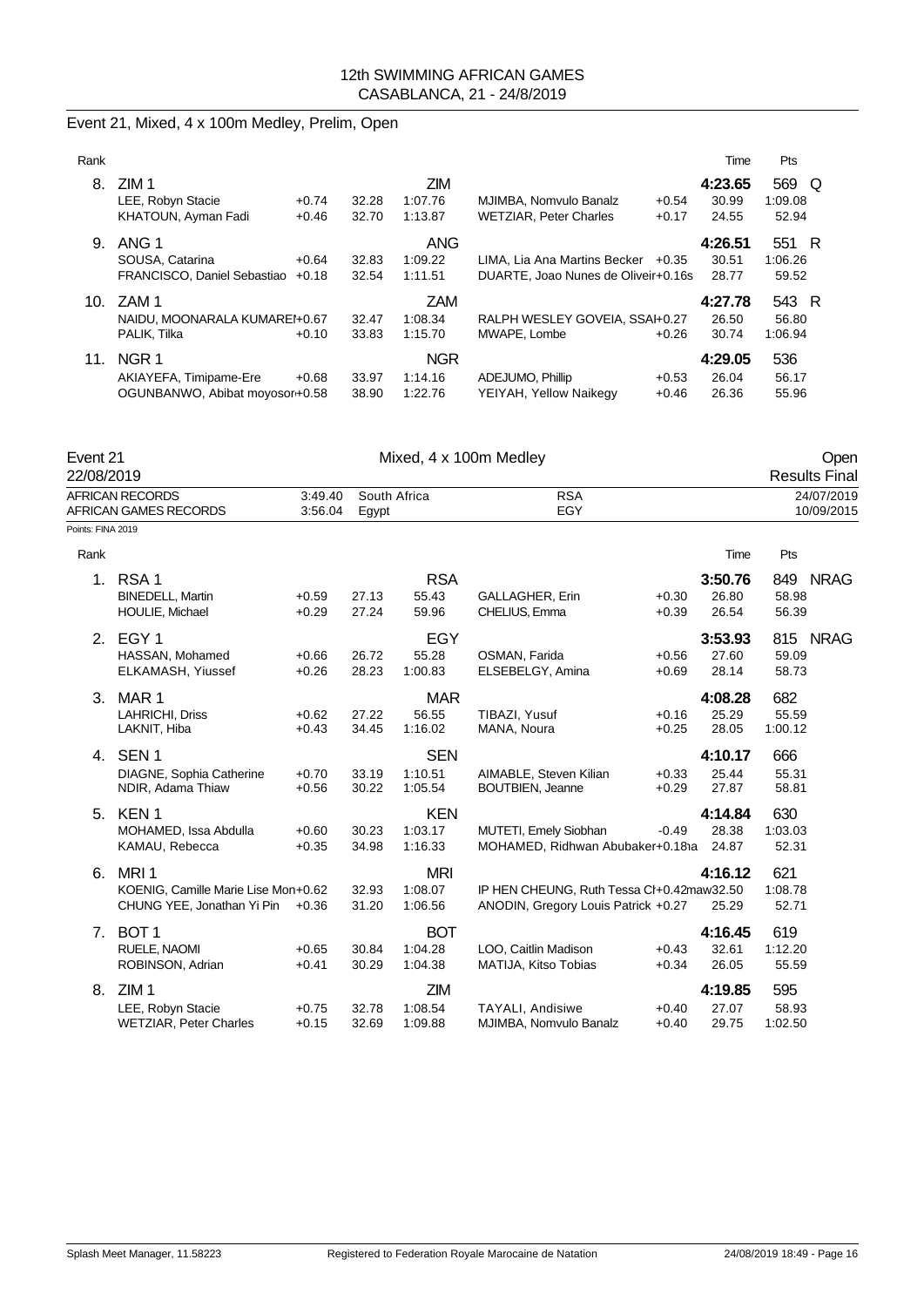| Event 22<br>22/08/2019 |                                          |                    |                         | Women, 4 x 200m Freestyle |       | Open<br>Results          |       |       |                          |     |
|------------------------|------------------------------------------|--------------------|-------------------------|---------------------------|-------|--------------------------|-------|-------|--------------------------|-----|
|                        | AFRICAN RECORDS<br>AFRICAN GAMES RECORDS | 8:08.12<br>8:20.28 | South Africa<br>Algeria |                           |       | <b>RSA</b><br><b>ALG</b> |       |       | 26/07/2014<br>15/09/2015 |     |
| Points: FINA 2019      |                                          |                    |                         |                           |       |                          |       |       |                          |     |
| Rank                   |                                          |                    |                         |                           |       |                          |       |       | Time                     | Pts |
| 1.                     | RSA <sub>1</sub>                         |                    |                         | <b>RSA</b>                |       |                          |       |       | 8:30.57                  | 741 |
|                        | MUNDELL, Christin                        |                    | 01                      | $+0.73$                   | 29.59 | 32.06                    | 32.45 | 31.88 | 2:05.98                  |     |
|                        | <b>WHELAN, Jessica</b>                   |                    | 97                      | $+0.65$                   | 29.28 | 32.18                    | 33.24 | 33.37 | 2:08.07                  |     |
|                        | ANTONOPOULOS, Carli                      |                    | 01                      | $+0.76$                   | 30.40 | 33.04                    | 33.55 | 32.68 | 2:09.67                  |     |
|                        | <b>GALLAGHER, Erin</b>                   |                    | 98                      | $+0.42$                   | 28.22 | 31.70                    | 32.80 | 34.13 | 2:06.85                  |     |
|                        | 2. EGY 1                                 |                    |                         | EGY                       |       |                          |       |       | 8:40.29                  | 700 |
|                        | ELGENDY, Nour                            |                    | 04                      | $+0.74$                   | 30.20 | 33.18                    | 34.70 | 34.29 | 2:12.37                  |     |
|                        | ABDELATIF, Logaine                       |                    | 03                      | $+0.50$                   | 30.38 | 32.51                    | 33.53 | 33.93 | 2:10.35                  |     |
|                        | SAMRA, Farida                            |                    | 04                      | $+0.80$                   | 29.15 | 32.05                    | 34.54 | 33.50 | 2:09.24                  |     |
|                        | MORO, Hania                              |                    | 96                      | $+0.62$                   | 29.52 | 32.02                    | 32.97 | 33.82 | 2:08.33                  |     |
| 3.                     | ALG <sub>1</sub>                         |                    |                         | <b>ALG</b>                |       |                          |       |       | 8:42.75                  | 690 |
|                        | CHEBARAKA, Majda                         |                    | 00                      | $+0.84$                   | 29.95 | 32.31                    | 32.88 | 33.20 | 2:08.34                  |     |
|                        | MELIH, Amel                              |                    | 93                      | $+0.30$                   | 28.05 | 31.86                    | 33.39 | 34.69 | 2:07.99                  |     |
|                        | TAHAWI, Sara Ain Elhayet                 |                    | 00                      | $+0.61$                   | 30.75 | 33.41                    | 35.63 | 36.63 | 2:16.42                  |     |
|                        | NEFSI, Hamida Rania                      |                    | 97                      | $+0.47$                   | 29.54 | 32.74                    | 35.02 | 32.70 | 2:10.00                  |     |
| 4.                     | MAR 1                                    |                    |                         | <b>MAR</b>                |       |                          |       |       | 9:06.29                  | 605 |
|                        | FAHSI, Hiba                              |                    | 01                      | $+0.74$                   | 30.59 | 33.49                    | 34.71 | 35.47 | 2:14.26                  |     |
|                        | DGAIMESH, Yasmine                        |                    | 03                      | $+0.13$                   | 29.19 | 32.69                    | 35.33 | 39.38 | 2:16.59                  |     |
|                        | RACHIDI, Ines                            |                    | 05                      | $+0.38$                   | 31.69 | 35.21                    | 36.83 | 35.47 | 2:19.20                  |     |
|                        | KHIYARA, Lina                            |                    | 03                      | $+0.28$                   | 29.42 | 34.65                    | 36.65 | 35.52 | 2:16.24                  |     |

| Event 23<br>23/08/2019 |                                          |                   |       |                    |               | Women, 400m Freestyle                                         |       |         |       |       |                          | Open<br>Results |  |
|------------------------|------------------------------------------|-------------------|-------|--------------------|---------------|---------------------------------------------------------------|-------|---------|-------|-------|--------------------------|-----------------|--|
|                        | AFRICAN RECORDS<br>AFRICAN GAMES RECORDS |                   |       | 4:07.92<br>4:15.53 |               | <b>RSA</b><br>PRINSLOO, Karin<br><b>RSA</b><br>CORFE, MELISSA |       |         |       |       | 31/01/2014<br>07/07/2007 |                 |  |
| Points: FINA 2019      |                                          |                   |       |                    |               |                                                               |       |         |       |       |                          |                 |  |
| Rank                   |                                          |                   |       |                    | YB            |                                                               |       |         |       |       | Time                     | Pts             |  |
| 1.                     | MORO, Hania                              |                   |       |                    | 96            | <b>EGY</b>                                                    |       |         |       |       | 4:21.36                  | 740             |  |
|                        | 50m:                                     | 30.88             | 30.88 | 150m:              | 1:37.21       | 33.22                                                         | 250m: | 2:44.38 | 33.30 | 350m: | 3:49.62                  | 32.26           |  |
|                        | 100m:                                    | 1:03.99           | 33.11 | 200m:              | 2:11.08       | 33.87                                                         | 300m: | 3:17.36 | 32.98 | 400m: | 4:21.36                  | 31.74           |  |
| 2.                     |                                          | MUNDELL, Christin |       |                    | 01            | <b>RSA</b>                                                    |       |         |       |       | 4:22.95                  | 727             |  |
|                        | 50m:                                     | 30.81             | 30.81 | 150m:              | 1:37.23       | 33.22                                                         | 250m: | 2:44.36 | 33.07 | 350m: | 3:50.12                  | 32.39           |  |
|                        | 100m:                                    | 1:04.01           | 33.20 | 200m:              | 2:11.29       | 34.06                                                         | 300m: | 3:17.73 | 33.37 | 400m: | 4:22.95                  | 32.83           |  |
| 3.                     |                                          | CHEBARAKA, Majda  |       |                    | 00            | <b>ALG</b>                                                    |       |         |       |       | 4:24.60                  | 713             |  |
|                        | 50m:                                     | 31.71             | 31.71 | 150m:              | 1:39.16       | 33.80                                                         | 250m: | 2:45.89 | 33.04 | 350m: | 3:51.82                  | 32.78           |  |
|                        | 100m:                                    | 1:05.36           | 33.65 | 200m:              | 2:12.85       | 33.69                                                         | 300m: | 3:19.04 | 33.15 | 400m: | 4:24.60                  | 32.78           |  |
| 4.                     |                                          | WHELAN, Jessica   |       |                    | 97            | <b>RSA</b>                                                    |       |         |       |       | 4:26.20                  | 700             |  |
|                        | 50m:                                     | 30.75             | 30.75 | 150m:              | 1:37.20       | 33.33                                                         | 250m: | 2:44.72 | 33.53 | 350m: | 3:52.07                  | 33.61           |  |
|                        | 100m:                                    | 1:03.87           | 33.12 | 200m:              | 2:11.19       | 33.99                                                         | 300m: | 3:18.46 | 33.74 | 400m: | 4:26.20                  | 34.13           |  |
| 5.                     |                                          | SOLIMAN, Sarah    |       |                    | 04            | EGY                                                           |       |         |       |       | 4:35.83                  | 630             |  |
|                        | 50m:                                     | 31.78             | 31.78 | 150m:              | 1:39.61       | 34.65                                                         | 250m: | 2:49.21 | 35.09 | 350m: | 4:00.99                  | 36.00           |  |
|                        | 100m:                                    | 1:04.96           | 33.18 | 200m:              | 2:14.12       | 34.51                                                         | 300m: | 3:24.99 | 35.78 | 400m: | 4:35.83                  | 34.84           |  |
| 6.                     | KHIYARA, Lina                            |                   |       |                    | 03            | <b>MAR</b>                                                    |       |         |       |       | 4:40.05                  | 601             |  |
|                        | 50m:                                     | 31.05             | 31.05 | 150m:              | 1:39.02       | 34.43                                                         | 250m: | 2:50.23 | 35.89 | 350m: | 4:03.67                  | 36.65           |  |
|                        | 100m:                                    | 1:04.59           | 33.54 | 200m:              | 2:14.34       | 35.32                                                         | 300m: | 3:27.02 | 36.79 | 400m: | 4:40.05                  | 36.38           |  |
| DSQ                    | RACHIDI, Ines                            |                   |       |                    | 05            | <b>MAR</b>                                                    |       |         |       |       | 4:52.36                  |                 |  |
|                        | 50m:                                     | 33.55             | 33.55 | 150m:              | 1:47.94       | 36.98                                                         | 250m: | 3:03.23 | 38.29 | 350m: | 4:16.35                  | 36.17           |  |
|                        | 100m:                                    | 1:10.96           | 37.41 |                    | 200m: 2:24.94 | 37.00                                                         | 300m: | 3:40.18 | 36.95 | 400m: | 4:52.36                  | 36.01           |  |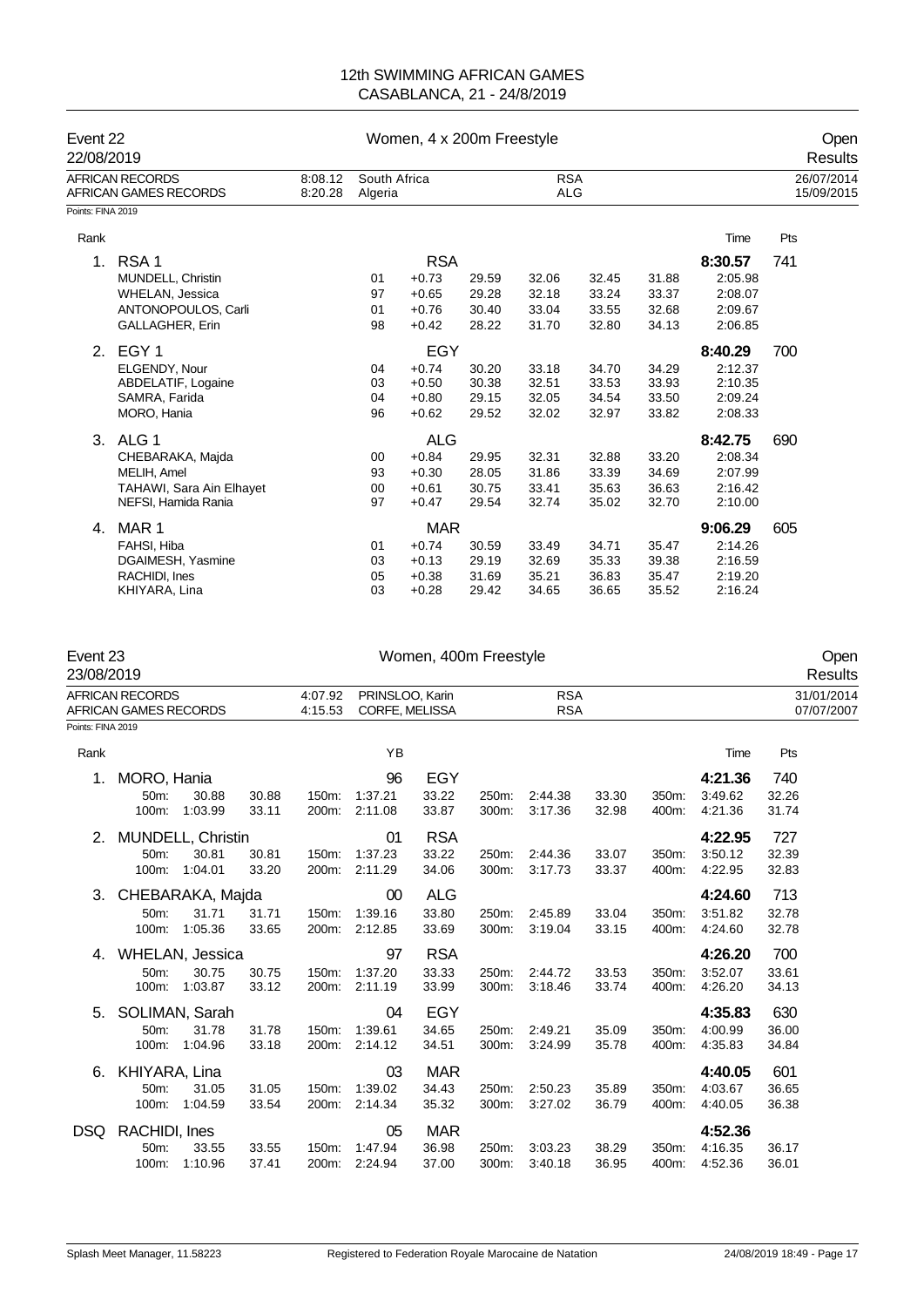| Event 24<br>23/08/2019 |                                                        |         |       |                    | Men, 400m Freestyle |                   |       |                   |       |       |         | Open<br>Results          |  |
|------------------------|--------------------------------------------------------|---------|-------|--------------------|---------------------|-------------------|-------|-------------------|-------|-------|---------|--------------------------|--|
|                        | <b>AFRICAN RECORDS</b><br><b>AFRICAN GAMES RECORDS</b> |         |       | 3:41.11<br>3:48.06 | AHMED, AKRAM        | MELLOULI, Oussama |       | <b>TUN</b><br>EGY |       |       |         | 26/07/2009<br>09/09/2015 |  |
| Points: FINA 2019      |                                                        |         |       |                    |                     |                   |       |                   |       |       |         |                          |  |
| Rank                   |                                                        |         |       |                    | YB                  |                   |       |                   |       |       | Time    | Pts                      |  |
| 1.                     | AGILI, Mohamed Mehdi                                   |         |       |                    | 97                  | <b>TUN</b>        |       |                   |       |       | 3:48.94 | 888                      |  |
|                        | 50m:                                                   | 26.58   | 26.58 | 150m:              | 1:23.91             | 28.96             | 250m: | 2:22.09           | 28.86 | 350m: | 3:20.22 | 29.00                    |  |
|                        | 100m:                                                  | 54.95   | 28.37 | 200m:              | 1:53.23             | 29.32             | 300m: | 2:51.22           | 29.13 | 400m: | 3:48.94 | 28.72                    |  |
| 2.                     | ELKAMASH, Marwan                                       |         |       |                    | 93                  | EGY               |       |                   |       |       | 3:50.95 | 865                      |  |
|                        | 50m:                                                   | 26.38   | 26.38 | 150m:              | 1:24.19             | 28.85             | 250m: | 2:22.25           | 28.90 | 350m: | 3:21.53 | 29.50                    |  |
|                        | 100m:                                                  | 55.34   | 28.96 | 200m:              | 1:53.35             | 29.16             | 300m: | 2:52.03           | 29.78 | 400m: | 3:50.95 | 29.42                    |  |
| 3.                     | MAHMOUD, Ahmed                                         |         |       |                    | 96                  | EGY               |       |                   |       |       | 3:51.81 | 855                      |  |
|                        | 50m:                                                   | 26.87   | 26.87 | 150m:              | 1:25.02             | 29.12             | 250m: | 2:24.07           | 29.61 | 350m: | 3:22.89 | 29.22                    |  |
|                        | 100m:                                                  | 55.90   | 29.03 | 200m:              | 1:54.46             | 29.44             | 300m: | 2:53.67           | 29.60 | 400m: | 3:51.81 | 28.92                    |  |
| 4.                     | DJABALLAH, Mohamed Anisse                              |         |       |                    | 99                  | <b>ALG</b>        |       |                   |       |       | 3:56.02 | 810                      |  |
|                        | 50m:                                                   | 27.32   | 27.32 | 150m:              | 1:25.93             | 29.67             | 250m: | 2:26.39           | 30.30 | 350m: | 3:26.74 | 30.23                    |  |
|                        | 100m:                                                  | 56.26   | 28.94 | 200m:              | 1:56.09             | 30.16             | 300m: | 2:56.51           | 30.12 | 400m: | 3:56.02 | 29.28                    |  |
| 5.                     | SZURDOKI, Brent                                        |         |       |                    | 96                  | <b>RSA</b>        |       |                   |       |       | 3:56.76 | 803                      |  |
|                        | 50m:                                                   | 26.76   | 26.76 | 150m:              | 1:25.42             | 29.69             | 250m: | 2:25.54           | 30.07 | 350m: | 3:26.59 | 30.68                    |  |
|                        | 100m:                                                  | 55.73   | 28.97 | 200m:              | 1:55.47             | 30.05             | 300m: | 2:55.91           | 30.37 | 400m: | 3:56.76 | 30.17                    |  |
| 6.                     | GOMES, Roberto                                         |         |       |                    | 00                  | <b>RSA</b>        |       |                   |       |       | 3:58.84 | 782                      |  |
|                        | 50m:                                                   | 27.42   | 27.42 | 150m:              | 1:27.09             | 30.37             | 250m: | 2:28.14           | 30.70 | 350m: | 3:29.25 | 30.36                    |  |
|                        | 100m:                                                  | 56.72   | 29.30 | 200m:              | 1:57.44             | 30.35             | 300m: | 2:58.89           | 30.75 | 400m: | 3:58.84 | 29.59                    |  |
| 7.                     | <b>KHENDRICHE, Lounis</b>                              |         |       |                    | 97                  | <b>ALG</b>        |       |                   |       |       | 4:03.20 | 740                      |  |
|                        | 50m:                                                   | 27.96   | 27.96 | 150m:              | 1:27.42             | 30.11             | 250m: | 2:28.38           | 30.73 | 350m: | 3:32.10 | 31.71                    |  |
|                        | 100m:                                                  | 57.31   | 29.35 | 200m:              | 1:57.65             | 30.23             | 300m: | 3:00.39           | 32.01 | 400m: | 4:03.20 | 31.10                    |  |
| 8.                     | DUARTE, Joao Nunes de Oliveira Frias 01                |         |       |                    |                     | <b>ANG</b>        |       |                   |       |       | 4:30.83 | 536                      |  |
|                        | 50m:                                                   | 31.08   | 31.08 | 150m:              | 1:39.38             | 34.73             | 250m: | 2:48.61           | 34.68 | 350m: | 3:57.75 | 34.32                    |  |
|                        | 100m:                                                  | 1:04.65 | 33.57 |                    | 200m: 2:13.93       | 34.55             | 300m: | 3:23.43           | 34.82 | 400m: | 4:30.83 | 33.08                    |  |

| Event 25<br>23/08/2019 |                                                 | Women, 100m Butterfly                              |            |  |                   |       |   | Open<br><b>Results Prelim</b> |                          |  |
|------------------------|-------------------------------------------------|----------------------------------------------------|------------|--|-------------------|-------|---|-------------------------------|--------------------------|--|
|                        | <b>AFRICAN RECORDS</b><br>AFRICAN GAMES RECORDS | CALLAGHER, Erin<br>57.67<br>OSMAN, FARIDA<br>58.83 |            |  | <b>RSA</b><br>EGY |       |   |                               | 10/04/2019<br>09/09/2015 |  |
| Points: FINA 2019      |                                                 |                                                    |            |  |                   |       |   |                               |                          |  |
| Rank                   |                                                 | YB                                                 |            |  | Time              | Pts   |   | 50 <sub>m</sub>               | 100m                     |  |
|                        | OSMAN, Farida                                   | 95                                                 | EGY        |  | 1:01.11           | 748 Q |   | 28.42                         | 32.69                    |  |
| 2.                     | GALLAGHER, Erin                                 | 98                                                 | <b>RSA</b> |  | 1:01.13           | 747   | Q | 28.11                         | 33.02                    |  |
| 3.                     | PASSON, Felicity                                | 99                                                 | <b>SEY</b> |  | 1:01.79           | 723   | Q | 29.14                         | 32.65                    |  |
| 4.                     | MUTETI, Emely Siobhan                           | 98                                                 | <b>KEN</b> |  | 1:03.16           | 677   | O | 29.22                         | 33.94                    |  |
| 5.                     | CHELIUS, Emma                                   | 96                                                 | <b>RSA</b> |  | 1:03.46           | 668   | O | 29.59                         | 33.87                    |  |
| 6.                     | ABDELATIF, Logaine                              | 03                                                 | EGY        |  | 1:04.23           | 644   | Q | 29.85                         | 34.38                    |  |
| 7.                     | THORPE, Imara-Bella                             | 01                                                 | <b>KEN</b> |  | 1:05.08           | 619   | Q | 30.53                         | 34.55                    |  |
| 8.                     | LIMA, Lia Ana Martins Becker                    | 01                                                 | <b>ANG</b> |  | 1:05.11           | 618   | Q | 30.56                         | 34.55                    |  |
| 9.                     | SSENGONZI, Rebecca                              | 00                                                 | <b>UGA</b> |  | 1:05.16           | 617   | R | 30.76                         | 34.40                    |  |
| 10.                    | KHIYARA, Lina                                   | 03                                                 | <b>MAR</b> |  | 1:06.22           | 588 R |   | 30.66                         | 35.56                    |  |
| 11.                    | LEE, Robyn Stacie                               | 99                                                 | ZIM        |  | 1:06.71           | 575   |   | 30.50                         | 36.21                    |  |
| 12.                    | MJIMBA, Nomvulo Banalz                          | 02                                                 | ZIM        |  | 1:08.45           | 532   |   | 31.79                         | 36.66                    |  |
| 13.                    | LOO, Caitlin Madison                            | 04                                                 | <b>BOT</b> |  | 1:11.04           | 476   |   | 32.46                         | 38.58                    |  |
| 14.                    | GEBRESILASSIE, Rahel Fseha95                    |                                                    | <b>ETH</b> |  | 1:24.23           | 285   |   | 37.17                         | 47.06                    |  |
| 15.                    | AMARE, Berhane Demeke                           | 95                                                 | <b>ETH</b> |  | 1:26.68           | 262   |   | 39.85                         | 46.83                    |  |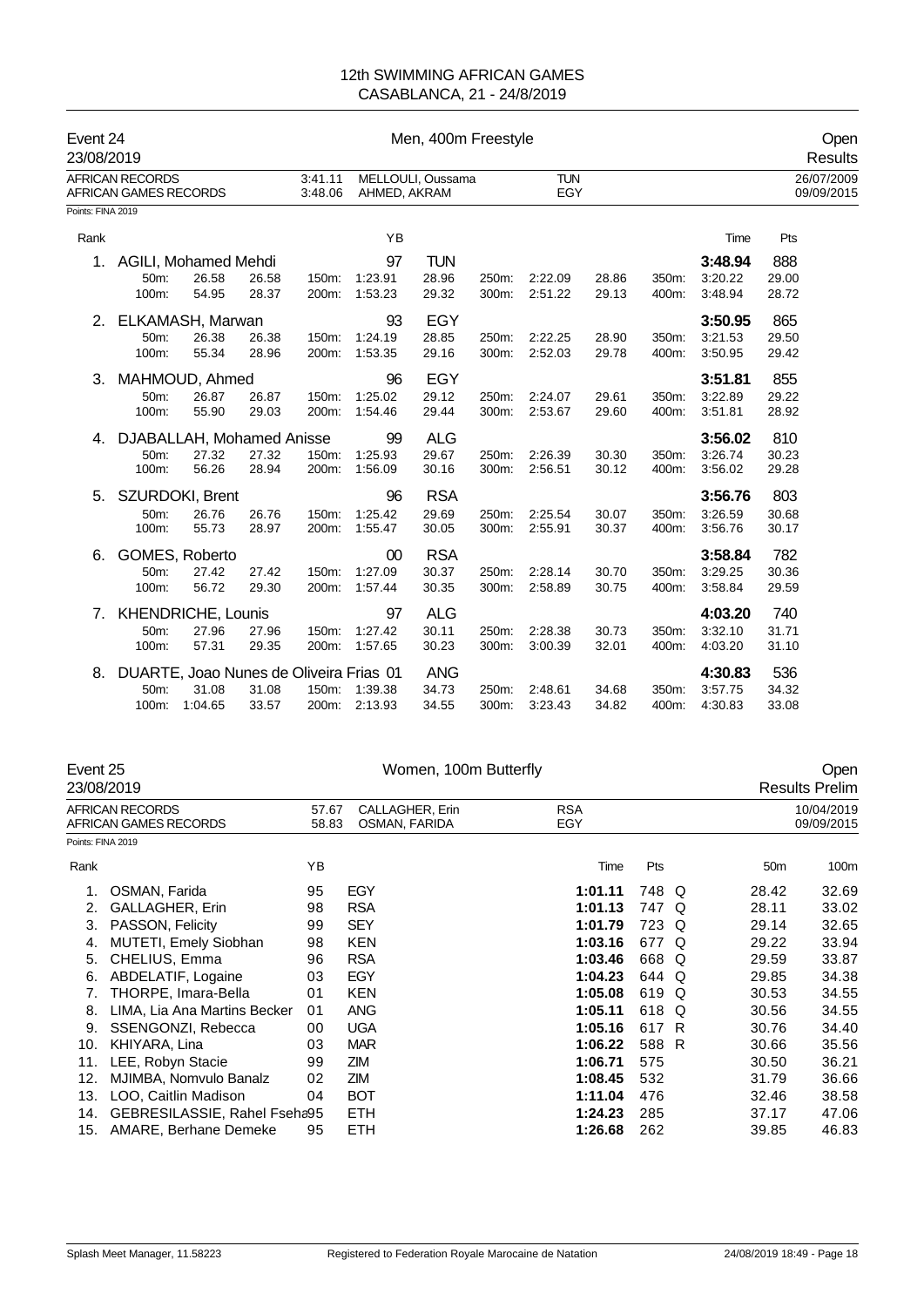| Event 25          | 23/08/2019                               | Women, 100m Butterfly                                                   |            |         |     |             |       | Open<br><b>Results Final</b> |
|-------------------|------------------------------------------|-------------------------------------------------------------------------|------------|---------|-----|-------------|-------|------------------------------|
|                   | AFRICAN RECORDS<br>AFRICAN GAMES RECORDS | <b>RSA</b><br>CALLAGHER, Erin<br>57.67<br>EGY<br>OSMAN, FARIDA<br>58.83 |            |         |     |             |       | 10/04/2019<br>09/09/2015     |
| Points: FINA 2019 |                                          |                                                                         |            |         |     |             |       |                              |
| Rank              |                                          | YΒ                                                                      |            | Time    | Pts |             | 50m   | 100m                         |
|                   | OSMAN, Farida                            | 95                                                                      | EGY        | 58.79   | 840 | <b>NRAG</b> | 27.07 | 31.72                        |
| 2.                | <b>GALLAGHER, Erin</b>                   | 98                                                                      | <b>RSA</b> | 59.34   | 817 |             | 27.03 | 32.31                        |
| 3.                | PASSON, Felicity                         | 99                                                                      | <b>SEY</b> | 1:00.61 | 766 |             | 28.54 | 32.07                        |
| 4.                | CHELIUS, Emma                            | 96                                                                      | <b>RSA</b> | 1:01.90 | 720 |             | 28.54 | 33.36                        |
| 5.                | <b>MUTETI, Emely Siobhan</b>             | 98                                                                      | <b>KEN</b> | 1:03.23 | 675 |             | 29.53 | 33.70                        |
| 6.                | ABDELATIF, Logaine                       | 03                                                                      | EGY        | 1:03.72 | 660 |             | 29.99 | 33.73                        |
|                   | LIMA. Lia Ana Martins Becker             | 01                                                                      | <b>ANG</b> | 1:04.16 | 646 |             | 30.37 | 33.79                        |
| 8.                | THORPE, Imara-Bella                      | 01                                                                      | <b>KEN</b> | 1:04.24 | 644 |             | 30.01 | 34.23                        |

| Event 26          |                                   | Men, 100m Butterfly |               |            |       |   | Open            |                       |  |
|-------------------|-----------------------------------|---------------------|---------------|------------|-------|---|-----------------|-----------------------|--|
|                   | 23/08/2019                        |                     |               |            |       |   |                 | <b>Results Prelim</b> |  |
|                   | <b>AFRICAN RECORDS</b>            | 50.56               | LE CLOS, Chad | <b>RSA</b> |       |   |                 | 08/08/2015            |  |
|                   | AFRICAN GAMES RECORDS             | 51.24               | CHAD, LE CLOS | <b>RSA</b> |       |   |                 | 07/09/2015            |  |
| Points: FINA 2019 |                                   |                     |               |            |       |   |                 |                       |  |
| Rank              |                                   | ΥB                  |               | Time       | Pts   |   | 50 <sub>m</sub> | 100m                  |  |
| 1.                | SYOUD, Jaouad                     | 99                  | <b>ALG</b>    | 54.39      | 768   | Q | 25.47           | 28.92                 |  |
| 2.                | ADEJUMO, Phillip                  | 96                  | <b>NGR</b>    | 54.56      | 761   | Q | 26.20           | 28.36                 |  |
| 3.                | <b>BASSON, Alard</b>              | 96                  | <b>RSA</b>    | 54.57      | 760   | Q | 25.65           | 28.92                 |  |
|                   | HASSAN, Mohamed Samy              | 97                  | EGY           | 54.57      | 760   | Q | 25.66           | 28.91                 |  |
| 5.                | COETZEE, Ryan                     | 95                  | <b>RSA</b>    | 54.77      | 752 Q |   | 25.53           | 29.24                 |  |
| 6.                | AIMABLE, Steven Kilian            | 99                  | <b>SEN</b>    | 54.96      | 744   | Q | 25.60           | 29.36                 |  |
| 7.                | RALPH WESLEY GOVEIA, S.           | 96                  | ZAM           | 55.10      | 739   | Q | 25.94           | 29.16                 |  |
| 8.                | TIBAZI, Yusuf                     | 96                  | <b>MAR</b>    | 55.14      | 737 Q |   | 25.89           | 29.25                 |  |
| 9.                | JACKSON, Abeku Gyekye             | 00                  | <b>GHA</b>    | 55.20      | 735 R |   | 25.60           | 29.60                 |  |
| 10.               | MORAD, Khaled                     | 99                  | <b>EGY</b>    | 55.25      | 733 R |   | 26.22           | 29.03                 |  |
| 11.               | BOUTOUIL, Samy Ahmed              | 00                  | <b>MAR</b>    | 55.84      | 710   |   | 25.78           | 30.06                 |  |
| 12.               | <b>WETZIAR, Peter Charles</b>     | 97                  | ZIM           | 55.88      | 708   |   | 25.43           | 30.45                 |  |
| 13.               | MOGNE, IGOR                       | 96                  | <b>MOZ</b>    | 56.68      | 679   |   | 26.63           | 30.05                 |  |
| 14.               | <b>BACHMANN, Mathieu</b>          | 96                  | <b>SEY</b>    | 57.34      | 655   |   | 26.80           | 30.54                 |  |
| 15.               | YEBOAH, Niklas David              | 98                  | <b>GHA</b>    | 57.36      | 655   |   | 26.50           | 30.86                 |  |
| 16.               | FRANCISCO, Daniel Sebastiac00     |                     | <b>ANG</b>    | 58.55      | 616   |   | 26.52           | 32.03                 |  |
| 17.               | BACHMANN, Simon                   | 99                  | <b>SEY</b>    | 58.57      | 615   |   | 27.40           | 31.17                 |  |
| 18.               | MOHAMED, R.                       | 00                  | <b>KEN</b>    | 58.73      | 610   |   | 27.21           | 31.52                 |  |
| 19.               | <b>TAYALI, Andisiwe</b>           | 01                  | ZIM           | 58.91      | 604   |   | 27.10           | 31.81                 |  |
| 20.               | <b>HARUNANI, Maaher</b>           | 99                  | <b>KEN</b>    | 58.96      | 603   |   | 27.81           | 31.15                 |  |
| 21.               | <b>SKINNER, Alexander Suelter</b> | 98                  | <b>NAM</b>    | 59.09      | 599   |   | 26.74           | 32.35                 |  |
| 22.               | ROBINSON, Adrian                  | 00                  | <b>BOT</b>    | 59.12      | 598   |   | 27.22           | 31.90                 |  |
| 23.               | ATUHAIRE OGOLA, Ambala            | 01                  | <b>UGA</b>    | 59.16      | 597   |   | 27.95           | 31.21                 |  |
| 24.               | CHRISTIAN, Daniel                 | 98                  | ERI           | 59.99      | 572   |   | 27.67           | 32.32                 |  |
| 25.               | <b>GANIRA, Belly Cresus</b>       | 00                  | <b>BDI</b>    | 1:01.21    | 539   |   | 28.14           | 33.07                 |  |
| 26.               | <b>TOURE, Ousmane</b>             | 02                  | MLI           | 1:02.67    | 502   |   | 28.92           | 33.75                 |  |
| 27.               | IRAKOSE, Billy Scott              | 00                  | <b>BDI</b>    | 1:03.68    | 478   |   | 29.33           | 34.35                 |  |
| 28.               | FISCHER, Ethan Josiah             | 02                  | <b>BOT</b>    | 1:06.23    | 425   |   | 30.66           | 35.57                 |  |
| 29.               | GEKABEL, Shala Gnokobe            | 00                  | <b>ETH</b>    | 1:09.00    | 376   |   | 30.26           | 38.74                 |  |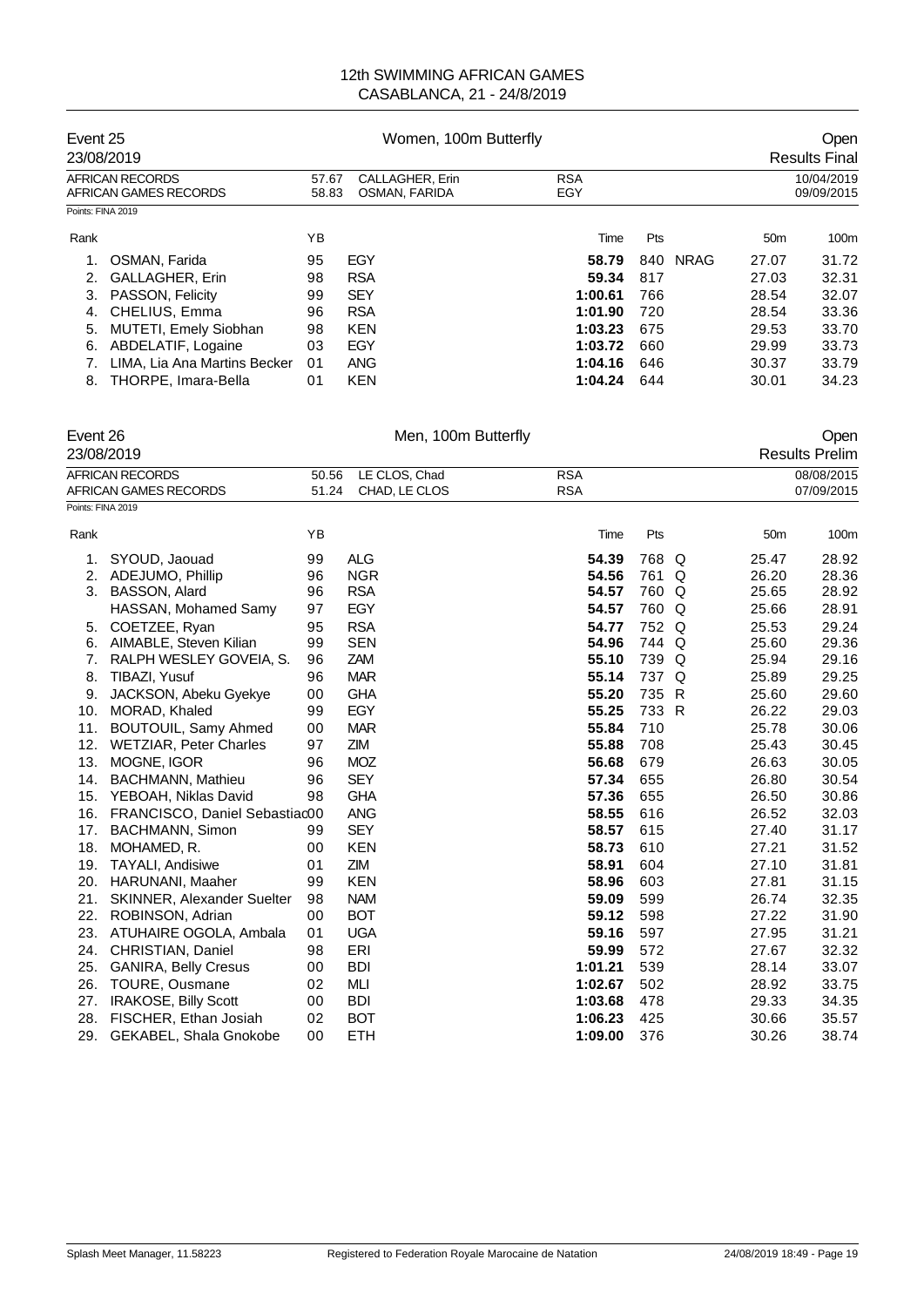| Event 26          | 23/08/2019                               |                | Men, 100m Butterfly            | Open<br><b>Results Final</b> |     |                 |                          |
|-------------------|------------------------------------------|----------------|--------------------------------|------------------------------|-----|-----------------|--------------------------|
|                   | AFRICAN RECORDS<br>AFRICAN GAMES RECORDS | 50.56<br>51.24 | LE CLOS, Chad<br>CHAD, LE CLOS | <b>RSA</b><br><b>RSA</b>     |     |                 | 08/08/2015<br>07/09/2015 |
| Points: FINA 2019 |                                          |                |                                |                              |     |                 |                          |
| Rank              |                                          | ΥB             |                                | Time                         | Pts | 50 <sub>m</sub> | 100 <sub>m</sub>         |
| 1.                | COETZEE, Ryan                            | 95             | <b>RSA</b>                     | 53.70                        | 798 | 24.83           | 28.87                    |
| 2.                | BASSON, Alard                            | 96             | <b>RSA</b>                     | 53.88                        | 790 | 25.45           | 28.43                    |
| 3.                | TIBAZI, Yusuf                            | 96             | <b>MAR</b>                     | 53.89                        | 790 | 25.04           | 28.85                    |
| 4.                | SYOUD, Jaouad                            | 99             | <b>ALG</b>                     | 53.95                        | 787 | 24.84           | 29.11                    |
| 5.                | ADEJUMO, Phillip                         | 96             | <b>NGR</b>                     | 54.20                        | 776 | 25.71           | 28.49                    |
| 6.                | HASSAN, Mohamed Samy                     | 97             | EGY                            | 54.50                        | 763 | 25.01           | 29.49                    |
|                   | AIMABLE, Steven Kilian                   | 99             | <b>SEN</b>                     | 55.03                        | 742 | 25.48           | 29.55                    |
| 8.                | RALPH WESLEY GOVEIA, S.                  | 96             | ZAM                            | 55.50                        | 723 | 25.56           | 29.94                    |

| Event 27<br>23/08/2019 |                                          |    |                    | Women, 200m Breaststroke                   |      | Open<br>Results          |                 |                  |                          |                  |
|------------------------|------------------------------------------|----|--------------------|--------------------------------------------|------|--------------------------|-----------------|------------------|--------------------------|------------------|
|                        | AFRICAN RECORDS<br>AFRICAN GAMES RECORDS |    | 2:21.79<br>2:28.00 | SCOENMAKER, Tatjana<br><b>HEYNS, PENNY</b> |      | <b>RSA</b><br><b>RSA</b> |                 |                  | 25/07/2019<br>09/09/1999 |                  |
| Points: FINA 2019      |                                          |    |                    |                                            |      |                          |                 |                  |                          |                  |
| Rank                   |                                          | YΒ |                    |                                            | Time | Pts                      | 50 <sub>m</sub> | 100 <sub>m</sub> | 150 <sub>m</sub>         | 200 <sub>m</sub> |
|                        | 1. CORBETT, Kaylene                      | 99 | <b>RSA</b>         |                                            |      | 2:29.23 810              | 33.92           | 37.63            | 38.07                    | 39.61            |
|                        | 2. MUNDELL, Christin                     | 01 | <b>RSA</b>         |                                            |      | 2:35.30 718              | 35.40           | 39.78            | 40.49                    | 39.63            |
|                        | 3. ELDAMATY, Rawan                       | 04 | EGY                |                                            |      | 2:39.22 666              | 36.59           | 40.59            | 40.88                    | 41.16            |
|                        | 4. KAMAU, Rebecca                        | 99 | <b>KEN</b>         |                                            |      | 2:39.37 665              | 35.76           | 40.38            | 40.77                    | 42.46            |
|                        | 5. NEFSI, Hamida Rania                   | 97 | <b>ALG</b>         |                                            |      | 2:40.60 649              | 37.36           | 41.13            | 41.05                    | 41.06            |
|                        | 6. LAKNIT, Hiba                          | 02 | <b>MAR</b>         |                                            |      | 2:46.01 588              | 36.54           | 41.68            | 43.25                    | 44.54            |
|                        | 7. JALAL, Nada                           | 04 | <b>MAR</b>         |                                            |      | 3:00.78 455              | 39.73           | 45.75            | 47.95                    | 47.35            |
|                        | DSQ ELGENDY, Nour                        | 04 | <b>EGY</b>         | 2:37.27                                    |      |                          | 36.68           | 40.53            | 40.08                    | 39.98            |

| Event 28 |                                                 |    |                    | Men, 200m Breaststroke                | Open                     |                 |       |       |                          |  |
|----------|-------------------------------------------------|----|--------------------|---------------------------------------|--------------------------|-----------------|-------|-------|--------------------------|--|
|          | 23/08/2019                                      |    |                    |                                       |                          |                 |       |       | <b>Results Prelim</b>    |  |
|          | <b>AFRICAN RECORDS</b><br>AFRICAN GAMES RECORDS |    | 2:09.61<br>2:14.27 | <b>VERSFELD, Neil</b><br>SOFIAN, DIAD | <b>RSA</b><br><b>ALG</b> |                 |       |       | 30/07/2009<br>07/07/2007 |  |
|          | Points: FINA 2019                               |    |                    |                                       |                          |                 |       |       |                          |  |
| Rank     |                                                 | ΥB |                    |                                       | Pts<br>Time              | 50 <sub>m</sub> | 100m  | 150m  | 200m                     |  |
|          | 1. BASSON, Alaric                               | 96 | <b>RSA</b>         |                                       | 2:15.31 820 Q            | 30.25           | 34.18 | 35.19 | 35.69                    |  |
|          | 2. ELKAMASH, Yiussef                            | 95 | EGY                |                                       | 2:17.41 783 Q            | 31.67           | 35.00 | 35.24 | 35.50                    |  |
|          | 3. BEJI, Adnan                                  | 99 | <b>TUN</b>         |                                       | 2:19.00 756 Q            | 31.85           | 35.35 | 36.67 | 35.13                    |  |
|          | 4. MASHALY, Faris                               | 99 | EGY                |                                       | 2:19.28 752 Q            | 31.96           | 35.51 | 35.97 | 35.84                    |  |
|          | 5. ELLOUMI, Wassim                              | 93 | TUN                |                                       | 2:19.51 748 Q            | 32.22           | 35.04 | 36.21 | 36.04                    |  |
|          | 6. BALAMANE, Moncef Aymei01                     |    | <b>ALG</b>         |                                       | 2:19.57 747 Q            | 30.82           | 35.59 | 36.89 | 36.27                    |  |
|          | 7. CHOUCHAR, Ramzi                              | 00 | <b>ALG</b>         |                                       | 2:20.07 739 Q            | 31.64           | 35.51 | 36.62 | 36.30                    |  |
|          | 8. SWEENEY, Ayrton                              | 93 | <b>RSA</b>         |                                       | $2:20.41$ 734 Q          | 32.16           | 35.28 | 36.48 | 36.49                    |  |
|          | 9. CHUNG YEE, Jonathan Yi98n                    |    | <b>MRI</b>         |                                       | 2:21.81 712 R            | 32.50           | 36.29 | 36.54 | 36.48                    |  |
|          | 10. CHAJID, Adam                                | 01 | <b>MAR</b>         |                                       | 2:28.84 616 R            | 33.02           | 37.72 | 39.62 | 38.48                    |  |
|          | 11. REGRAGUI, Abdeljabbar                       | 01 | <b>MAR</b>         |                                       | 2:30.65 594              | 34.62           | 38.61 | 38.87 | 38.55                    |  |
|          | 12. ROSSI, Samuele                              | 01 | <b>SEY</b>         |                                       | 2:31.01 590              | 32.60           | 37.98 | 40.08 | 40.35                    |  |
|          | 13. BIQUE, Ahllan                               | 99 | <b>MOZ</b>         |                                       | 2:32.31 575              | 33.14           | 39.33 | 39.86 | 39.98                    |  |
|          | 14. ROBINSON, Adrian                            | 00 | <b>BOT</b>         |                                       | 2:35.91 536              | 33.86           | 39.34 | 41.10 | 41.61                    |  |
|          | 15. FISCHER, Ethan Josiah                       | 02 | <b>BOT</b>         |                                       | 2:36.13 534              | 35.06           | 39.81 | 40.59 | 40.67                    |  |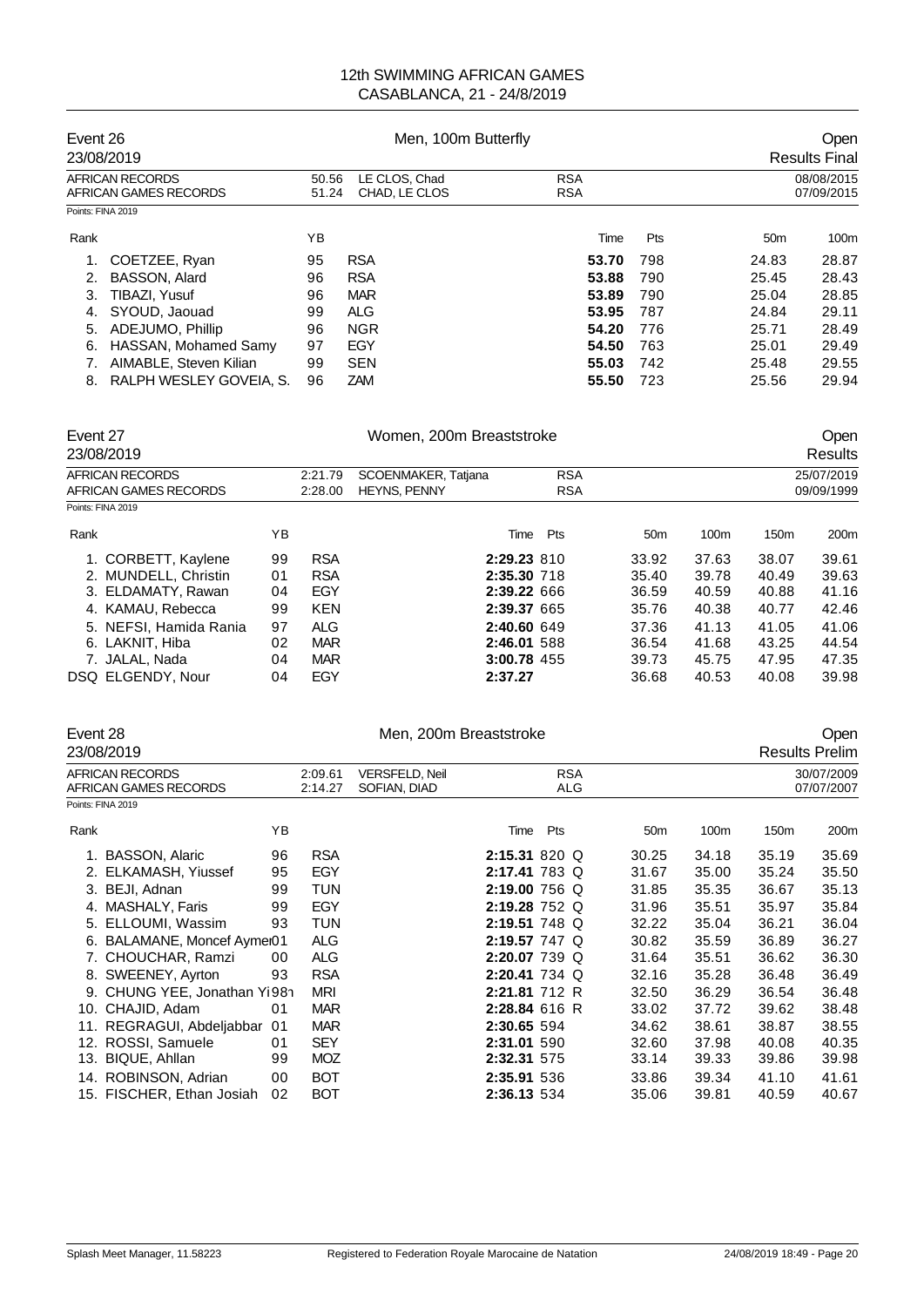| Event 28 |                                          |    |                                                             | Men, 200m Breaststroke |                   | <b>Open</b>              |                  |                  |                      |
|----------|------------------------------------------|----|-------------------------------------------------------------|------------------------|-------------------|--------------------------|------------------|------------------|----------------------|
|          | 23/08/2019                               |    |                                                             |                        |                   |                          |                  |                  | <b>Results Final</b> |
|          | AFRICAN RECORDS<br>AFRICAN GAMES RECORDS |    | 2:09.61<br><b>VERSFELD, Neil</b><br>2:14.27<br>SOFIAN, DIAD |                        | <b>RSA</b><br>ALG | 30/07/2009<br>07/07/2007 |                  |                  |                      |
|          | Points: FINA 2019                        |    |                                                             |                        |                   |                          |                  |                  |                      |
| Rank     |                                          | ΥB |                                                             |                        | Pts<br>Time       | 50 <sub>m</sub>          | 100 <sub>m</sub> | 150 <sub>m</sub> | 200 <sub>m</sub>     |
|          | 1. BASSON, Alaric                        | 96 | <b>RSA</b>                                                  |                        | 2:14.21 840 NRAG  | 30.24                    | 34.59            | 34.82            | 34.56                |
|          | 2. ELKAMASH, Yiussef                     | 95 | EGY                                                         |                        | 2:14.83 829       | 30.94                    | 34.38            | 34.57            | 34.94                |
|          | 3. BEJI, Adnan                           | 99 | <b>TUN</b>                                                  |                        | 2:15.73 812       | 30.37                    | 35.04            | 35.37            | 34.95                |
|          | 4. ELLOUMI, Wassim                       | 93 | TUN                                                         |                        | 2:16.83 793       | 30.61                    | 35.22            | 35.74            | 35.26                |
|          | 5. SWEENEY, Ayrton                       | 93 | <b>RSA</b>                                                  |                        | 2:17.33 784       | 30.83                    | 33.72            | 35.03            | 37.75                |
|          | 6. BALAMANE, Moncef Aymei01              |    | <b>ALG</b>                                                  |                        | 2:18.20 770       | 30.72                    | 34.61            | 36.35            | 36.52                |
|          | 7. CHOUCHAR, Ramzi                       | 00 | <b>ALG</b>                                                  |                        | 2:18.65 762       | 30.77                    | 35.09            | 36.03            | 36.76                |
|          | 8. MASHALY, Faris                        | 99 | EGY                                                         |                        | 2:19.07 755       | 31.43                    | 35.92            | 35.65            | 36.07                |

|                   | Event 29<br>23/08/2019             |       |                  | Women, 50m Backstroke   |     |       |     | Open<br><b>Results Prelim</b> |
|-------------------|------------------------------------|-------|------------------|-------------------------|-----|-------|-----|-------------------------------|
|                   | <b>AFRICAN RECORDS</b>             | 28.08 | COVENTRY, Kirsty |                         | ZIM |       |     | 14/06/2015                    |
|                   | AFRICAN GAMES RECORDS              | 28.89 |                  | <b>COVENTRY, KIRSTY</b> | ZIM |       |     | 07/07/2007                    |
| Points: FINA 2019 |                                    |       |                  |                         |     |       |     |                               |
| Rank              |                                    |       | YB               |                         |     | Time  | Pts |                               |
| 1.                | PASSON, Felicity                   |       | 99               | <b>SEY</b>              |     | 29.47 | 774 | Q                             |
| 2.                | <b>RUELE, NAOMI</b>                |       | 97               | <b>BOT</b>              |     | 29.62 | 762 | Q                             |
| 3.                | MELIH, Amel                        |       | 93               | <b>ALG</b>              |     | 29.76 | 751 | Q                             |
| 4.                | HERBST, Kerryn                     |       | 02               | <b>RSA</b>              |     | 29.77 | 751 | Q                             |
| 5.                | GALLAGHER, Erin                    |       | 98               | <b>RSA</b>              |     | 29.94 | 738 | Q                             |
| 6.                | HUSSEIN, Rola                      |       | 02               | EGY                     |     | 30.37 | 707 | Q                             |
| 7.                | <b>BRUNLEHNER, Sylvia</b>          |       | 94               | <b>KEN</b>              |     | 30.70 | 684 | Q                             |
| 8.                | TAHAWI, Sara Ain Elhayet           |       | 00               | <b>ALG</b>              |     | 30.88 | 672 | Q                             |
| 9.                | LEE, Robyn Stacie                  |       | 99               | ZIM                     |     | 31.00 | 665 | R                             |
| 10.               | FAHSI, Hiba                        |       | 01               | <b>MAR</b>              |     | 31.25 | 649 | R                             |
| 11.               | SAMRA, Farida                      |       | 04               | <b>EGY</b>              |     | 31.26 | 648 |                               |
| 12.               | AKIAYEFA, Timipame-Ere             |       | 99               | <b>NGR</b>              |     | 31.31 | 645 |                               |
| 13.               | SOUSA, Catarina                    |       | 01               | <b>ANG</b>              |     | 31.60 | 627 |                               |
| 14.               | KOENIG, Camille Marie Lise Monique |       | 01               | <b>MRI</b>              |     | 31.63 | 626 |                               |
| 15.               | DGAIMESH, Yasmine                  |       | 03               | <b>MAR</b>              |     | 31.80 | 616 |                               |
| 16.               | DIAGNE, Sophia Catherine           |       | 98               | <b>SEN</b>              |     | 32.33 | 586 |                               |
| 17.               | THORPE, Imara-Bella                |       | 01               | <b>KEN</b>              |     | 32.62 | 570 |                               |
| 18.               | MWAPE, Lombe                       |       | 01               | <b>ZAM</b>              |     | 36.29 | 414 |                               |
| 19.               | ELIZABETH, Khema Kaiz Lee Rose     |       | 05               | <b>SEY</b>              |     | 37.00 | 391 |                               |
| 20.               | RADJI, Nafissath Abeke             |       | 02               | <b>BEN</b>              |     | 37.43 | 377 |                               |
| 21.               | DEMISSIA, Genet Hailu              |       | 90               | <b>ETH</b>              |     | 41.05 | 286 |                               |
| 22.               | KAZE, Odrina                       |       | 00               | <b>BDI</b>              |     | 46.15 | 201 |                               |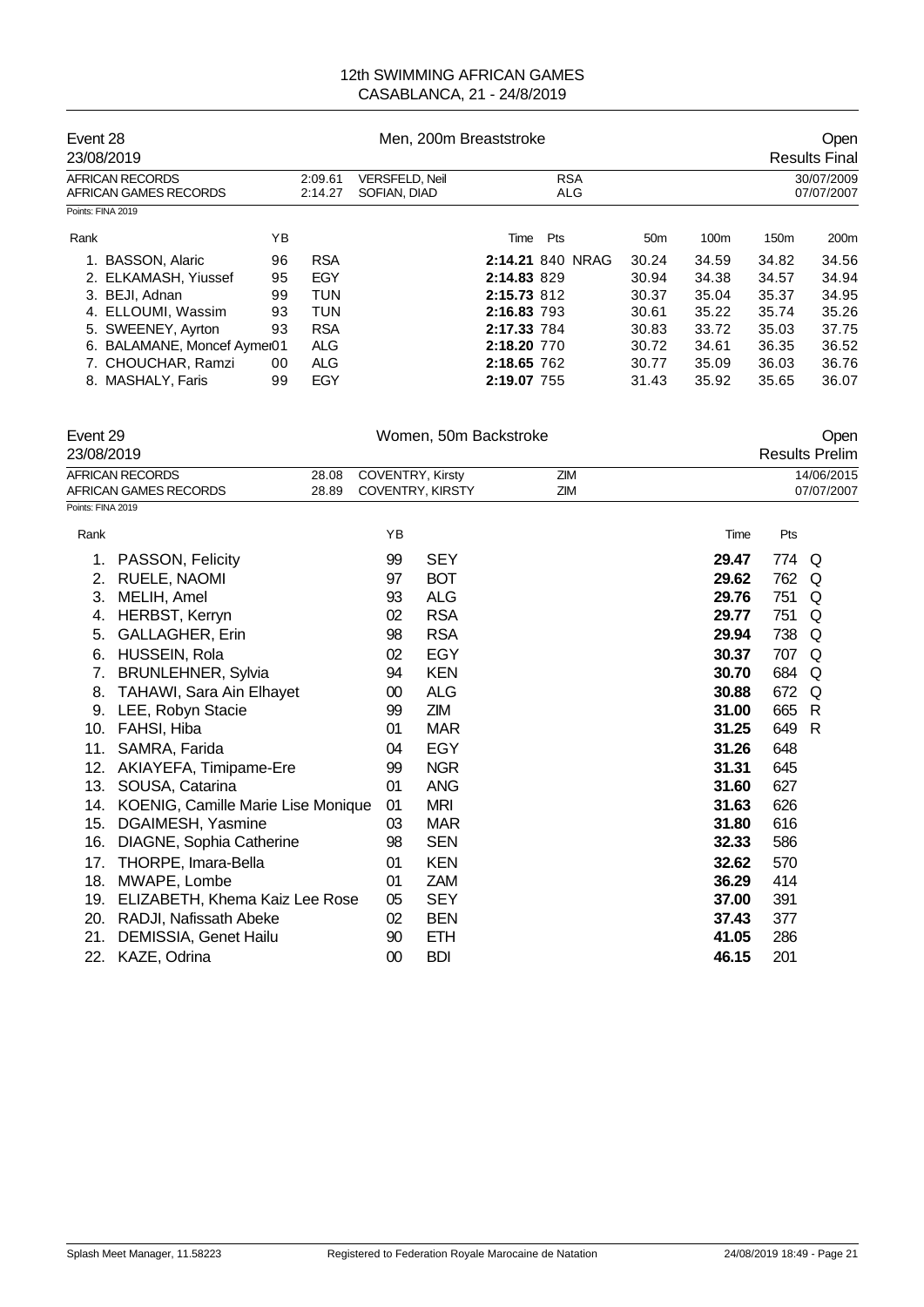| Event 29<br>23/08/2019                   |                |                  | Women, 50m Backstroke   | Open<br><b>Results Final</b> |       |                          |
|------------------------------------------|----------------|------------------|-------------------------|------------------------------|-------|--------------------------|
| AFRICAN RECORDS<br>AFRICAN GAMES RECORDS | 28.08<br>28.89 | COVENTRY, Kirsty | <b>COVENTRY, KIRSTY</b> | ZIM<br>ZIM                   |       | 14/06/2015<br>07/07/2007 |
| Points: FINA 2019                        |                |                  |                         |                              |       |                          |
| Rank                                     |                | ΥB               |                         |                              | Time  | Pts                      |
| <b>GALLAGHER, Erin</b>                   |                | 98               | <b>RSA</b>              |                              | 29.05 | 808                      |
| PASSON, Felicity<br>2.                   |                | 99               | <b>SEY</b>              |                              | 29.17 | 798                      |
| RUELE, NAOMI<br>3.                       |                | 97               | <b>BOT</b>              |                              | 29.22 | 794                      |
| <b>HERBST, Kerryn</b><br>4.              |                | 02               | <b>RSA</b>              |                              | 29.65 | 760                      |
| HUSSEIN, Rola<br>5.                      |                | 02               | EGY                     |                              | 29.77 | 751                      |
| MELIH, Amel<br>6.                        |                | 93               | <b>ALG</b>              |                              | 29.93 | 739                      |
| <b>BRUNLEHNER, Sylvia</b>                |                | 94               | <b>KEN</b>              |                              | 30.53 | 696                      |
| <b>TAHAWI, Sara Ain Elhayet</b><br>8.    |                | 00               | <b>ALG</b>              |                              | 31.37 | 641                      |

|                   | Event 30<br>23/08/2019                          |                |    | Men, 50m Backstroke                    |                          |       |     | Open<br><b>Results Prelim</b> |
|-------------------|-------------------------------------------------|----------------|----|----------------------------------------|--------------------------|-------|-----|-------------------------------|
|                   | <b>AFRICAN RECORDS</b><br>AFRICAN GAMES RECORDS | 24.34<br>25.68 |    | ZANDBERG, Gerhard<br>GERHARD, ZANDBERG | <b>RSA</b><br><b>RSA</b> |       |     | 02/08/2009<br>07/07/2007      |
| Points: FINA 2019 |                                                 |                |    |                                        |                          |       |     |                               |
| Rank              |                                                 |                | YB |                                        |                          | Time  | Pts |                               |
| 1.                | ARDJOUNE, Abdellah                              |                | 01 | <b>ALG</b>                             |                          | 25.88 | 797 | Q                             |
| 2.                | LAHRICHI, Driss                                 |                | 97 | <b>MAR</b>                             |                          | 25.93 | 792 | Q                             |
| 3.                | HASSAN, Mohamed Samy                            |                | 97 | EGY                                    |                          | 26.15 | 773 | O                             |
| 4.                | BOUHAMDI, Mohamed Ryad                          |                | 02 | <b>ALG</b>                             |                          | 26.46 | 746 | O                             |
| 5.                | <b>ELMERINI, Merwane</b>                        |                | 95 | <b>MAR</b>                             |                          | 26.93 | 707 | O                             |
| 6.                | KHALAFALLAH, Ali                                |                | 96 | <b>EGY</b>                             |                          | 27.08 | 696 | Q                             |
| 7.                | <b>BINEDELL, Martin</b>                         |                | 95 | <b>RSA</b>                             |                          | 27.20 | 686 | Q                             |
| 8.                | <b>FAIR.</b> Neil                               |                | 97 | <b>RSA</b>                             |                          | 27.22 | 685 | Q                             |
| 9.                | ARTHUR, Jason Jude                              |                | 97 | <b>GHA</b>                             |                          | 27.46 | 667 | R                             |
| 10.               | AIMABLE, Steven Kilian                          |                | 99 | <b>SEN</b>                             |                          | 27.71 | 649 | R                             |
| 11.               | YEBOAH, Niklas David                            |                | 98 | <b>GHA</b>                             |                          | 28.20 | 616 |                               |
| 12.               | GHIMAI, Efrem                                   |                | 96 | ERI                                    |                          | 28.44 | 600 |                               |
| 13.               | ANODIN, Gregory Louis Patrick                   |                | 99 | <b>MRI</b>                             |                          | 28.61 | 590 |                               |
| 14.               | <b>BACHMANN, Simon</b>                          |                | 99 | <b>SEY</b>                             |                          | 29.01 | 566 |                               |
| 15.               | <b>TAYALI, Andisiwe</b>                         |                | 01 | ZIM                                    |                          | 29.29 | 550 |                               |
| 16.               | TALIB, Swaleh Abubakar                          |                | 00 | <b>KEN</b>                             |                          | 29.50 | 538 |                               |
| 17.               | KHATOUN, Ayman Fadi                             |                | 00 | ZIM                                    |                          | 29.54 | 536 |                               |
| 18.               | ALAASSAN, Seydoli Lancina                       |                | 93 | <b>NIG</b>                             |                          | 30.02 | 510 |                               |
| 19.               | <b>GNAKOBO, JAMALKE</b>                         |                | 99 | <b>ETH</b>                             |                          | 34.29 | 342 |                               |
| 20.               | NIANE, ElHadj Adama                             |                | 93 | <b>SEN</b>                             |                          | 39.48 | 224 |                               |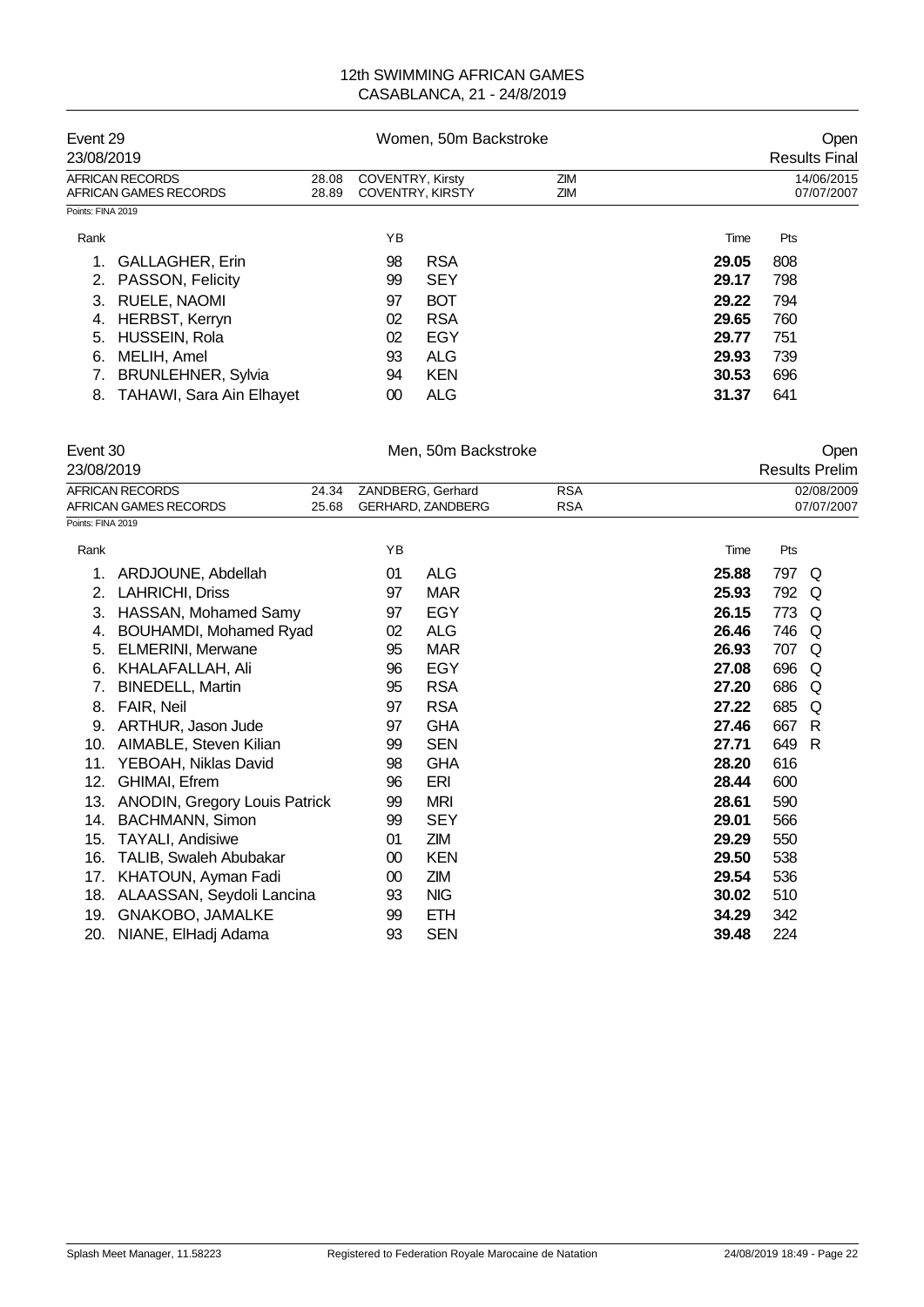|                   | Event 30<br>23/08/2019                   |  |                                               | Men. 50m Backstroke | Open<br><b>Results Final</b> |       |                          |             |
|-------------------|------------------------------------------|--|-----------------------------------------------|---------------------|------------------------------|-------|--------------------------|-------------|
|                   | AFRICAN RECORDS<br>AFRICAN GAMES RECORDS |  | ZANDBERG, Gerhard<br><b>GERHARD, ZANDBERG</b> |                     | <b>RSA</b><br><b>RSA</b>     |       | 02/08/2009<br>07/07/2007 |             |
| Points: FINA 2019 |                                          |  |                                               |                     |                              |       |                          |             |
| Rank              |                                          |  | ΥB                                            |                     |                              | Time  | Pts                      |             |
|                   | HASSAN, Mohamed Samy                     |  | 97                                            | EGY                 |                              | 25.26 | 857                      | <b>NRAG</b> |
|                   | ARDJOUNE, Abdellah                       |  | 01                                            | ALG                 |                              | 25.61 | 823                      | <b>NRAG</b> |
| 3.                | LAHRICHI, Driss                          |  | 97                                            | MAR                 |                              | 26.12 | 775                      |             |
| 4.                | <b>BINEDELL, Martin</b>                  |  | 95                                            | <b>RSA</b>          |                              | 26.64 | 731                      |             |
| 5.                | BOUHAMDI, Mohamed Ryad                   |  | 02                                            | ALG                 |                              | 26.67 | 728                      |             |
| 6.                | KHALAFALLAH, Ali                         |  | 96                                            | EGY                 |                              | 26.88 | 711                      |             |
|                   | <b>ELMERINI, Merwane</b>                 |  | 95                                            | <b>MAR</b>          |                              | 27.11 | 693                      |             |
| 8.                | FAIR, Neil                               |  | 97                                            | <b>RSA</b>          |                              | 27.12 | 693                      |             |

| Event 31<br>23/08/2019 | Mixed, 4 x 100m Freestyle |     | Open<br><b>Results Prelim</b> |
|------------------------|---------------------------|-----|-------------------------------|
| AFRICAN RECORDS        | 3:31.38 South Africa      | RSA | 29/07/2017                    |
| AFRICAN GAMES RECORDS  | 3:31.56 South Africa      | RSA | 15/09/2015                    |

| Points: FINA 2019 |  |
|-------------------|--|

| Rank                           |                                                                                              |                    |                |                                  |                                                      |                    | Time                      | Pts                       |
|--------------------------------|----------------------------------------------------------------------------------------------|--------------------|----------------|----------------------------------|------------------------------------------------------|--------------------|---------------------------|---------------------------|
| 1.                             | RSA <sub>1</sub><br>ANTONOPOULOS, Carli<br>ERASMUS, Douglas                                  | $+0.80$<br>$+0.16$ | 29.64<br>24.57 | <b>RSA</b><br>1:01.24<br>52.85   | TANDY, Bradley<br>HERBST, Kerryn                     | $+0.24$<br>$+0.25$ | 3:43.99<br>23.85<br>28.04 | 707 Q<br>51.31<br>58.59   |
|                                | 2. EGY 1<br>ELARABY, Abdelrahman<br>ELSEBELGY, Amina                                         | $+0.71$<br>$+0.51$ | 25.23<br>28.43 | <b>EGY</b><br>53.19<br>59.29     | SALEM, Ahmed<br>SAMRA, Farida                        | $+0.36$<br>$+0.74$ | 3:44.59<br>25.47<br>28.39 | 701 Q<br>52.93<br>59.18   |
| 3.                             | SEN <sub>1</sub><br>NIANE, ElHadj Adama<br>NIANE, Abdoul Khadre Mbaaye +0.28                 | $+0.62$            | 25.26<br>24.37 | <b>SEN</b><br>52.29<br>51.95     | <b>BOUTBIEN, Jeanne</b><br>DIAGNE, Sophia Catherine  | $+0.46$<br>$+0.20$ | 3:46.48<br>28.51<br>29.68 | 684 Q<br>59.52<br>1:02.72 |
|                                | 4. KEN 1<br>MOHAMED, Ridhwan Abubaker+0.651a<br><b>BRUNLEHNER, Maria</b>                     | $+0.53$            | 26.05<br>28.93 | <b>KEN</b><br>53.20<br>1:00.77   | MUTETI, Emely Siobhan<br>MOHAMED, Issa Abdulla       | $+0.57$<br>$-0.03$ | 3:50.17<br>29.74<br>25.53 | 652 Q<br>1:02.20<br>54.00 |
|                                | 5. ALG 1<br>BALAMANE, Moncef Aymen<br>CHOUCHAR, Ramzi                                        | $+0.68$<br>$+0.26$ | 27.18<br>26.22 | <b>ALG</b><br>55.68<br>54.69     | NEFSI, Hamida Rania<br>CHEBARAKA, Majda              | $+0.39$<br>$+0.14$ | 3:51.71<br>29.79<br>28.62 | 639 Q<br>1:02.15<br>59.19 |
| 6.                             | NGR 1<br>ADEJUMO, Phillip<br>OGUNBANWO, Abibat moyosor+0.54                                  | $+0.65$            | 26.06<br>29.79 | <b>NGR</b><br>52.55<br>1:02.41   | AKIAYEFA, Timipame-Ere<br>YEIYAH, Yellow Naikegy     | $+0.38$<br>$+0.22$ | 3:52.60<br>29.62<br>25.08 | 631 Q<br>1:03.00<br>54.64 |
| $7_{\scriptscriptstyle{\sim}}$ | MAR <sub>1</sub><br>HAMOUCHANE, Souhail<br>MANA, Noura                                       | $+0.67$<br>$+0.58$ | 26.13<br>28.81 | <b>MAR</b><br>53.97<br>1:00.41   | KHIYARA, Lina<br><b>ELMERINI, Merwane</b>            | $+0.43$<br>$+0.18$ | 3:52.71<br>30.30<br>26.82 | 631 Q<br>1:02.98<br>55.35 |
| 8.                             | ZIM <sub>1</sub><br>LEE, Robyn Stacie<br>MJIMBA, Nomvulo Banalz                              | $+0.77$<br>$+0.28$ | 29.84<br>30.39 | <b>ZIM</b><br>1:02.18<br>1:03.36 | KHATOUN, Ayman Fadi<br><b>WETZIAR, Peter Charles</b> | $+0.61$<br>$+0.36$ | 3:58.07<br>28.13<br>26.60 | 589 Q<br>57.51<br>55.02   |
| 9.                             | BOT <sub>1</sub><br>MATIJA, Kitso Tobias<br>RUELE, NAOMI                                     | $+0.64$<br>$+0.35$ | 26.06<br>30.01 | <b>BOT</b><br>55.87<br>1:02.97   | LOO, Caitlin Madison<br>ROBINSON, Adrian             | $+0.38$<br>$+0.42$ | 3:58.76<br>31.11<br>26.10 | 584 R<br>1:04.92<br>55.00 |
| 10.                            | ANG <sub>1</sub><br>FRANCISCO, Daniel Sebastiao +0.69<br>DUARTE, Joao Nunes de Oliveir+0.18s |                    | 25.93<br>29.18 | <b>ANG</b><br>54.44<br>1:00.68   | LIMA, Lia Ana Martins Becker<br>SOUSA, Catarina      | $+0.54$<br>$+0.21$ | 3:59.90<br>31.49<br>28.09 | 575 R<br>1:05.72<br>59.06 |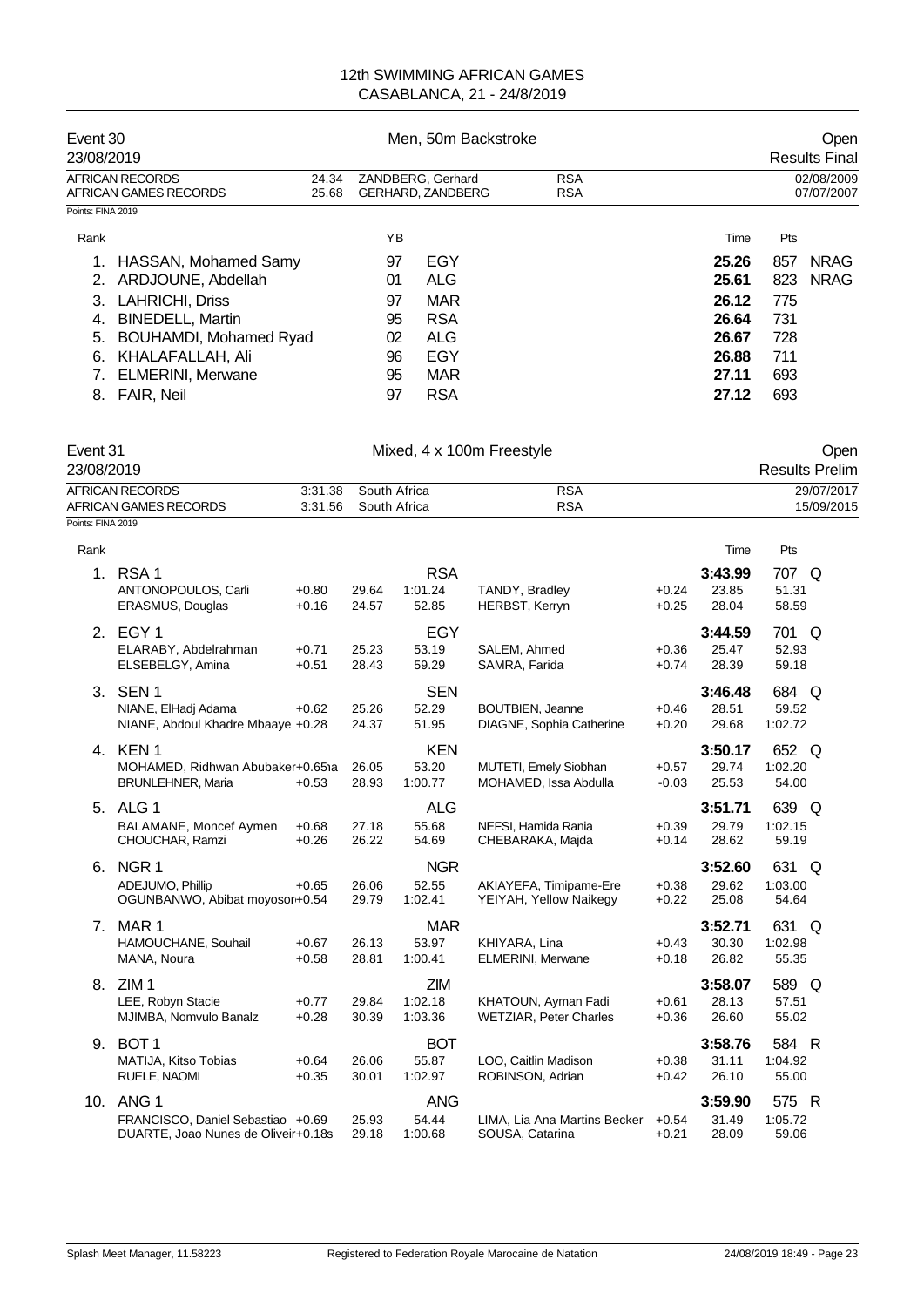| Event 31<br>23/08/2019 |                                                                                        |                    |                              | Mixed, 4 x 100m Freestyle                              |                                  |                                                     |                                  |                                  |                                                             | <b>Results Final</b>    | Open                     |
|------------------------|----------------------------------------------------------------------------------------|--------------------|------------------------------|--------------------------------------------------------|----------------------------------|-----------------------------------------------------|----------------------------------|----------------------------------|-------------------------------------------------------------|-------------------------|--------------------------|
|                        | <b>AFRICAN RECORDS</b><br>AFRICAN GAMES RECORDS                                        | 3:31.38<br>3:31.56 | South Africa<br>South Africa |                                                        |                                  | <b>RSA</b><br><b>RSA</b>                            |                                  |                                  |                                                             |                         | 29/07/2017<br>15/09/2015 |
| Points: FINA 2019      |                                                                                        |                    |                              |                                                        |                                  |                                                     |                                  |                                  |                                                             |                         |                          |
| Rank                   |                                                                                        |                    |                              |                                                        |                                  |                                                     |                                  |                                  | Time                                                        | Pts                     |                          |
|                        | 1. RSA 1<br><b>NRAG - NRA</b>                                                          |                    |                              | <b>RSA</b>                                             |                                  |                                                     |                                  |                                  | 3:31.24                                                     | 843                     |                          |
|                        | <b>ERASMUS, Douglas</b><br>COETZEE, Ryan                                               | $+0.61$<br>$+0.31$ | 24.13<br>23.32               | 50.42<br>49.74                                         |                                  | CHELIUS, Emma<br>GALLAGHER, Erin                    |                                  | $+0.50$<br>$+0.33$               | 26.46<br>26.02                                              | 55.87<br>55.21          |                          |
|                        | 2. EGY 1<br>HASSAN, Mohamed<br>KHALAFALLAH, Ali                                        | $+0.78$<br>$+0.35$ | 24.12<br>23.20               | EGY<br>49.86<br>49.75                                  |                                  | ELSEBELGY, Amina<br>OSMAN, Farida                   |                                  | $+0.59$<br>$+0.36$               | 3:34.31<br>27.68<br>26.88                                   | 807<br>58.27<br>56.43   |                          |
|                        | 3. ALG 1<br>BENBARA, Mehdi-Nazim<br>SYOUD, Jaouad                                      | $+0.80$<br>$+0.46$ | 24.87<br>24.15               | <b>ALG</b><br>51.69<br>50.39                           | MELIH, Amel                      | CHEBARAKA, Majda                                    |                                  | $+0.45$<br>$+0.35$               | 3:39.82<br>27.49<br>28.63                                   | 748<br>58.02<br>59.72   |                          |
|                        | 4. SEN 1<br>NIANE, Abdoul Khadre Mbaaye +0.69<br>NIANE, ElHadj Adama                   | $+0.29$            | 24.69<br>24.47               | <b>SEN</b><br>52.08<br>51.67                           |                                  | DIAGNE, Sophia Catherine<br><b>BOUTBIEN, Jeanne</b> |                                  | $+0.23$<br>$+0.48$               | 3:43.89<br>28.79<br>27.99                                   | 708<br>1:01.49<br>58.65 |                          |
|                        | 5. MAR 1<br>HAMOUCHANE, Souhail<br>MANA, Noura                                         | $+0.69$<br>$+0.54$ | 25.43<br>29.12               | <b>MAR</b><br>52.57<br>1:00.57                         |                                  | KHIYARA, Lina<br><b>ELMERINI, Merwane</b>           |                                  | $+0.43$<br>$+0.32$               | 3:48.02<br>29.20<br>25.97                                   | 670<br>1:00.63<br>54.25 |                          |
|                        | 6. KEN 1<br>MOHAMED, Ridhwan Abubaker+0.651a<br><b>BRUNLEHNER, Maria</b>               | $+0.57$            | 25.52<br>28.41               | <b>KEN</b><br>52.93<br>1:00.25                         |                                  | MUTETI, Emely Siobhan<br>MOHAMED, Issa Abdulla      |                                  | $+0.40$<br>0.00                  | 3:48.32<br>28.61<br>25.07                                   | 668<br>1:01.71<br>53.43 |                          |
|                        | 7. NGR 1<br>ADEJUMO, Phillip<br>OGUNBANWO, Abibat moyosor+0.54                         | $+0.65$            | 25.59<br>29.40               | <b>NGR</b><br>51.89<br>1:01.86                         |                                  | AKIAYEFA, Timipame-Ere<br>YEIYAH, Yellow Naikegy    |                                  | $+0.14$<br>$+0.31$               | 3:50.90<br>28.65<br>25.25                                   | 645<br>1:02.07<br>55.08 |                          |
|                        | 8. BOT 1<br>MATIJA, Kitso Tobias<br>RUELE, NAOMI                                       | $+0.64$<br>$+0.27$ | 26.43<br>28.78               | <b>BOT</b><br>56.03<br>1:00.41                         |                                  | LOO, Caitlin Madison<br>ROBINSON, Adrian            |                                  | $+0.40$<br>$+0.52$               | 3:57.66<br>31.05<br>26.51                                   | 592<br>1:05.38<br>55.84 |                          |
| Event 32<br>23/08/2019 |                                                                                        |                    |                              | Men, 4 x 200m Freestyle                                |                                  |                                                     |                                  |                                  |                                                             |                         | Open<br>Results          |
| Points: FINA 2019      | AFRICAN RECORDS<br>AFRICAN GAMES RECORDS                                               | 7:08.01<br>7:18.62 | South Africa<br>South Africa |                                                        |                                  | <b>RSA</b><br><b>RSA</b>                            |                                  |                                  |                                                             |                         | 31/07/2009<br>10/09/2015 |
|                        |                                                                                        |                    |                              |                                                        |                                  |                                                     |                                  |                                  |                                                             | Pts                     |                          |
| Rank                   | 1. EGY 1<br>ELAMRAWY, Marwan<br>MAHMOUD, Ahmed<br>ELKAMASH, Marwan<br>ELSHAMAA, Yassin |                    | 95<br>96<br>93<br>99         | <b>EGY</b><br>$+0.80$<br>$+0.66$<br>$+0.23$<br>$+0.15$ | 26.13<br>25.97<br>25.19<br>24.99 | 28.17<br>27.96<br>29.00<br>27.92                    | 28.57<br>28.81<br>30.09<br>28.65 | 28.11<br>28.24<br>28.74<br>28.87 | Time<br>7:25.41<br>1:50.98<br>1:50.98<br>1:53.02<br>1:50.43 | 829                     |                          |
|                        | 2. RSA 1                                                                               |                    |                              | <b>RSA</b>                                             |                                  |                                                     |                                  |                                  | 7:35.13                                                     | 777                     |                          |

SZURDOKI, Brent

KHENDRICHE, Lounis

BINEDELL, Martin 95 +0.68 26.47 28.74 28.29 28.37 1:51.87

BASSON, Alard 96 +0.54 26.65 30.02 29.88 30.15 1:56.70

3. ALG 1 ALG **7:41.49** 746 DJABALLAH, Mohamed Anisse 99 +0.75 26.18 28.73 29.00 29.63 1:53.54

CHOUCHAR, Ramzi 00 +0.56 26.67 29.40 29.83 29.38 1:55.28 BALAMANE, Moncef Aymen 01 +0.51 26.82 29.26 31.44 30.28 1:57.80

BASSON, Alaric 30.17 30.45 30.45 30.45 30.45 30.16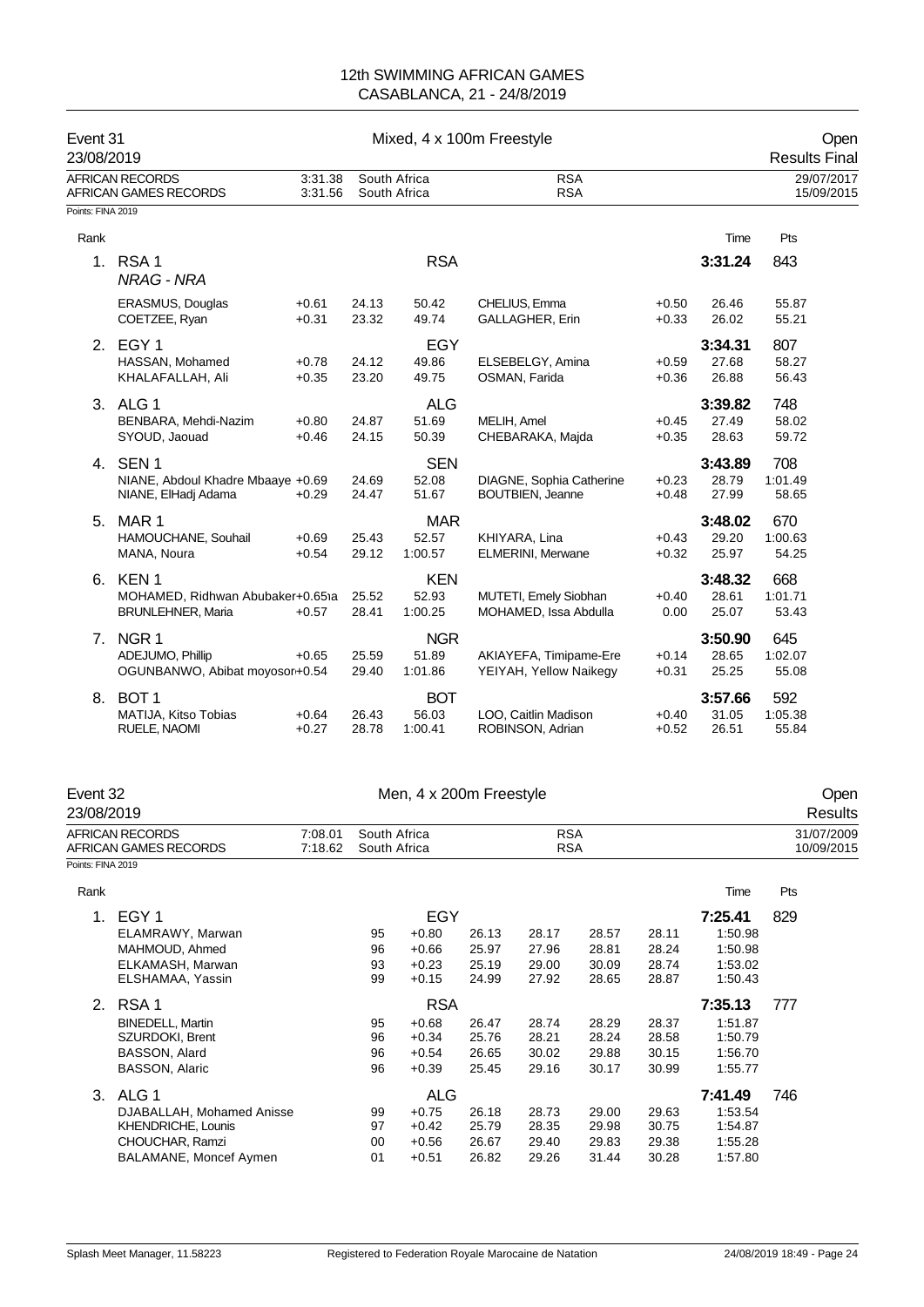### Event 32, Men, 4 x 200m Freestyle, Open

|                       |          |         |       |       |       |       | Time    | <b>Pts</b> |
|-----------------------|----------|---------|-------|-------|-------|-------|---------|------------|
|                       |          |         |       |       |       |       | 7:47.69 | 716        |
| BOUTOUIL, Samy Ahmed  | 00       | $+0.64$ | 25.91 | 28.74 | 30.03 | 31.85 | 1:56.53 |            |
| ASSOUAB, Adil         | 92       | $+0.28$ | 26.30 | 29.32 | 30.95 | 31.36 | 1:57.93 |            |
| REGRAGUI, Abdeljabbar | 01       | $+0.27$ | 26.99 | 29.81 | 30.50 | 30.58 | 1:57.88 |            |
| LAHRICHI, Driss       | 97       | $+0.23$ | 25.49 | 28.77 | 30.39 | 30.70 | 1:55.35 |            |
|                       | 4. MAR 1 |         |       | MAR   |       |       |         |            |

| Event 33<br>24/08/2019 |                                          |                       |         |                    |              | Women, 800m Freestyle |       |                   |         |       |         |         | Open<br>Results          |
|------------------------|------------------------------------------|-----------------------|---------|--------------------|--------------|-----------------------|-------|-------------------|---------|-------|---------|---------|--------------------------|
|                        | AFRICAN RECORDS<br>AFRICAN GAMES RECORDS |                       |         | 8:25.71<br>8:43.89 | TROTT, Wendy | KIRSTY, COVENTRY      |       | <b>RSA</b><br>ZIM |         |       |         |         | 16/06/2012<br>07/07/2015 |
| Points: FINA 2019      |                                          |                       |         |                    |              |                       |       |                   |         |       |         |         |                          |
| Rank                   |                                          |                       |         |                    | YB           |                       |       |                   |         |       | Time    | Pts     |                          |
| 1.                     | MORO, Hania                              |                       |         |                    | 96           | EGY                   |       |                   |         |       | 8:54.01 | 748     |                          |
|                        | $100m$ :                                 | 1:06.07               | 1:06.07 | 300m:              | 3:22.69      | 1:08.17               | 500m: | 5:37.79           | 1:07.22 | 700m: | 7:50.17 | 1:05.64 |                          |
|                        | 200m:                                    | 2:14.52               | 1:08.45 | 400m:              | 4:30.57      | 1:07.88               | 600m: | 6:44.53           | 1:06.74 | 800m: | 8:54.01 | 1:03.84 |                          |
|                        | 2. RANDLE, Samantha                      |                       |         |                    | 98           | <b>RSA</b>            |       |                   |         |       | 8:55.32 | 742     |                          |
|                        |                                          | 100m: 1:06.22 1:06.22 |         | 300m:              | 3:22.57      | 1:08.07               | 500m: | 5:37.84           | 1:07.34 | 700m: | 7:51.02 | 1:06.23 |                          |
|                        |                                          | 200m: 2:14.50         | 1:08.28 | 400m:              | 4:30.50      | 1:07.93               | 600m: | 6:44.79           | 1:06.95 | 800m: | 8:55.32 | 1:04.30 |                          |
|                        | 3. CHEBARAKA, Majda                      |                       |         |                    | 00           | <b>ALG</b>            |       |                   |         |       | 9:07.21 | 695     |                          |
|                        |                                          | 100m: 1:06.99 1:06.99 |         | 300m:              | 3:27.10      | 1:10.47               | 500m: | 5:45.44           | 1:08.50 | 700m: | 8:02.54 | 1:08.40 |                          |
|                        | 200m:                                    | 2:16.63 1:09.64       |         | 400m:              | 4:36.94      | 1:09.84               | 600m: | 6:54.14           | 1:08.70 | 800m: | 9:07.21 | 1:04.67 |                          |
|                        | 4. ANTONOPOULOS, Carli                   |                       |         |                    | 01           | <b>RSA</b>            |       |                   |         |       | 9:07.74 | 693     |                          |
|                        | $100m$ :                                 | 1:06.70               | 1:06.70 | 300m.              | 3:25.93      | 1:09.77               | 500m: | 5:45.01           | 1:09.46 | 700m: | 8:02.63 | 1:08.67 |                          |
|                        | 200m:                                    | 2:16.16               | 1:09.46 | 400m:              | 4.35.55      | 1:09.62               | 600m: | 6:53.96           | 1:08.95 | 800m: | 9:07.74 | 1:05.11 |                          |
| 5.                     | RACHIDI, Ines                            |                       |         |                    | 05           | <b>MAR</b>            |       |                   |         |       | 9:44.39 | 570     |                          |
|                        | 100m:                                    | 1:11.13               | 1:11.13 | 300m:              | 3:39.69      | 1:14.10               | 500m: | 6:06.91           | 1:13.73 | 700m: | 8:34.88 | 1:13.90 |                          |
|                        | 200m:                                    | 2:25.59               | 1:14.46 | 400m:              | 4:53.18      | 1:13.49               | 600m: | 7:20.98           | 1:14.07 | 800m: | 9:44.39 | 1:09.51 |                          |
| 6.                     | EDDAHBI, Douaa                           |                       |         |                    | 05           | <b>MAR</b>            |       |                   |         |       | 9:44.62 | 570     |                          |
|                        |                                          | 100m: 1:10.45         | 1:10.45 | 300m:              | 3:38.51      | 1:13.89               | 500m: | 6:06.86           | 1.14.46 | 700m: | 8:34.56 | 1:13.32 |                          |
|                        | 200m:                                    | 2:24.62               | 1:14.17 | 400m:              | 4:52.40      | 1:13.89               | 600m: | 7:21.24           | 1:14.38 | 800m: | 9:44.62 | 1:10.06 |                          |

|                   | Event 34<br>24/08/2019                          |                | Men, 50m Freestyle                                   |            |  | Open<br><b>Results Prelim</b> |                          |        |
|-------------------|-------------------------------------------------|----------------|------------------------------------------------------|------------|--|-------------------------------|--------------------------|--------|
|                   | <b>AFRICAN RECORDS</b><br>AFRICAN GAMES RECORDS | 21.67<br>22.34 | SCHOENAN ROLAND,<br><b>RSA</b><br>ILES, SALIM<br>ALG |            |  |                               | 16/08/2008<br>07/07/2007 |        |
| Points: FINA 2019 |                                                 |                |                                                      |            |  |                               |                          |        |
| Rank              |                                                 |                | ΥB                                                   |            |  | Time                          | Pts                      |        |
| 1.                | TANDY, Bradley                                  |                | 91                                                   | <b>RSA</b> |  | 22.24                         | 831                      | Q NRAG |
| 2.                | KHALAFALLAH, Ali                                |                | 96                                                   | <b>EGY</b> |  | 22.41                         | 812                      | Q      |
| 3.                | ERASMUS, Douglas                                |                | 90                                                   | <b>RSA</b> |  | 22.66                         | 785                      | Q      |
| 4.                | SAHNOUNE, Oussama                               |                | 92                                                   | <b>ALG</b> |  | 22.67                         | 784                      | O      |
| 5.                | BENBARA, Mehdi-Nazim                            |                | 98                                                   | <b>ALG</b> |  | 23.13                         | 738 Q                    |        |
| 6.                | HAMOUCHANE, Souhail                             |                | 97                                                   | <b>MAR</b> |  | 23.18                         | 734 Q                    |        |
| 7.                | <b>SKINNER, Alexander Suelter</b>               |                | 98                                                   | <b>NAM</b> |  | 23.19                         | 733                      | O      |
|                   | <b>WETZIAR, Peter Charles</b>                   |                | 97                                                   | ΖM         |  | 23.19                         | 733                      | Q      |
| 9.                | ELARABY, Abdelrahman                            |                | 00                                                   | EGY        |  | 23.34                         | 719 R                    |        |
| 10.               | JACKSON, Abeku Gyekye                           |                | 00                                                   | <b>GHA</b> |  | 23.57                         | 698                      | R      |
| 11.               | NIANE, ElHadj Adama                             |                | 93                                                   | <b>SEN</b> |  | 23.75                         | 682                      |        |
| 12.               | <b>ELMERINI, Merwane</b>                        |                | 95                                                   | MAR        |  | 23.79                         | 679                      |        |
| 13.               | AIMABLE, Steven Kilian                          |                | 99                                                   | <b>SEN</b> |  | 23.80                         | 678                      |        |
| 14.               | MOHAMED, Issa Abdulla                           |                | 95                                                   | <b>KEN</b> |  | 24.02                         | 659                      |        |
| 15.               | RALPH WESLEY GOVEIA, SSAFRAO 96                 |                |                                                      | <b>ZAM</b> |  | 24.17                         | 647                      |        |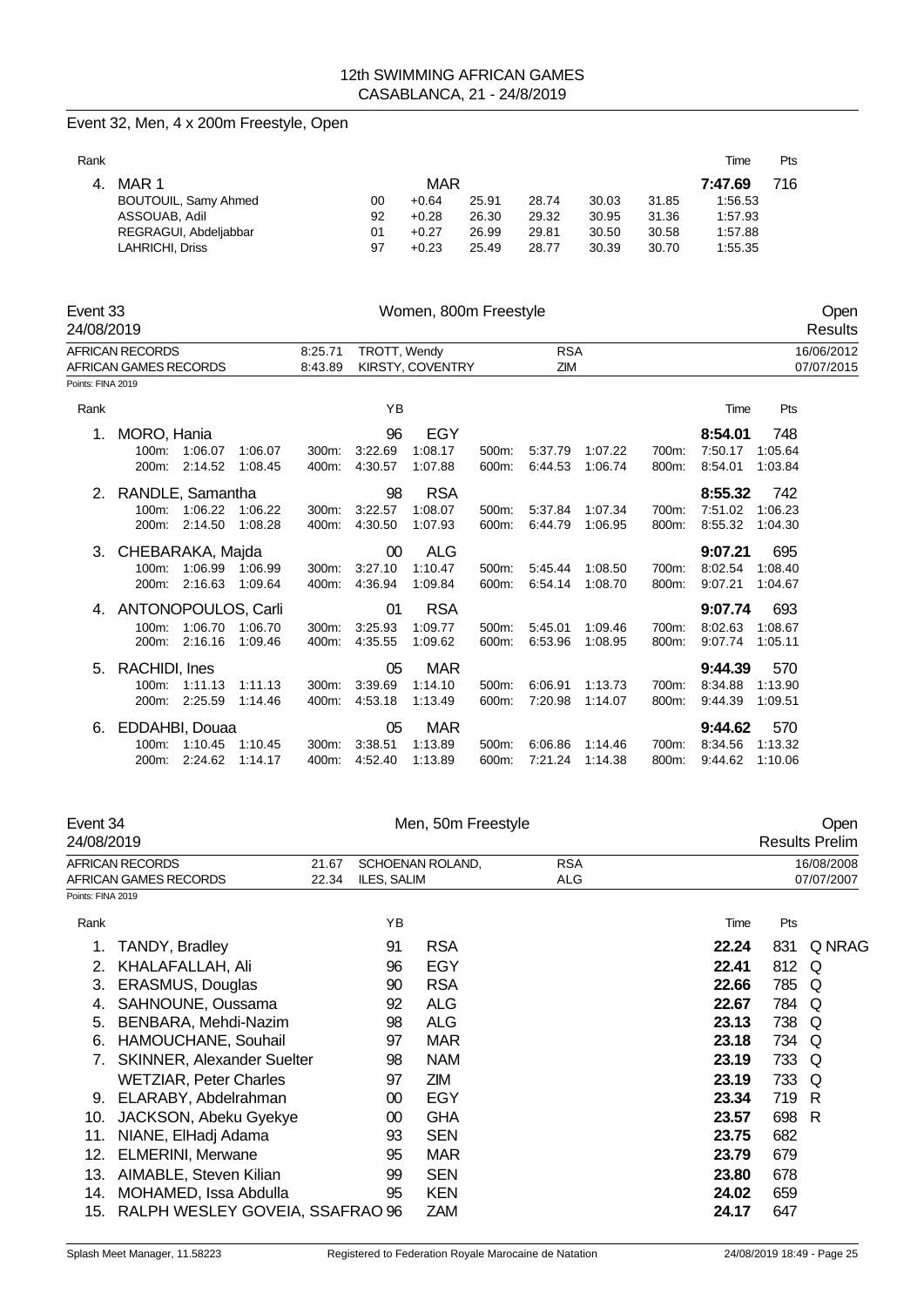# Event 34, Men, 50m Freestyle, Prelim, Open

| Rank |                                          | YB     |                          | Time  | Pts |
|------|------------------------------------------|--------|--------------------------|-------|-----|
| 16.  | TALIB, Swaleh Abubakar                   | $00\,$ | <b>KEN</b>               | 24.37 | 631 |
| 17.  | YEIYAH, Yellow Naikegy                   | 84     | <b>NGR</b>               | 24.39 | 630 |
| 18.  | FRANCISCO, Daniel Sebastiao              | $00\,$ | <b>ANG</b>               | 24.41 | 628 |
| 19.  | <b>ANODIN, Gregory Louis Patrick</b>     | 99     | <b>MRI</b>               | 24.48 | 623 |
| 20.  | GHIMAI, Efrem                            | 96     | ERI                      | 24.51 | 620 |
| 21.  | ROSSI, Samuele                           | 01     | <b>SEY</b>               | 24.57 | 616 |
| 22.  | <b>BACHMANN, Mathieu</b>                 | 96     | <b>SEY</b>               | 24.64 | 611 |
| 23.  | <b>GOMES FILIPE MIGUEL ESCUDEIRO, 97</b> |        | <b>MAW</b>               | 24.65 | 610 |
| 24.  | BIQUE, Ahllan                            | 99     | <b>MOZ</b>               | 24.85 | 595 |
| 25.  | <b>MARQUET, Mathieu Gilles</b>           | 94     | <b>MRI</b>               | 24.89 | 592 |
| 26.  | <b>IRAKOSE, Billy Scott</b>              | 00     | <b>BDI</b>               | 24.90 | 592 |
|      | 27. ATUHAIRE OGOLA, Ambala               | 01     | <b>UGA</b>               | 25.02 | 583 |
| 28.  | ALAASSAN, Seydoli Lancina                | 93     | <b>NIG</b>               | 25.20 | 571 |
| 29.  | <b>GANIRA, Belly Cresus</b>              | 00     | <b>BDI</b>               | 25.31 | 563 |
| 30.  | KHATOUN, Ayman Fadi                      | 00     | <b>ZIM</b>               | 25.39 | 558 |
| 31.  | ADAMA, Ouedraogo                         | 87     | <b>BUR</b>               | 25.67 | 540 |
| 32.  | MATIJA, Kitso Tobias                     | 98     | <b>BOT</b>               | 26.03 | 518 |
| 33.  | DZINGAI, Solomon                         | 00     | <b>BOT</b>               | 26.40 | 496 |
| 34.  | NAIDU, MOONARALA KUMAREN                 | 97     | <b>ZAM</b>               | 26.45 | 494 |
| 35.  | MUKTAR, Abdelmalik Tofik                 | 96     | <b>ETH</b>               | 26.71 | 479 |
| 36.  | WYSE, Julius                             | 01     | <b>SLE</b>               | 27.29 | 449 |
| 37.  | SAWADOGO, Tindwende Thierry              | 95     | <b>BUR</b>               | 27.72 | 429 |
| 38.  | <b>KPEGBA, Emeric</b>                    | 99     | <b>TOG</b>               | 27.75 | 427 |
| 39.  | BAH, Mamadou Tahirou                     | 99     | <b>GUI</b>               | 27.91 | 420 |
| 40.  | <b>BUARO, Ebrima Sorry</b>               | 00     | <b>GAM</b>               | 28.36 | 400 |
| 41.  | <b>GABER IBRAHIM, Houssein</b>           | 99     | <b>DJI</b>               | 28.37 | 400 |
| 42.  | GIRARD DE LANGLADE MPALI, Adam 02        |        | GAB                      | 28.45 | 397 |
| 43.  | GEKABEL, Shala Gnokobe                   | $00\,$ | <b>ETH</b>               | 28.89 | 379 |
| 44.  | MIKO GYANGA, DIOSDADO                    | $00\,$ | <b>Equatorial Guinea</b> | 30.80 | 312 |
| 45.  | KUPIATA, MUNYU                           | 02     | COD                      | 31.45 | 293 |
| DSQ  | MUBIKAYI, Jonathan                       | 98     | COD                      | 28.87 |     |

| Event 34                      |       |                                   |            |                  |                    |            | Open                 |  |
|-------------------------------|-------|-----------------------------------|------------|------------------|--------------------|------------|----------------------|--|
| 24/08/2019                    |       |                                   |            |                  |                    |            | <b>Results Final</b> |  |
| AFRICAN RECORDS               | 21.67 |                                   |            | <b>RSA</b>       |                    | 16/08/2008 |                      |  |
| AFRICAN GAMES RECORDS         | 22.34 | ILES, SALIM<br>ALG                |            |                  |                    | 07/07/2007 |                      |  |
| Points: FINA 2019             |       |                                   |            |                  |                    |            |                      |  |
|                               |       | YB                                |            |                  | Time               | Pts        |                      |  |
| KHALAFALLAH, Ali              |       | 96                                | EGY        |                  | 22.17              | 839        | <b>NRAG</b>          |  |
| SAHNOUNE, Oussama<br>2.       |       | 92                                | <b>ALG</b> |                  | 22.19              | 836        | <b>NRAG</b>          |  |
| <b>TANDY, Bradley</b>         |       | 91                                | <b>RSA</b> |                  | 22.21              |            | <b>NRAG</b>          |  |
| <b>ERASMUS, Douglas</b>       |       | 90                                | <b>RSA</b> |                  | 22.57              | 795        |                      |  |
|                               |       | 98                                | <b>NAM</b> |                  | 23.09              | 742        |                      |  |
| HAMOUCHANE, Souhail           |       | 97                                | MAR        |                  | 23.10              | 741        |                      |  |
| BENBARA, Mehdi-Nazim          |       | 98                                | <b>ALG</b> |                  | 23.14              | 737        |                      |  |
| <b>WETZIAR, Peter Charles</b> |       | 97                                | <b>ZIM</b> |                  | 23.28              | 724        |                      |  |
|                               |       | <b>SKINNER, Alexander Suelter</b> |            | SCHOENAN ROLAND, | Men, 50m Freestyle |            | 834                  |  |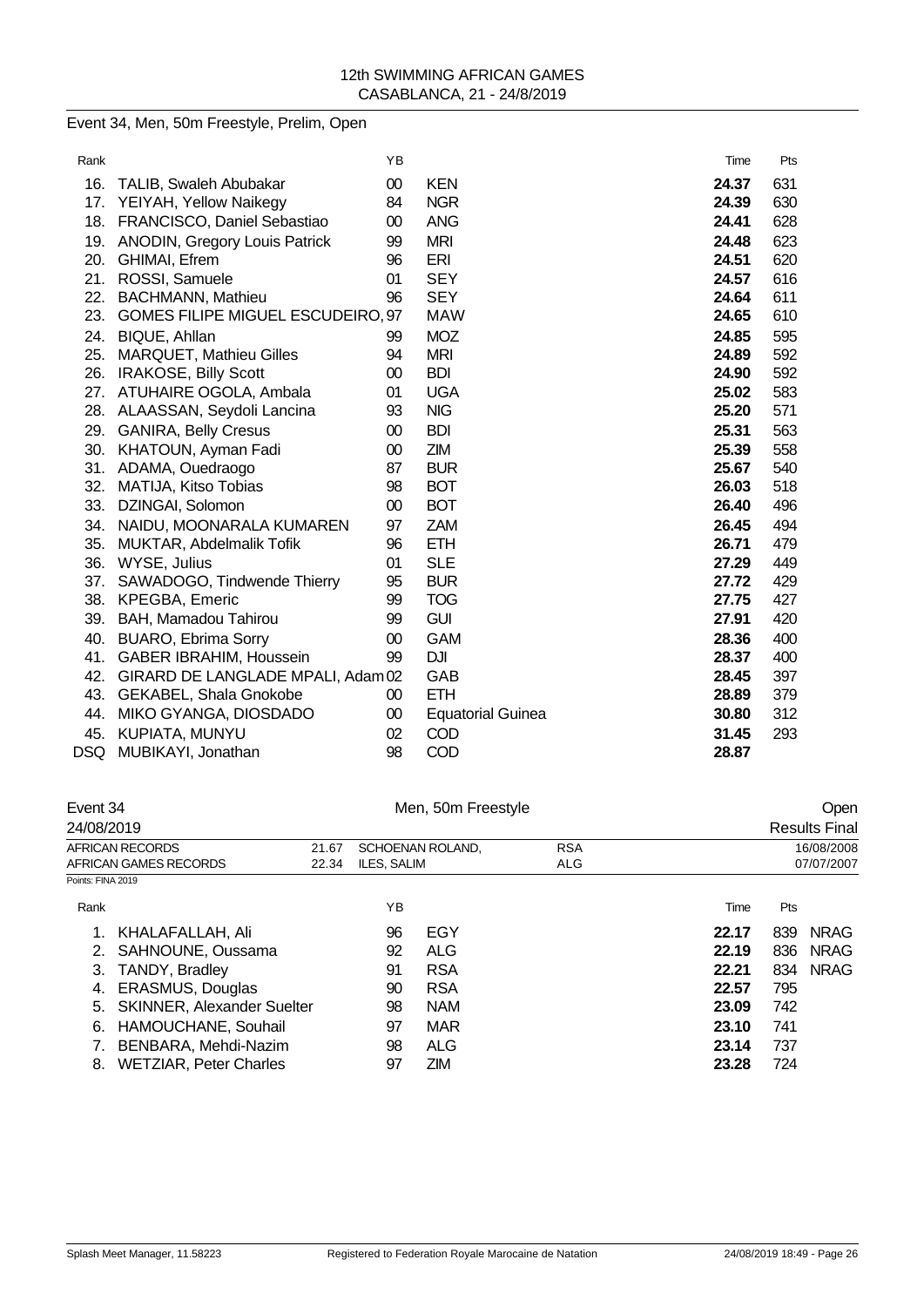| Event 35<br>24/08/2019 |                                                                   |                                | Women, 50m Freestyle     |            |       |       | Open<br><b>Results Prelim</b> |
|------------------------|-------------------------------------------------------------------|--------------------------------|--------------------------|------------|-------|-------|-------------------------------|
|                        | <b>AFRICAN RECORDS</b><br>24.62<br>25.12<br>AFRICAN GAMES RECORDS | OSMAN, Farida<br>OSMAN, FARIDA |                          | EGY<br>EGY |       |       | 29/07/2017<br>10/09/2015      |
| Points: FINA 2019      |                                                                   |                                |                          |            |       |       |                               |
| Rank                   |                                                                   | ΥB                             |                          |            | Time  | Pts   |                               |
| 1.                     | OSMAN, Farida                                                     | 95                             | <b>EGY</b>               |            | 25.38 | 811   | Q                             |
| 2.                     | GALLAGHER, Erin                                                   | 98                             | <b>RSA</b>               |            | 25.55 | 795   | Q                             |
| 3.                     | CHELIUS, Emma                                                     | 96                             | <b>RSA</b>               |            | 25.77 | 774   | Q                             |
| 4.                     | MELIH, Amel                                                       | 93                             | <b>ALG</b>               |            | 26.03 | 751   | Q                             |
| 5.                     | PASSON, Felicity                                                  | 99                             | <b>SEY</b>               |            | 26.05 | 750   | Q                             |
| 6.                     | <b>MUTETI, Emely Siobhan</b>                                      | 98                             | <b>KEN</b>               |            | 26.68 | 698   | Q                             |
| 7.                     | <b>RUELE, NAOMI</b>                                               | 97                             | <b>BOT</b>               |            | 26.74 | 693 Q |                               |
| 8.                     | <b>BRUNLEHNER, Maria</b>                                          | $00\,$                         | <b>KEN</b>               |            | 26.98 | 675   | Q                             |
| 9.                     | ELSEBELGY, Amina                                                  | 93                             | <b>EGY</b>               |            | 27.14 | 663   | R                             |
|                        | 10. PALIK, Tilka                                                  | 97                             | <b>ZAM</b>               |            | 27.36 | 647 R |                               |
| 11.                    | <b>BOUTBIEN, Jeanne</b>                                           | 99                             | <b>SEN</b>               |            | 27.51 | 636   |                               |
| 12.                    | MANA, Noura                                                       | 97                             | <b>MAR</b>               |            | 27.60 | 630   |                               |
|                        | 13. SOUSA, Catarina                                               | 01                             | <b>ANG</b>               |            | 27.68 | 625   |                               |
|                        | 14. AKIAYEFA, Timipame-Ere                                        | 99                             | <b>NGR</b>               |            | 28.09 | 598   |                               |
|                        | 15. BORG, Kiah Tatania                                            | 98                             | <b>NAM</b>               |            | 28.15 | 594   |                               |
|                        | 16. DIAGNE, Sophia Catherine                                      | 98                             | <b>SEN</b>               |            | 28.29 | 585   |                               |
|                        | 17. MJIMBA, Nomvulo Banalz                                        | 02                             | ZIM                      |            | 28.45 | 575   |                               |
|                        | 18. OGUNBANWO, Abibat moyosore                                    | 04                             | <b>NGR</b>               |            | 28.59 | 567   |                               |
| 19.                    | DGAIMESH, Yasmine                                                 | 03                             | <b>MAR</b>               |            | 28.63 | 565   |                               |
|                        | 20. LEE, Robyn Stacie                                             | 99                             | ZIM                      |            | 29.03 | 542   |                               |
|                        | 21. SSENGONZI, Rebecca                                            | 00                             | <b>UGA</b>               |            | 29.23 | 531   |                               |
| 22.                    | ELIZABETH, Khema Kaiz Lee Rose                                    | 05                             | <b>SEY</b>               |            | 29.36 | 523   |                               |
| 23.                    | OUEDRAOGO, Angelika Sita                                          | 93                             | <b>BUR</b>               |            | 29.52 | 515   |                               |
| 24.                    | LOO, Caitlin Madison                                              | 04                             | <b>BOT</b>               |            | 29.63 | 509   |                               |
| 25.                    | RADJI, Nafissath Abeke                                            | 02                             | <b>BEN</b>               |            | 29.86 | 498   |                               |
| 26.                    | MWAPE, Lombe                                                      | 01                             | <b>ZAM</b>               |            | 30.03 | 489   |                               |
| 27.                    | GEBRESILASSIE, Rahel Fseha                                        | 95                             | <b>ETH</b>               |            | 31.96 | 406   |                               |
| 28.                    | GIRARD DE LANGLADE MPALI, Aya                                     | 04                             | GAB                      |            | 32.63 | 381   |                               |
| 29.                    | SAUVOUREL, Chloe Marie Helene                                     | 00                             | CAF                      |            | 32.65 | 381   |                               |
| 30.                    | ROUKAYA, Moussa Mahmne                                            | 97                             | <b>NIG</b>               |            | 32.76 | 377   |                               |
|                        | 31. AMARE, Berhane Demeke                                         | 95                             | <b>ETH</b>               |            | 32.94 | 371   |                               |
| 32.                    | STEFAN BELLORE, Sangala                                           | 95                             | CGO                      |            | 33.17 | 363   |                               |
| 33.                    | KAZE, Odrina                                                      | 00                             | <b>BDI</b>               |            | 35.11 | 306   |                               |
| 34.                    | HOUSSEIN BARKAT, Safia                                            | 01                             | <b>DJI</b>               |            | 35.64 | 292   |                               |
| 35.                    | TOURE, Mariama Lamarana                                           | 03                             | <b>GUI</b>               |            | 37.67 | 248   |                               |
| 36.                    | KANU, Isha                                                        | $00\,$                         | <b>SLE</b>               |            | 37.80 | 245   |                               |
| 37.                    | SANGAFE, Aminata                                                  | 01                             | MLI                      |            | 38.80 | 227   |                               |
| <b>DSQ</b>             | NDOGNG, MANGUE                                                    | $00\,$                         | <b>Equatorial Guinea</b> |            | 39.65 |       |                               |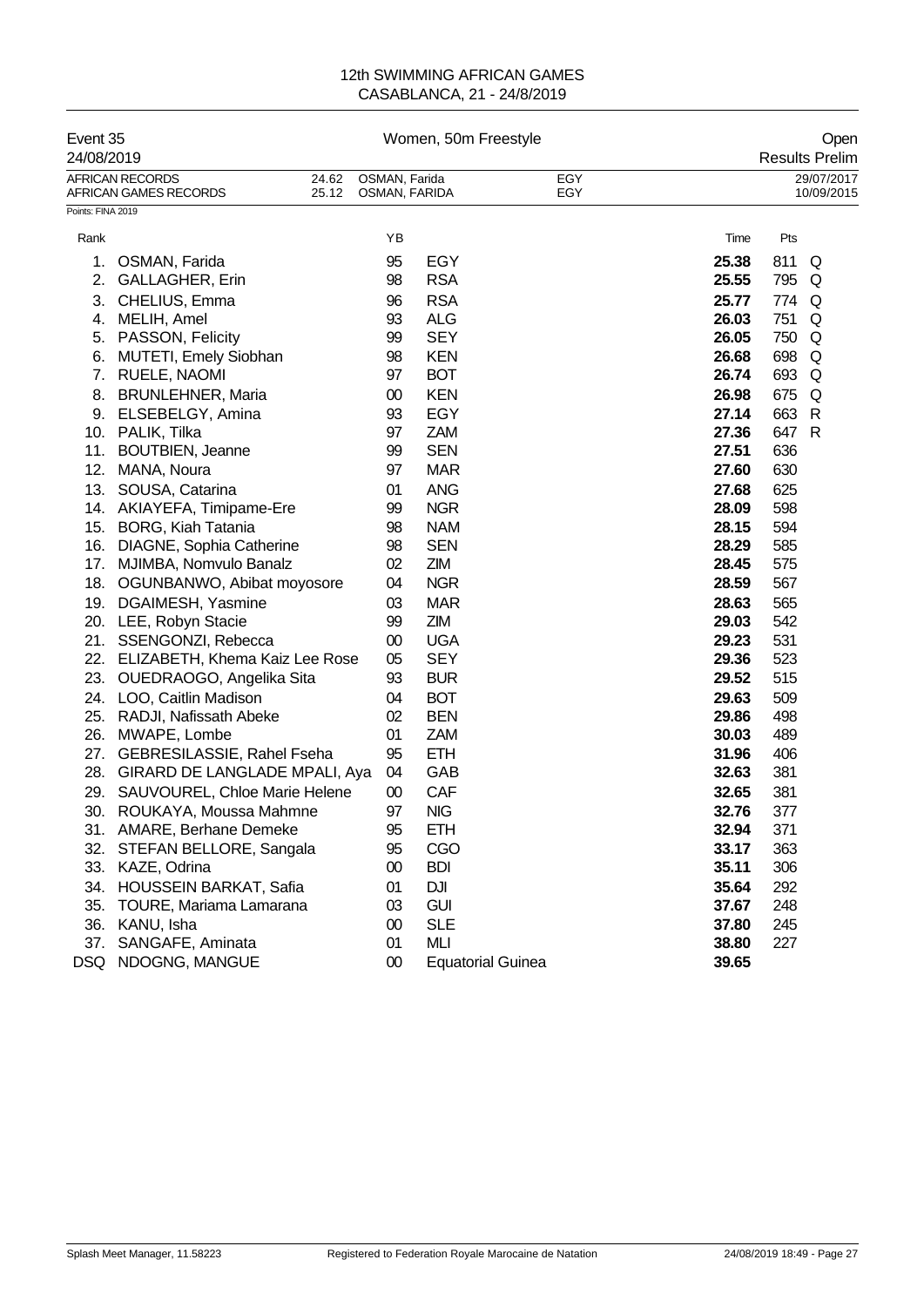| Event 35<br>24/08/2019                   |                |                                | Women, 50m Freestyle | Open<br><b>Results Final</b> |       |     |                          |
|------------------------------------------|----------------|--------------------------------|----------------------|------------------------------|-------|-----|--------------------------|
| AFRICAN RECORDS<br>AFRICAN GAMES RECORDS | 24.62<br>25.12 | OSMAN, Farida<br>OSMAN, FARIDA |                      | EGY<br>EGY                   |       |     | 29/07/2017<br>10/09/2015 |
| Points: FINA 2019                        |                |                                |                      |                              |       |     |                          |
| Rank                                     |                | ΥB                             |                      |                              | Time  | Pts |                          |
| <b>GALLAGHER, Erin</b>                   |                | 98                             | <b>RSA</b>           |                              | 24.95 | 853 | <b>NRAG</b>              |
| OSMAN, Farida                            |                | 95                             | EGY                  |                              | 25.06 |     | 842 NRAG                 |
| 3. CHELIUS, Emma                         |                | 96                             | <b>RSA</b>           |                              | 25.25 | 823 |                          |
| MELIH, Amel<br>4.                        |                | 93                             | ALG                  |                              | 25.86 | 766 |                          |
| <b>MUTETI, Emely Siobhan</b><br>5.       |                | 98                             | <b>KEN</b>           |                              | 26.72 | 695 |                          |
| ELSEBELGY, Amina<br>6.                   |                | 93                             | EGY                  |                              | 26.90 | 681 |                          |
| PALIK, Tilka                             |                | 97                             | <b>ZAM</b>           |                              | 27.39 | 645 |                          |
| <b>BOUTBIEN, Jeanne</b><br>8.            |                | 99                             | <b>SEN</b>           |                              | 27.53 | 635 |                          |

| Event 36<br>24/08/2019 |          | Men, 1500m Freestyle       |     | Open<br><b>Results</b> |
|------------------------|----------|----------------------------|-----|------------------------|
| AFRICAN RECORDS        |          | 14:37.28 MELLOULI, Oussama | TUN | 02/08/2009             |
| AFRICAN GAMES RECORDS  | 15:11.68 | AHMED. AKRAM               | EGY | 10/09/2015             |
| Points: FINA 2019      |          |                            |     |                        |

| Rank |                                         |               |         |       | YB            |            |       |                 |         | Time            | Pts     |
|------|-----------------------------------------|---------------|---------|-------|---------------|------------|-------|-----------------|---------|-----------------|---------|
| 1.   | MAHMOUD, Ahmed                          |               |         |       | 96            | EGY        |       |                 |         | 15:19.49        | 850     |
|      | 100m:                                   | 58.93         | 58.93   | 500m: | 5:06.01       | 1:01.97    |       | 900m: 9:12.98   | 1:01.59 | 1300m: 13:18.19 | 1:01.41 |
|      | 200m:                                   | 2:00.70       | 1:01.77 | 600m: | 6:07.61       | 1:01.60    |       | 1000m: 10:14.57 | 1:01.59 | 1400m: 14:19.39 | 1:01.20 |
|      | 300m:                                   | 3:02.40       | 1:01.70 | 700m: | 7:09.42       | 1:01.81    |       | 1100m: 11:15.76 | 1:01.19 | 1500m: 15:19.49 | 1:00.10 |
|      | 400m:                                   | 4:04.04       | 1:01.64 | 800m: | 8:11.39       | 1:01.97    |       | 1200m: 12:16.78 | 1:01.02 |                 |         |
|      | 2. AGILI, Mohamed Mehdi                 |               |         |       | 97            | <b>TUN</b> |       |                 |         | 15:26.15        | 831     |
|      |                                         | 100m: 1:00.01 | 1:00.01 | 500m: | 5:07.07       | 1:01.65    | 900m: | 9:14.03         | 1:01.98 | 1300m: 13:23.26 | 1:03.02 |
|      | 200m:                                   | 2:02.51       | 1:02.50 | 600m: | 6:08.99       | 1:01.92    |       | 1000m: 10:15.71 | 1:01.68 | 1400m: 14:25.80 | 1:02.54 |
|      | 300m:                                   | 3:04.41       | 1:01.90 | 700m: | 7:10.42       | 1:01.43    |       | 1100m: 11:18.20 | 1:02.49 | 1500m: 15:26.15 | 1:00.35 |
|      | 400m:                                   | 4:05.42       | 1:01.01 | 800m: | 8:12.05       | 1:01.63    |       | 1200m: 12:20.24 | 1:02.04 |                 |         |
| 3.   | ELAMRAWY, Marwan                        |               |         |       | 95            | EGY        |       |                 |         | 15:32.43        | 815     |
|      | 100m:                                   | 58.55         | 58.55   | 500m: | 5:05.79       | 1:02.28    | 900m: | 9:14.64         | 1:02.40 | 1300m: 13:26.68 | 1:03.53 |
|      | 200m:                                   | 1:59.74       | 1:01.19 | 600m: | 6:08.06       | 1:02.27    |       | 1000m: 10:17.08 | 1:02.44 | 1400m: 14:30.55 | 1:03.87 |
|      | 300m:                                   | 3:01.23       | 1:01.49 | 700m: | 7:10.09       | 1:02.03    |       | 1100m: 11:19.83 | 1:02.75 | 1500m: 15:32.43 | 1:01.88 |
|      | 400m:                                   | 4:03.51       | 1:02.28 | 800m: | 8:12.24       | 1:02.15    |       | 1200m: 12:23.15 | 1:03.32 |                 |         |
|      | 4. DJABALLAH, Mohamed Anisse            |               |         |       | 99            | <b>ALG</b> |       |                 |         | 15:48.50        | 774     |
|      | 100m:                                   | 58.45         | 58.45   | 500m: | 5:08.07       | 1:03.04    | 900m: | 9:28.08         | 1:06.17 | 1300m: 13:46.86 | 1:03.81 |
|      | 200m:                                   | 2:00.64       | 1:02.19 | 600m: | 6:12.12       | 1:04.05    |       | 1000m: 10:33.76 | 1:05.68 | 1400m: 14:49.38 | 1:02.52 |
|      | 300m:                                   | 3:02.26       | 1:01.62 | 700m: | 7:16.73       | 1:04.61    |       | 1100m: 11:38.79 | 1:05.03 | 1500m: 15:48.50 | 59.12   |
|      | 400m:                                   | 4:05.03       | 1:02.77 | 800m: | 8:21.91       | 1:05.18    |       | 1200m: 12:43.05 | 1:04.26 |                 |         |
| 5.   | GOMES, Roberto                          |               |         |       | 00            | <b>RSA</b> |       |                 |         | 15:48.53        | 774     |
|      |                                         | 100m: 1:00.16 | 1:00.16 | 500m: | 5:13.02       | 1:03.46    |       | 900m: 9:25.83   | 1:03.49 | 1300m: 13:43.23 | 1:05.06 |
|      | 200m:                                   | 2:03.08       | 1:02.92 | 600m: | 6:16.09       | 1:03.07    |       | 1000m: 10:29.87 | 1:04.04 | 1400m: 14:47.87 | 1:04.64 |
|      | 300m:                                   | 3:06.18       | 1:03.10 | 700m: | 7:19.20       | 1:03.11    |       | 1100m: 11:33.90 | 1:04.03 | 1500m: 15:48.53 | 1:00.66 |
|      | 400m:                                   | 4:09.56       | 1:03.38 | 800m: | 8:22.34       | 1:03.14    |       | 1200m: 12:38.17 | 1:04.27 |                 |         |
| 6.   | MCGLYNN, Michael                        |               |         |       | 00            | <b>RSA</b> |       |                 |         | 15:56.97        | 754     |
|      | 100m:                                   | 59.92         | 59.92   | 500m: | 5:12.94       | 1:04.19    | 900m: | 9:31.09         | 1:04.49 | 1300m: 13:50.01 | 1:04.55 |
|      | 200m:                                   | 2:02.30       | 1:02.38 | 600m: | 6:17.45       | 1:04.51    |       | 1000m: 10:35.89 | 1:04.80 | 1400m: 14:54.14 | 1:04.13 |
|      | 300m.                                   | 3:05.26       | 1:02.96 | 700m: | 7:21.82       | 1:04.37    |       | 1100m: 11:40.55 | 1:04.66 | 1500m: 15:56.97 | 1:02.83 |
|      | 400m:                                   | 4:08.75       | 1:03.49 | 800m: | 8:26.60       | 1:04.78    |       | 1200m: 12:45.46 | 1:04.91 |                 |         |
| 7.   | DUARTE, Joao Nunes de Oliveira Frias 01 |               |         |       |               | <b>ANG</b> |       |                 |         | 17:50.14        | 539     |
|      |                                         | 100m: 1:06.68 | 1:06.68 |       | 500m: 5:51.83 | 1:11.91    |       | 900m: 10:38.95  | 1:12.00 | 1300m: 15:27.75 | 1:12.25 |
|      | 200m:                                   | 2:17.34       | 1:10.66 | 600m: | 7:03.25       | 1:11.42    |       | 1000m: 11:51.44 | 1:12.49 | 1400m: 16:39.79 | 1:12.04 |
|      | 300m:                                   | 3:28.49       | 1:11.15 | 700m: | 8:15.15       | 1:11.90    |       | 1100m: 13:03.31 | 1:11.87 | 1500m: 17:50.14 | 1:10.35 |
|      | 400m:                                   | 4:39.92       | 1:11.43 | 800m: | 9:26.95       | 1:11.80    |       | 1200m: 14:15.50 | 1:12.19 |                 |         |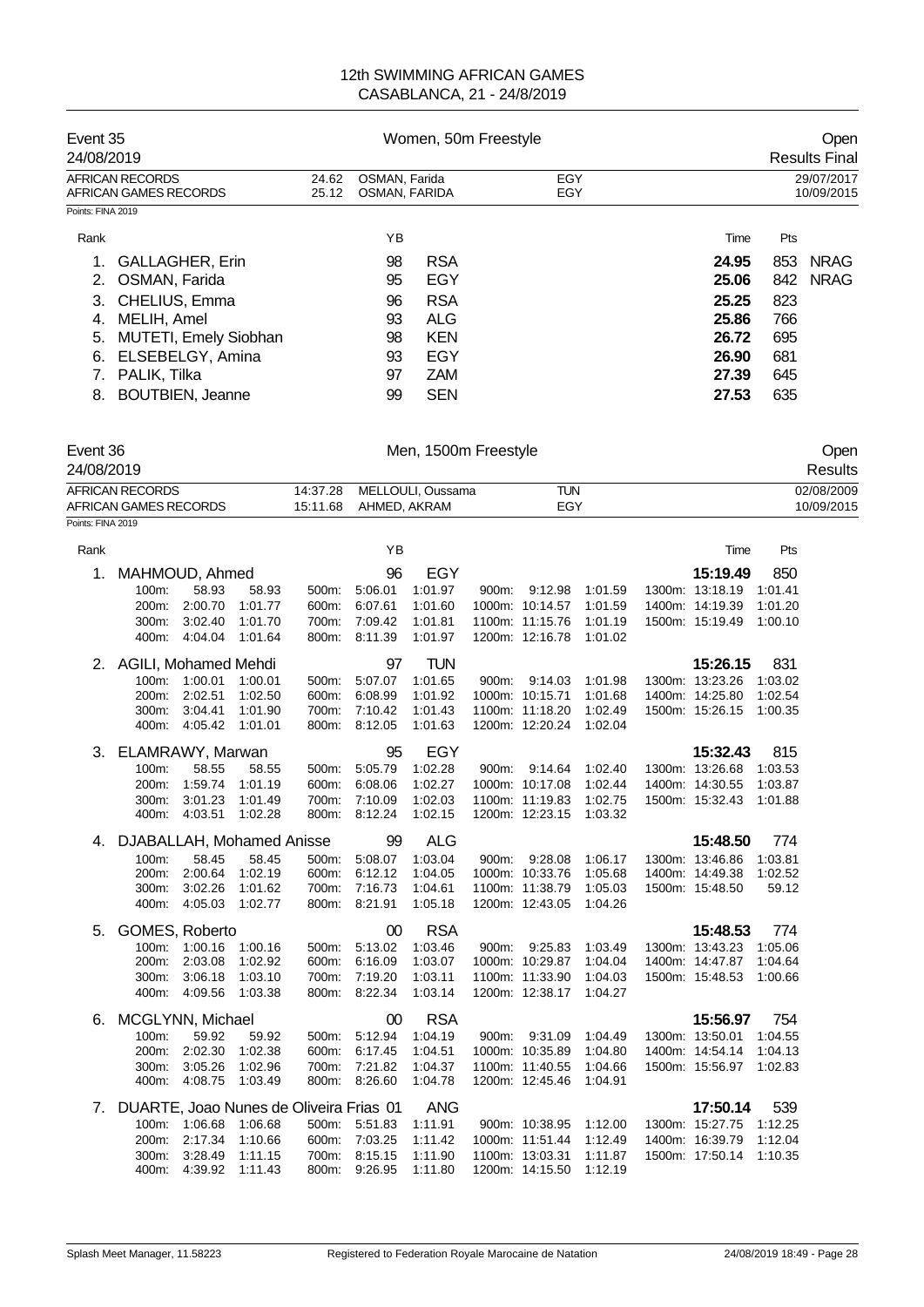|                   | Event 37                                 |                                                                       | Women, 100m Backstroke |            | Open  |          |                 |                          |
|-------------------|------------------------------------------|-----------------------------------------------------------------------|------------------------|------------|-------|----------|-----------------|--------------------------|
| 24/08/2019        |                                          |                                                                       |                        |            |       |          |                 | <b>Results Prelim</b>    |
|                   | AFRICAN RECORDS<br>AFRICAN GAMES RECORDS | <b>COVENTRY, Kirsty</b><br>58.77<br>1:00.86<br><b>COVENTY, KIRSTY</b> |                        | ZIM<br>ZIM |       |          |                 | 11/08/2008<br>07/09/2011 |
| Points: FINA 2019 |                                          |                                                                       |                        |            |       |          |                 |                          |
| Rank              |                                          | YB                                                                    |                        | Time       | Pts   |          | 50 <sub>m</sub> | 100m                     |
| 1.                | PASSON, Felicity                         | 99                                                                    | <b>SEY</b>             | 1:03.22    | 772 Q |          | 31.34           | 31.88                    |
| 2.                | <b>HERBST, Kerryn</b>                    | 02                                                                    | <b>RSA</b>             | 1:04.60    | 723 Q |          | 30.75           | 33.85                    |
| 3.                | RUELE, NAOMI                             | 97                                                                    | <b>BOT</b>             | 1:05.29    | 701   | $\Omega$ | 30.66           | 34.63                    |
| 4.                | HUSSEIN, Rola                            | 02                                                                    | EGY                    | 1:06.12    | 674 Q |          | 31.75           | 34.37                    |
| 5.                | LEE, Robyn Stacie                        | 99                                                                    | ZIM                    | 1:06.95    | 650 Q |          | 32.30           | 34.65                    |
| 6.                | FAHSI, Hiba                              | 01                                                                    | <b>MAR</b>             | 1:07.15    | 644 Q |          | 32.35           | 34.80                    |
| 7.                | TAHAWI, Sara Ain Elhayet                 | 00                                                                    | <b>ALG</b>             | 1:07.21    | 642   | $\Omega$ | 32.27           | 34.94                    |
| 8.                | <b>BRUNLEHNER, Sylvia</b>                | 94                                                                    | <b>KEN</b>             | 1:07.31    | 639   | $\Omega$ | 33.56           | 33.75                    |
| 9.                | KOENIG, C.                               | 01                                                                    | <b>MRI</b>             | 1:07.34    | 638 R |          | 32.57           | 34.77                    |
| 10.               | MBATHA, Lewethu                          | 02                                                                    | <b>RSA</b>             | 1:07.83    | 625 R |          | 32.31           | 35.52                    |
| 11.               | SOUSA, Catarina                          | 01                                                                    | <b>ANG</b>             | 1:08.02    | 619   |          | 32.75           | 35.27                    |
| 12.               | ABDELATIF, Logaine                       | 03                                                                    | <b>EGY</b>             | 1:08.26    | 613   |          | 33.14           | 35.12                    |
| 13.               | DGAIMESH, Yasmine                        | 03                                                                    | <b>MAR</b>             | 1:09.85    | 572   |          | 33.21           | 36.64                    |
| 14.               | THORPE, Imara-Bella                      | 01                                                                    | <b>KEN</b>             | 1:11.67    | 529   |          | 33.74           | 37.93                    |
| 15.               | AKIAYEFA, Timipame-Ere                   | 99                                                                    | <b>NGR</b>             | 1:14.44    | 473   |          | 34.85           | 39.59                    |
| 16.               | ELIZABETH, Khema Kaiz Lee F05se          |                                                                       | <b>SEY</b>             | 1:20.58    | 372   |          | 38.50           | 42.08                    |
| DSQ.              | DEMISSIA, Genet Hailu                    | 90                                                                    | <b>ETH</b>             | 1:36.88    |       |          |                 |                          |

|                   | Event 37<br>24/08/2019                   |                                                                       | Women, 100m Backstroke | Open<br><b>Results Final</b> |     |                 |                          |
|-------------------|------------------------------------------|-----------------------------------------------------------------------|------------------------|------------------------------|-----|-----------------|--------------------------|
|                   | AFRICAN RECORDS<br>AFRICAN GAMES RECORDS | <b>COVENTRY, Kirsty</b><br>58.77<br><b>COVENTY, KIRSTY</b><br>1:00.86 |                        | ZIM<br>ZIM                   |     |                 | 11/08/2008<br>07/09/2011 |
| Points: FINA 2019 |                                          |                                                                       |                        |                              |     |                 |                          |
| Rank              |                                          | ΥB                                                                    |                        | Time                         | Pts | 50 <sub>m</sub> | 100m                     |
|                   | PASSON, Felicity                         | 99                                                                    | <b>SEY</b>             | 1:02.42                      | 802 | 30.45           | 31.97                    |
| 2.                | RUELE, NAOMI                             | 97                                                                    | <b>BOT</b>             | 1:02.62                      | 794 | 30.29           | 32.33                    |
| 3.                | HERBST, Kerryn                           | 02                                                                    | <b>RSA</b>             | 1:03.76                      | 752 | 30.18           | 33.58                    |
| 4.                | HUSSEIN, Rola                            | 02                                                                    | EGY                    | 1:05.29                      | 701 | 31.64           | 33.65                    |
| 5.                | LEE, Robyn Stacie                        | 99                                                                    | ZIM                    | 1:05.50                      | 694 | 31.44           | 34.06                    |
| 6.                | KOENIG, C.                               | 01                                                                    | <b>MRI</b>             | 1:07.29                      | 640 | 32.73           | 34.56                    |
|                   | <b>TAHAWI, Sara Ain Elhayet</b>          | 00                                                                    | <b>ALG</b>             | 1:07.37                      | 638 | 32.65           | 34.72                    |
| 8.                | FAHSI, Hiba                              | 01                                                                    | <b>MAR</b>             | 1:07.40                      | 637 | 32.45           | 34.95                    |

|                                                                                                                                                                                                                                                 | Men, 100m Backstroke                                                                                            |                                                                                                                                   |                                                                                                   |            | Open<br><b>Results Prelim</b> |                                                                                                 |                                                                                                          |  |  |
|-------------------------------------------------------------------------------------------------------------------------------------------------------------------------------------------------------------------------------------------------|-----------------------------------------------------------------------------------------------------------------|-----------------------------------------------------------------------------------------------------------------------------------|---------------------------------------------------------------------------------------------------|------------|-------------------------------|-------------------------------------------------------------------------------------------------|----------------------------------------------------------------------------------------------------------|--|--|
|                                                                                                                                                                                                                                                 | RED, Christopher<br>53.12<br>CHARL, CROUS<br>55.26                                                              |                                                                                                                                   | <b>RSA</b><br><b>RSA</b>                                                                          |            |                               |                                                                                                 | 11/04/2016<br>09/09/2011                                                                                 |  |  |
|                                                                                                                                                                                                                                                 | ΥB                                                                                                              |                                                                                                                                   | Time                                                                                              | Pts        |                               | 50 <sub>m</sub>                                                                                 | 100m                                                                                                     |  |  |
| <b>BINEDELL, Martin</b><br>ARDJOUNE, Abdellah<br><b>LAHRICHI, Driss</b><br>HASSAN, Mohamed Samy<br>ARTHUR, Jason Jude<br>HEGAZY, Abdelrahman<br>BOUHAMDI, Mohamed Ryad<br>ASSOUAB, Adil<br><b>SKINNER, Alexander Suelter</b><br>BACHMANN, Simon | 95<br>01<br>97<br>97<br>97<br>00<br>02<br>92<br>98<br>99                                                        | <b>RSA</b><br><b>ALG</b><br><b>MAR</b><br>EGY<br><b>GHA</b><br>EGY<br>ALG<br><b>MAR</b><br><b>NAM</b><br><b>RSA</b><br><b>SEY</b> | 56.43<br>56.77<br>56.94<br>57.19<br>57.61<br>58.49<br>58.65<br>59.01<br>59.28<br>59.61<br>1:01.74 | 761<br>592 | O                             | 27.46<br>27.49<br>27.29<br>27.92<br>28.75<br>27.85<br>27.84<br>28.42<br>29.19<br>28.98<br>30.16 | 28.97<br>29.28<br>29.65<br>29.27<br>28.86<br>30.64<br>30.81<br>30.59<br>30.09<br>30.63<br>31.58<br>33.38 |  |  |
| ATUHAIRE OGOLA, Ambala                                                                                                                                                                                                                          | 01                                                                                                              | <b>UGA</b>                                                                                                                        | 1:02.90                                                                                           | 560        |                               | 30.46                                                                                           | 32.44                                                                                                    |  |  |
|                                                                                                                                                                                                                                                 | Event 38<br>24/08/2019<br>AFRICAN RECORDS<br>AFRICAN GAMES RECORDS<br>Points: FINA 2019<br>YEBOAH, Niklas David | RA'EEZ WARLEY, Mogammad 02<br>98                                                                                                  | <b>GHA</b>                                                                                        | 1:02.59    | 568                           | 775 Q<br>755 Q<br>745 Q<br>729 Q<br>696 Q<br>690 Q<br>678 Q<br>669 R<br>658 R                   | 29.21                                                                                                    |  |  |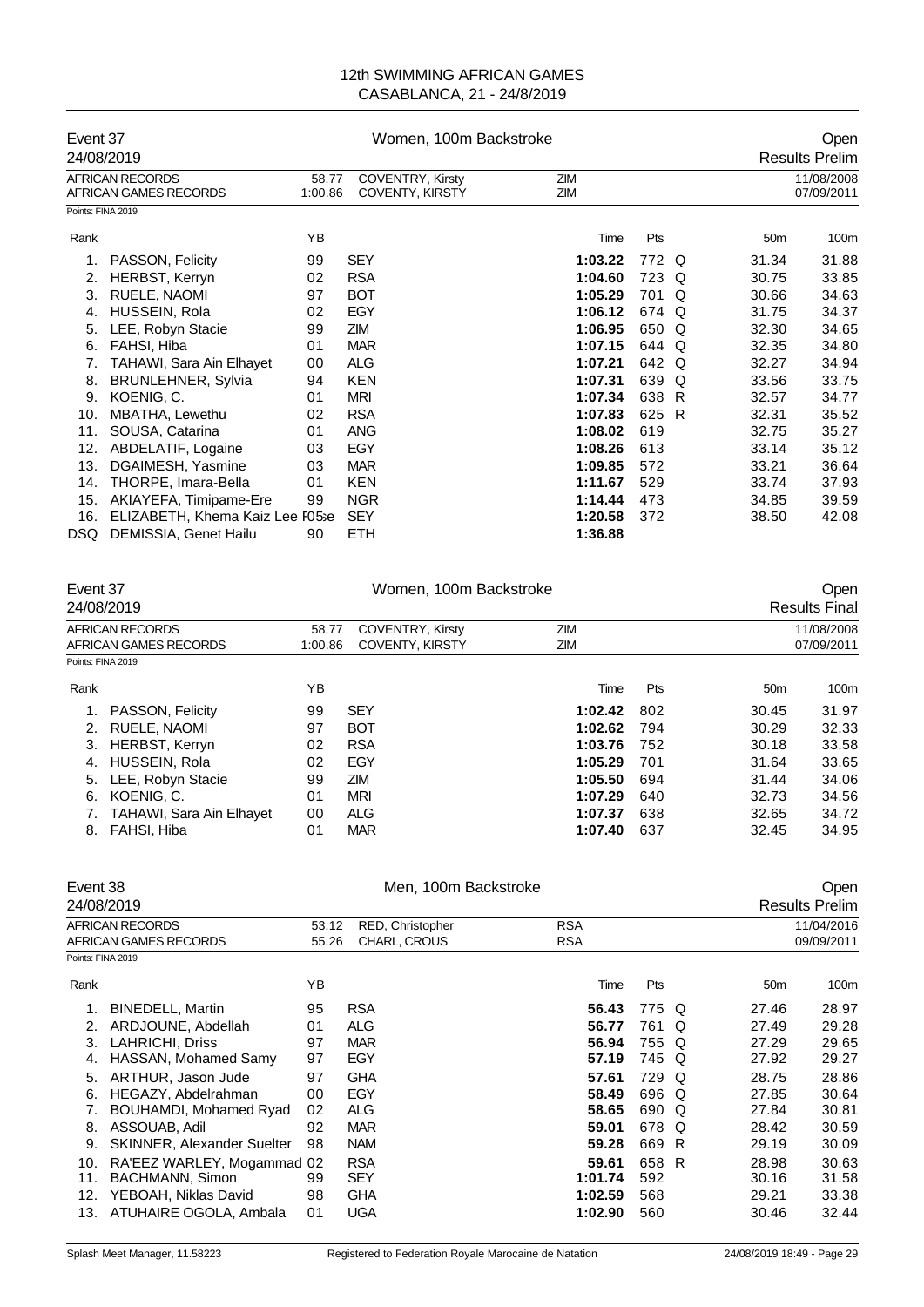|          | Event 38, Men, 100m Backstroke, Prelim, Open      |          |                          |                                             |                                |            |                |                 |                |                 |                                    |
|----------|---------------------------------------------------|----------|--------------------------|---------------------------------------------|--------------------------------|------------|----------------|-----------------|----------------|-----------------|------------------------------------|
| Rank     |                                                   |          | YB                       |                                             |                                |            | Time           | Pts             |                | 50 <sub>m</sub> | 100m                               |
| 14.      | <b>TAYALI, Andisiwe</b>                           |          | 01                       | ZIM                                         |                                |            | 1:03.50        | 544             |                | 30.29           | 33.21                              |
| 15.      | KHATOUN, Ayman Fadi                               |          | 00                       | <b>ZIM</b>                                  |                                |            | 1:03.57        | 542             |                | 31.05           | 32.52                              |
| 16.      | <b>GNAKOBO, JAMALKE</b>                           |          | 99                       | <b>ETH</b>                                  |                                |            | 1:17.19        | 303             |                | 37.06           | 40.13                              |
| Event 38 | 24/08/2019                                        |          |                          | Men, 100m Backstroke                        |                                |            |                |                 |                |                 | Open                               |
|          | <b>AFRICAN RECORDS</b>                            |          | 53.12                    | RED, Christopher                            |                                | <b>RSA</b> |                |                 |                |                 | <b>Results Final</b><br>11/04/2016 |
|          | AFRICAN GAMES RECORDS<br>Points: FINA 2019        |          | 55.26                    | CHARL, CROUS                                |                                | <b>RSA</b> |                |                 |                |                 | 09/09/2011                         |
|          |                                                   |          |                          |                                             |                                |            |                |                 |                |                 |                                    |
| Rank     |                                                   |          | ΥB                       |                                             |                                |            | Time           | Pts             |                | 50 <sub>m</sub> | 100m                               |
| 1.       | ARDJOUNE, Abdellah                                |          | 01                       | <b>ALG</b>                                  |                                |            | 55.02          |                 | 836 NRAG       | 26.41           | 28.61                              |
|          | 2. HASSAN, Mohamed Samy                           |          | 97                       | <b>EGY</b>                                  |                                |            | 55.57          | 812             |                | 26.81           | 28.76                              |
| 3.       | <b>BINEDELL, Martin</b><br><b>LAHRICHI, Driss</b> |          | 95<br>97                 | <b>RSA</b><br><b>MAR</b>                    |                                |            | 56.20<br>56.22 | 785<br>784      |                | 27.02<br>27.09  | 29.18<br>29.13                     |
| 4.<br>5. | BOUHAMDI, Mohamed Ryad                            |          | 02                       | <b>ALG</b>                                  |                                |            | 57.12          | 747             |                | 27.74           | 29.38                              |
| 6.       | ARTHUR, Jason Jude                                |          | 97                       | <b>GHA</b>                                  |                                |            | 57.54          | 731             |                | 28.56           | 28.98                              |
| 7.       | HEGAZY, Abdelrahman                               |          | 00                       | EGY                                         |                                |            | 58.30          | 703             |                | 28.10           | 30.20                              |
|          | 8. ASSOUAB, Adil                                  |          | 92                       | <b>MAR</b>                                  |                                |            | 58.46          | 697             |                | 28.32           | 30.14                              |
|          |                                                   |          |                          |                                             |                                |            |                |                 |                |                 |                                    |
| Event 39 |                                                   |          |                          | Women, 200m Medley                          |                                |            |                |                 |                |                 | Open                               |
|          | 24/08/2019                                        |          |                          |                                             |                                |            |                |                 |                |                 | <b>Results Prelim</b>              |
|          | <b>AFRICAN RECORDS</b>                            |          | 2:08.59                  | COVENTRY, Kirsty                            |                                | ZIM        |                |                 |                |                 | 13/08/2008                         |
|          | AFRICAN GAMES RECORDS<br>Points: FINA 2019        |          | 2:13.02                  | COVENTRY, KIRSTY                            |                                | ZIM        |                |                 |                |                 | 07/07/2007                         |
| Rank     |                                                   | ΥB       |                          |                                             | Time                           | Pts        |                | 50 <sub>m</sub> | 100m           | 150m            | 200m                               |
|          | 1. WHELAN, Jessica                                | 97       | <b>RSA</b>               |                                             | 2:22.67 690 Q                  |            |                | 31.01           | 35.67          | 42.00           | 33.99                              |
|          | 2. MUNDELL, Christin                              | 01       | <b>RSA</b>               |                                             | 2:24.01 671 Q                  |            |                | 30.27           | 37.48          | 40.84           | 35.42                              |
|          | 3. ELGENDY, Nour                                  | 04       | EGY                      |                                             | 2:24.64 662 Q                  |            |                | 30.95           | 37.49          | 42.26           | 33.94                              |
|          | 4. NEFSI, Hamida Rania                            | 97       | <b>ALG</b>               |                                             | 2:24.89 659 Q                  |            |                | 31.59           | 36.99          | 43.00           | 33.31                              |
|          | 5. KAMAU, Rebecca                                 | 99       | <b>KEN</b>               |                                             | 2:25.87 646 Q                  |            |                | 30.97           | 38.42          | 41.95           | 34.53                              |
|          | 6. BRUNLEHNER, Maria                              | 00       | <b>KEN</b>               |                                             | 2:25.95 645 Q                  |            |                | 31.45           | 38.91          | 41.91           | 33.68                              |
|          | 7. ELDAMATY, Rawan                                | 04       | EGY                      |                                             | 2:26.03 644 Q                  |            |                | 31.41           | 39.09          | 41.28           | 34.25                              |
|          | 8. KHIYARA, Lina                                  | 03       | <b>MAR</b>               |                                             | 2:29.78 597 Q                  |            |                | 30.89           | 37.95          | 45.19           | 35.75                              |
|          | 9. LIMA, Lia Ana Martins Becl01                   |          | ANG                      |                                             | 2:33.31 556 R<br>2:34.84 540 R |            |                | 31.12           | 38.44          | 45.84           | 37.91                              |
|          | 10. OGUNBANWO, A.<br>11. JALAL, Nada              | 04<br>04 | <b>NGR</b><br><b>MAR</b> |                                             | 2:38.97 499                    |            |                | 32.66<br>34.17  | 39.55<br>41.12 | 46.08<br>47.38  | 36.55<br>36.30                     |
|          | DSQ LOO, Caitlin Madison                          | 04       | <b>BOT</b>               |                                             | 2:39.04                        |            |                | 32.92           | 40.37          | 48.44           | 37.31                              |
| Event 39 |                                                   |          |                          | Women, 200m Medley                          |                                |            |                |                 |                |                 | Open                               |
|          | 24/08/2019                                        |          |                          |                                             |                                |            |                |                 |                |                 | <b>Results Final</b>               |
|          | AFRICAN RECORDS<br>AFRICAN GAMES RECORDS          |          | 2:08.59<br>2:13.02       | COVENTRY, Kirsty<br><b>COVENTRY, KIRSTY</b> |                                | ZIM<br>ZIM |                |                 |                |                 | 13/08/2008<br>07/07/2007           |
|          | Points: FINA 2019                                 |          |                          |                                             |                                |            |                |                 |                |                 |                                    |
| Rank     |                                                   | ΥB       |                          |                                             |                                | Time Pts   |                | 50 <sub>m</sub> | 100m           | 150m            | 200m                               |
|          | 1. WHELAN, Jessica                                | 97       | <b>RSA</b>               |                                             | 2:19.44 739                    |            |                | 30.21           | 34.98          | 41.19           | 33.06                              |
|          | 2. NEFSI, Hamida Rania                            | 97       | <b>ALG</b>               |                                             | 2:20.57 722                    |            |                | 30.47           | 36.99          | 40.40           | 32.71                              |
|          | 3. MUNDELL, Christin                              | 01       | <b>RSA</b>               |                                             | 2:21.70 705                    |            |                | 30.07           | 38.43          | 39.57           | 33.63                              |
|          | 4. KAMAU, Rebecca                                 | 99       | <b>KEN</b>               |                                             | 2:22.18 697                    |            |                | 30.28           | 37.40          | 40.94           | 33.56                              |
|          | 5. ELGENDY, Nour                                  | 04       | EGY                      |                                             | 2:24.00 671                    |            |                | 30.18           | 37.48          | 42.28           | 34.06                              |
|          | 6. BRUNLEHNER, Maria                              | 00       | <b>KEN</b>               |                                             | 2:24.02 671                    |            |                | 30.70           | 37.61          | 42.15           | 33.56                              |
|          | 7. ELDAMATY, Rawan                                | 04       | EGY                      |                                             | 2:27.39 626                    |            |                | 31.45           | 39.23          | 41.79           | 34.92                              |

8. KHIYARA, Lina 03 MAR **2:28.06** 618 31.34 36.86 45.65 34.21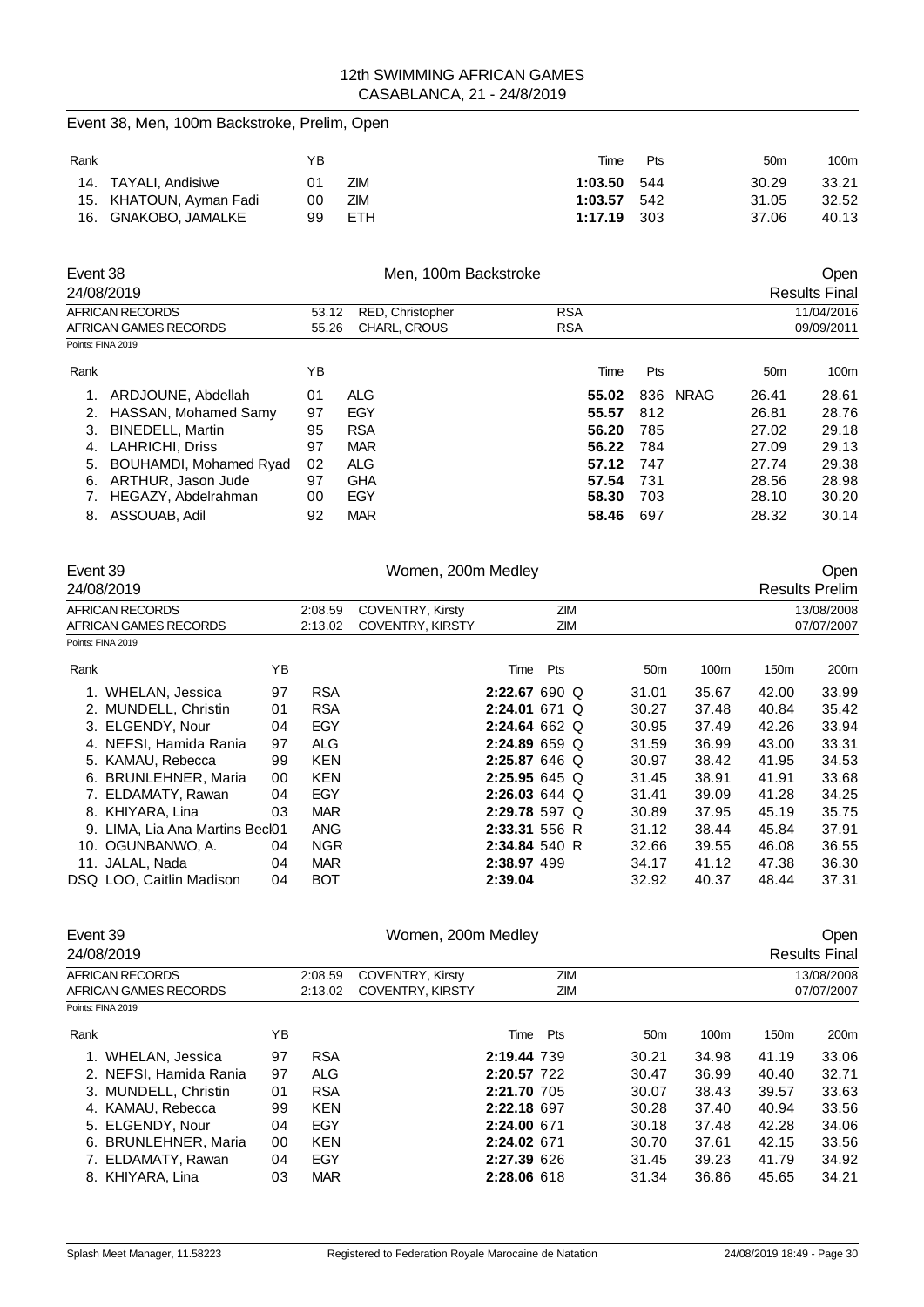| Event 40<br>24/08/2019                                                                                                                                                                                                                                                                                                                                                                       | Men, 200m Medley                                                                                                                                |                                   |                                                |                                                                                                                                                                                                                       |                                                                                                                             | Open<br><b>Results Prelim</b>                                                                                    |                                                                                                                  |                                                                                                                  |  |
|----------------------------------------------------------------------------------------------------------------------------------------------------------------------------------------------------------------------------------------------------------------------------------------------------------------------------------------------------------------------------------------------|-------------------------------------------------------------------------------------------------------------------------------------------------|-----------------------------------|------------------------------------------------|-----------------------------------------------------------------------------------------------------------------------------------------------------------------------------------------------------------------------|-----------------------------------------------------------------------------------------------------------------------------|------------------------------------------------------------------------------------------------------------------|------------------------------------------------------------------------------------------------------------------|------------------------------------------------------------------------------------------------------------------|--|
| <b>AFRICAN RECORDS</b><br>AFRICAN GAMES RECORDS                                                                                                                                                                                                                                                                                                                                              | 1:57.03<br>2:00.70                                                                                                                              | TOWNSEND, Darian<br>CHAD, LE CLOS |                                                | <b>RSA</b><br><b>RSA</b>                                                                                                                                                                                              |                                                                                                                             |                                                                                                                  | 25/04/2009<br>10/09/2011                                                                                         |                                                                                                                  |  |
| Points: FINA 2019<br>ΥB<br>Rank<br>99<br>1. SYOUD, Jaouad<br>2. HASSAN, Mohamed Samy97<br>3. FAIR, Neil<br>97<br>4. CHOUCHAR, Ramzi<br>00<br>5. ELSHAMAA, Yassin<br>99<br>6. SWEENEY, Ayrton<br>93<br>7. REGRAGUI, Abdeljabbar 01<br>8. ROBINSON, Adrian<br>00<br>9. TALIB, Swaleh Abubakar<br>00<br>99<br>10. HARUNANI, Maaher<br>FISCHER, Ethan Josiah<br>02<br>01<br>12. TAYALI, Andisiwe | <b>ALG</b><br>EGY<br><b>RSA</b><br><b>ALG</b><br>EGY<br><b>RSA</b><br><b>MAR</b><br><b>BOT</b><br><b>KEN</b><br><b>KEN</b><br><b>BOT</b><br>ZIM |                                   |                                                | Pts<br>Time<br>2:07.58 713 Q<br>2:08.03 705 Q<br>2:08.09 704 Q<br>2:08.13 704 Q<br>2:09.34 684 Q<br>2:09.87 676 Q<br>2:10.78 662 Q<br>2:16.13 587 Q<br>2:21.36 524 R<br>2:23.52 501 ?<br>2:23.52 501 ?<br>2:30.92 430 | 50 <sub>m</sub><br>26.28<br>27.03<br>28.04<br>27.33<br>27.55<br>28.14<br>28.19<br>27.97<br>28.07<br>28.60<br>29.81<br>28.91 | 100m<br>32.46<br>33.15<br>32.12<br>34.13<br>32.78<br>34.18<br>34.54<br>38.86<br>35.99<br>37.80<br>39.07<br>38.89 | 150m<br>37.22<br>37.68<br>36.86<br>36.41<br>39.33<br>36.68<br>38.17<br>36.63<br>42.69<br>42.93<br>40.13<br>47.27 | 200m<br>31.62<br>30.17<br>31.07<br>30.26<br>29.68<br>30.87<br>29.88<br>32.67<br>34.61<br>34.19<br>34.51<br>35.85 |  |
| Event 40<br>24/08/2019                                                                                                                                                                                                                                                                                                                                                                       | Men, 200m Medley                                                                                                                                |                                   |                                                |                                                                                                                                                                                                                       |                                                                                                                             |                                                                                                                  | <b>Results Final</b>                                                                                             | Open                                                                                                             |  |
| <b>AFRICAN RECORDS</b><br><b>AFRICAN GAMES RECORDS</b><br>Points: FINA 2019                                                                                                                                                                                                                                                                                                                  | 1:57.03<br>2:00.70                                                                                                                              |                                   | TOWNSEND, Darian<br>CHAD, LE CLOS              | <b>RSA</b><br><b>RSA</b>                                                                                                                                                                                              |                                                                                                                             |                                                                                                                  |                                                                                                                  | 25/04/2009<br>10/09/2011                                                                                         |  |
| YB<br>Rank<br>1. SYOUD, Jaouad<br>99<br>2. ELSHAMAA, Yassin<br>99<br>97<br>3. FAIR, Neil<br>4. HASSAN, Mohamed Samy97<br>SWEENEY, Ayrton<br>93<br>6. CHOUCHAR, Ramzi<br>00<br>7. REGRAGUI, Abdeljabbar<br>01<br>8. ROBINSON, Adrian<br>00                                                                                                                                                    | <b>ALG</b><br>EGY<br><b>RSA</b><br>EGY<br><b>RSA</b><br><b>ALG</b><br><b>MAR</b><br><b>BOT</b>                                                  |                                   |                                                | Pts<br>Time<br>2:02.49 806<br>2:03.98 777<br>2:04.15 774<br>2:04.87 760<br>2:04.87 760<br>2:06.32 735<br>2:10.27 670<br>2:14.83 604                                                                                   | 50 <sub>m</sub><br>25.59<br>27.09<br>27.23<br>26.14<br>27.30<br>26.52<br>27.55<br>27.15                                     | 100m<br>31.70<br>31.69<br>30.66<br>31.86<br>32.77<br>32.72<br>33.85<br>36.65                                     | 150m<br>34.69<br>37.67<br>35.98<br>37.85<br>35.36<br>36.05<br>38.41<br>37.10                                     | 200m<br>30.51<br>27.53<br>30.28<br>29.02<br>29.44<br>31.03<br>30.46<br>33.93                                     |  |
| Event 41<br>24/08/2019                                                                                                                                                                                                                                                                                                                                                                       |                                                                                                                                                 |                                   |                                                | Women, 4 x 100m Medley                                                                                                                                                                                                |                                                                                                                             |                                                                                                                  |                                                                                                                  | Open<br><b>Results</b>                                                                                           |  |
| AFRICAN RECORDS<br>AFRICAN GAMES RECORDS<br>Points: FINA 2019                                                                                                                                                                                                                                                                                                                                | 4:03.62<br>4:10.90                                                                                                                              |                                   | South Africa<br>South Africa                   | <b>RSA</b><br><b>RSA</b>                                                                                                                                                                                              |                                                                                                                             |                                                                                                                  |                                                                                                                  | 06/04/2008<br>07/07/2007                                                                                         |  |
| Rank<br>RSA <sub>1</sub><br>1.<br><b>HERBST, Kerryn</b><br>CORBETT, Kaylene<br>2. EGY 1                                                                                                                                                                                                                                                                                                      | $+0.64$<br>$+0.41$                                                                                                                              | 30.87<br>32.95                    | <b>RSA</b><br>1:04.40<br>1:10.88<br><b>EGY</b> | GALLAGHER, Erin<br>CHELIUS, Emma                                                                                                                                                                                      | $+0.39$<br>$+0.52$                                                                                                          | Time<br>4:12.42<br>27.45<br>27.01<br>4:20.07                                                                     | Pts<br>771<br>1:00.27<br>56.87<br>705                                                                            |                                                                                                                  |  |
| HUSSEIN, Rola<br>SOLIMAN, Sarah<br>3. KEN 1<br><b>BRUNLEHNER, Sylvia</b>                                                                                                                                                                                                                                                                                                                     | $+0.64$<br>$+0.57$<br>$+0.69$                                                                                                                   | 31.55<br>34.18<br>32.65           | 1:05.96<br>1:13.53<br><b>KEN</b><br>1:06.94    | OSMAN, Farida<br>MORO, Hania<br>MUTETI, Emely Siobhan                                                                                                                                                                 | $+0.08$<br>$+0.59$<br>$+0.33$                                                                                               | 27.60<br>29.12<br>4:21.72<br>28.71                                                                               | 1:00.94<br>59.64<br>692<br>1:02.80                                                                               |                                                                                                                  |  |
| KAMAU, Rebecca<br>4. ALG 1<br>TAHAWI, Sara Ain Elhayet<br>NEFSI, Hamida Rania                                                                                                                                                                                                                                                                                                                | $+0.38$<br>$+0.78$<br>$+0.54$                                                                                                                   | 34.39<br>32.53<br>34.85           | 1:13.87<br><b>ALG</b><br>1:06.43<br>1:13.08    | <b>BRUNLEHNER, Maria</b><br>MELIH, Amel<br>CHEBARAKA, Majda                                                                                                                                                           | $+0.49$<br>$+0.56$<br>$+0.13$                                                                                               | 27.90<br>4:22.89<br>29.02<br>28.09                                                                               | 58.11<br>683<br>1:04.43<br>58.95                                                                                 |                                                                                                                  |  |
| MAR <sub>1</sub><br><b>DSQ</b><br>DGAIMESH, Yasmine<br>LAKNIT, Hiba                                                                                                                                                                                                                                                                                                                          | $+0.64$<br>$+0.39$                                                                                                                              | 32.58<br>34.95                    | <b>MAR</b><br>1:09.54<br>1:16.96               | KHIYARA, Lina<br>MANA, Noura                                                                                                                                                                                          | $-0.04$<br>$+0.52$                                                                                                          | 4:34.02<br>29.98<br>28.99                                                                                        | 1:06.28<br>1:01.24                                                                                               |                                                                                                                  |  |